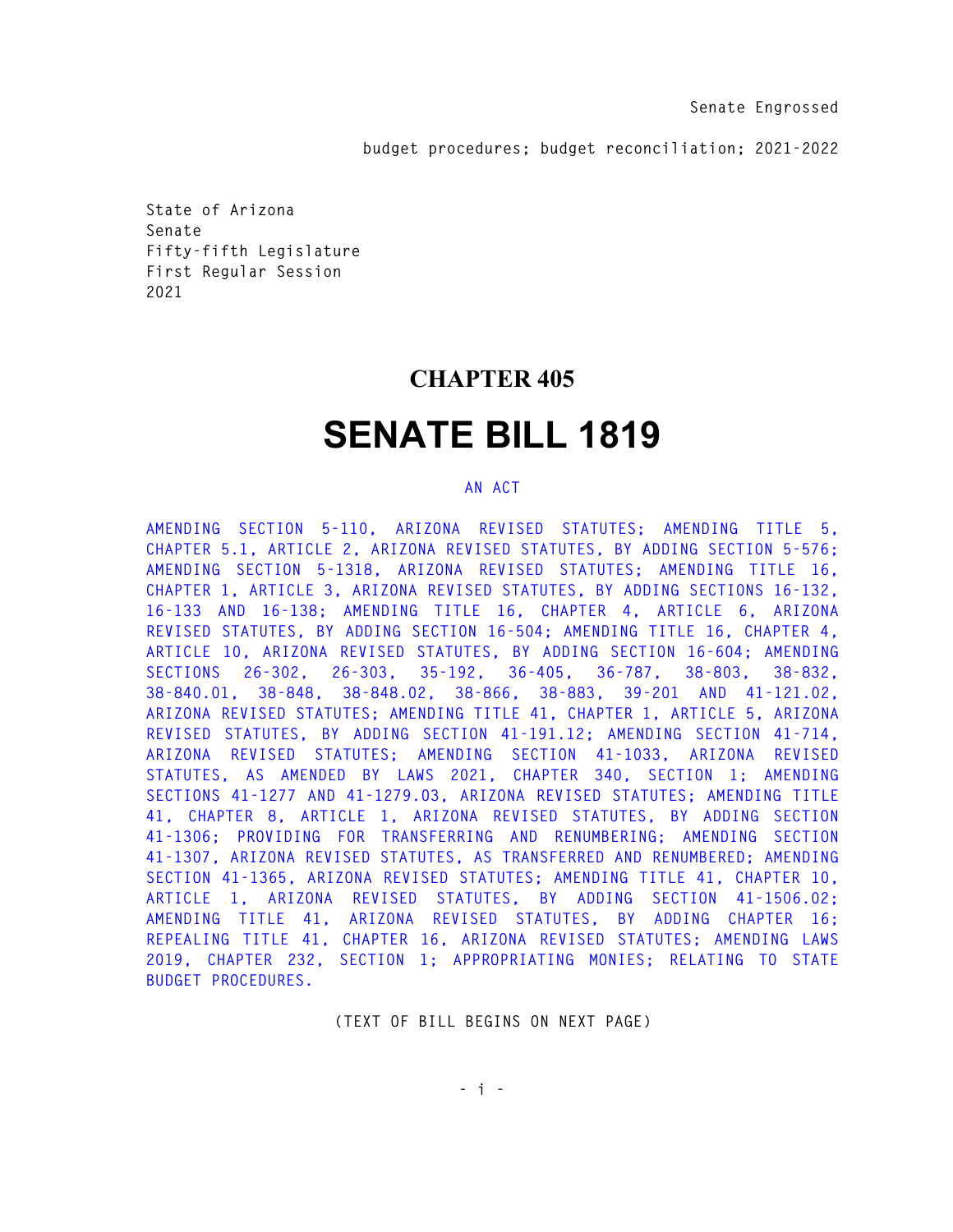```
1 Be it enacted by the Legislature of the State of Arizona: 
2 Section 1. Section 5-110, Arizona Revised Statutes, is amended to 
3 read: 
4 5-110. Racing days, times and allocations; emergency
```
**5 transfer; county fairs; charity days 6 A. Permits for horse or harness racing meetings shall be approved 7 and issued for substantially the same dates allotted to permittees for the 8 same type of racing during the preceding year or for other dates that 9 permittees request, provided that, in the event there is a conflict in 10 dates requested between two or more permittees in the same county for the 11 same kind of racing, the permittee whose application is for substantially 12 the same dates as were allotted to the permittee in the preceding year 13 shall be entitled to have preference over other permittees. In the event 14 two or more permittees have agreed that the dates to be allotted to each 15 of them each year shall be alternated from one year to the next, the 16 commission shall recognize their agreement and those permittees may be 17 accorded preference over any other permittee as to those dates to be 18 allotted to those permittees on an alternating basis. Except as otherwise 19 provided, the commission shall allot dates to the respective permittees 20 after giving due consideration to all of the factors involved and the 21 interests of permittees, the public and this state.** 

**22 B. The commission may require by the terms of any permit that the 23 permittee offer such number of races during any racing meeting as the 24 commission shall determine, provided that the permittee shall be permitted 25 to offer at least the same number of races each day as offered in the 26 prior year. The commission shall require each horse racing permittee to 27 conduct for a period of thirty days a number of races equal to an average 28 of at least two races for each day of racing exclusively for quarter 29 horses. If, in the opinion of the commission, the permittee is offering 30 acceptable quarter horse races but an honest effort is not being put forth 31 to fill these races by the horsemen, the commission may rescind the two 32 race per day quarter horse requirement.** 

**33 C. Live racing and wagering on simulcast races shall be permissible 34 in either daytime or nighttime. Unless otherwise agreed by written 35 contract that is submitted to the department between all the permittees in 36 the same county, there shall be no wagering on simulcast dog races before 37 4:15 p.m., mountain standard time, on the same day that there is live 38 daytime horse or harness racing in any county in which commercial horse or 39 harness racing has been conducted before February 1, 1971. The hours 40 during which any other harness or horse racing is to be conducted shall be 41 determined by the commission. The application for a permit shall state 42 the exact days on which racing will be held and the time of day during 43 which racing will be conducted.**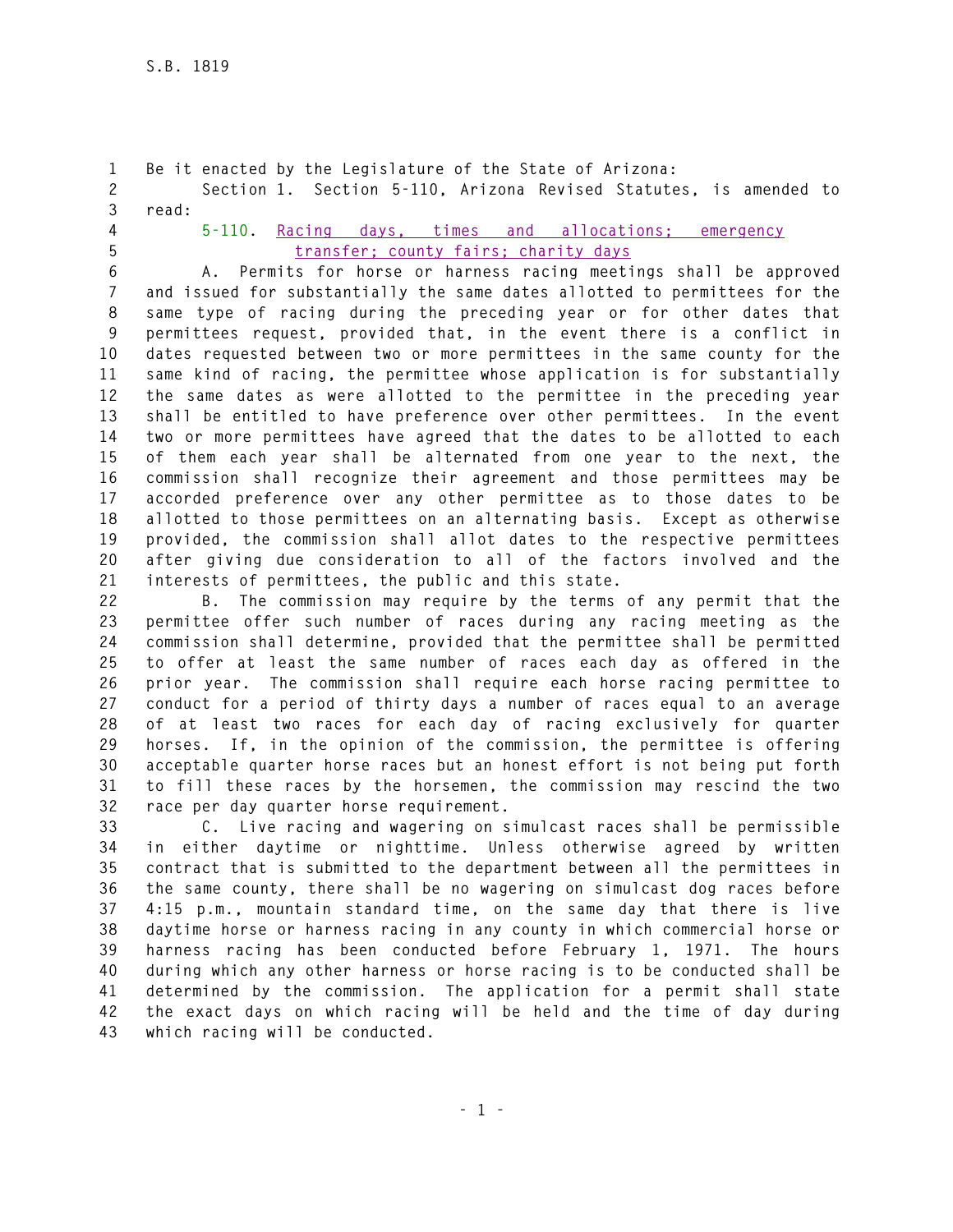**1 D. If the commission determines that an emergency has obligated or 2 may obligate a permittee to discontinue racing at a location, the 3 commission may authorize the permittee to transfer racing for the number 4 of days lost to any other location.** 

**5 E. A racing meeting, when operated by a county fair racing 6 association or under lease during the county fair to any individual, 7 corporation or association, shall not come under the limitation placed on 8 days of racing in this section.** 

**9 F. The department shall be the judge of whether a county fair 10 racing meeting is being operated pursuant to this section. A county fair 11 racing meeting conducted by an individual, corporation or association, 12 other than the properly authorized county fair racing association, shall 13 come under the general provisions of this article the same as a commercial 14 meeting. Notwithstanding this subsection, a county fair racing meeting, 15 whether conducted by a county fair racing association or by an individual, 16 corporation or association other than a county fair racing association, is 17 exempt from the requirement prescribed in section 5-111 to pay to the 18 state a percentage of the pari-mutuel pool collected at the meeting.** 

**19 G. The commission may allow a permittee, in addition to the days 20 specified in this permit, to operate up to three racing days during any 21 one meeting as charity days. From the amount deducted from the total 22 handled in the pari-mutuel pool on charity days, the permittee shall 23 deduct an amount equal to the purses and the cost of conducting racing on 24 these days, and shall donate the balance to nonprofit organizations and 25 corporations that benefit the general public, that are engaged in 26 charitable, benevolent and other like work and that are selected by the 27 permittee and approved by the department. In no event shall the amount 28 given to charity from charity racing days be less than the amount that 29 otherwise would have gone to this state as the state's share on a 30 noncharity racing day.** 

**31 H. Notwithstanding any other law, live dog racing shall not be 32 conducted in this state after December 31, 2016. This subsection does not 33 apply to nonprofit organizations that host lure coursing or similar events 34 that test a dog's ability, stamina and breeding or training for such 35 events. Notwithstanding any other provision of this article, any dog 36 racing permittee that offered live dog racing in 2016 or that has offered 37 live dog racing in eight out of ten calendar years from 1980 to 1990 in 38 counties that have a population of less than five hundred thousand persons 39 shall be considered as operating a racetrack enclosure for all purposes 40 under this article and shall not be authorized or required to conduct live 41 racing as a condition of that permittee's racing permit. Any permittee 42 qualified under this subsection may conduct advance deposit wagering, 43 wagering at additional wagering facilities that are owned or leased by 44 that permittee and wagering on telecasts of races conducted at racetrack 45 enclosures within this state or at racetrack enclosures outside this state**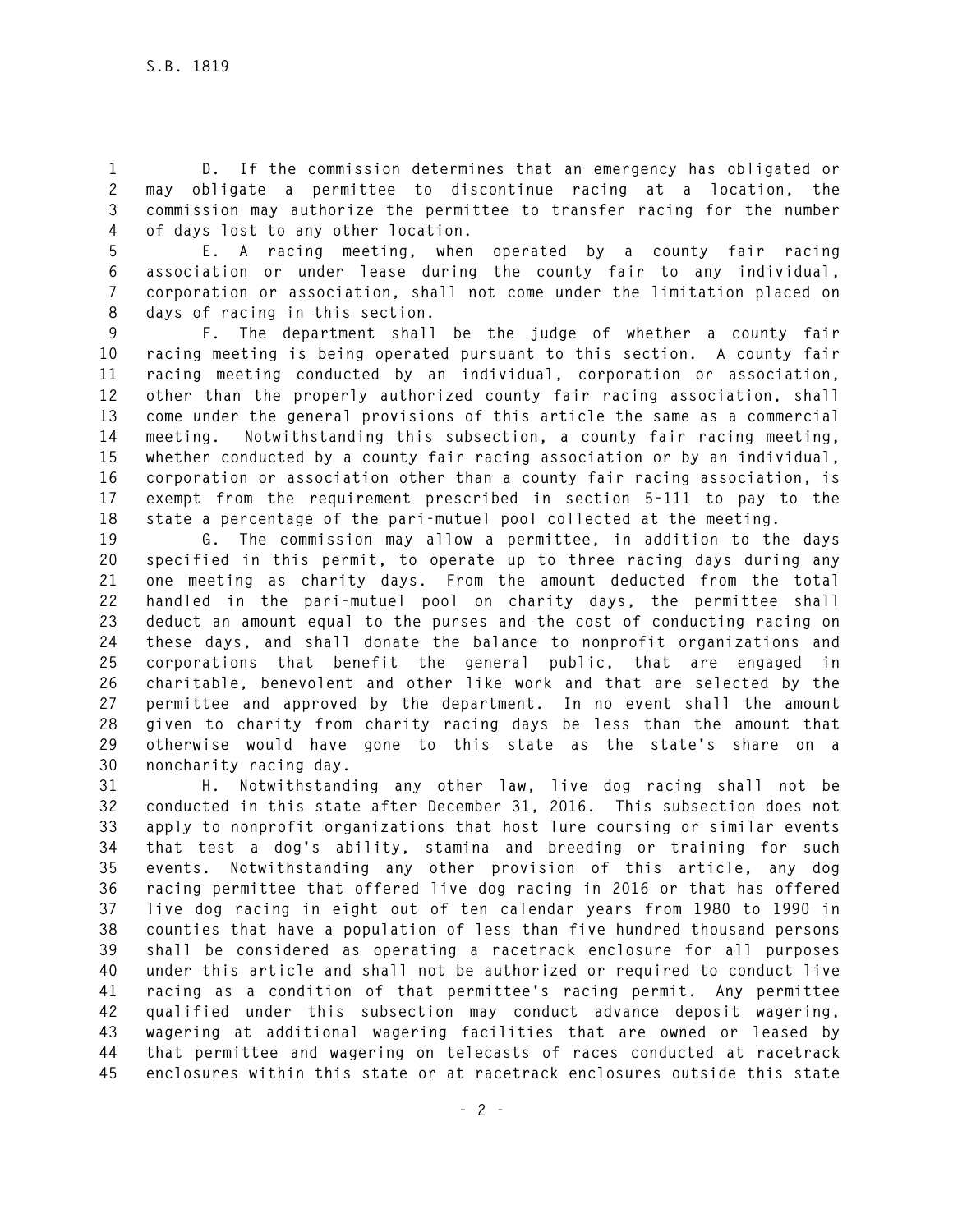**1 without offering live racing at that permittee's racetrack enclosure. ON 2 OR BEFORE JANUARY 1, 2023, THE DEPARTMENT SHALL CONVERT THE PERMIT OF A 3 DOG RACING PERMITTEE UNDER THIS SUBSECTION TO A PERMIT FOR HARNESS RACING 4 IF THE DOG RACING PERMITTEE MEETS THE QUALIFICATIONS FOR A PERMIT FOR 5 HARNESS RACING.** 

**6 Sec. 2. Title 5, chapter 5.1, article 2, Arizona Revised Statutes, 7 is amended by adding section 5-576, to read:** 

**8 5-576. Lottery; advertising; professional sports; prohibition** 

**9 THE LOTTERY MAY NOT, DIRECTLY OR INDIRECTLY, SPEND, ALLOCATE OR 10 DIRECT ANY MONIES UNDER THE CONTROL OF THE LOTTERY TO ADVERTISE THE 11 LOTTERY AT A PROFESSIONAL SPORTING EVENT OR IN CONJUNCTION WITH ANY 12 PROFESSIONAL SPORTS TEAM OR FRANCHISE.** 

**13 Sec. 3. Section 5-1318, Arizona Revised Statutes, is amended to 14 read:** 

#### **15 5-1318. Fees; event wagering fund**

**16 A. The department shall establish a fee for the privilege of 17 operating event wagering. In determining the fee, the department shall 18 consider the highest percentage of revenue share that an Indian tribe pays 19 to this state pursuant to the tribal-state gaming compact. The event 20 wagering operator or designee has the option to choose either the cash 21 accrual or modified accrual basis method of accounting for purposes of 22 calculating the amount of the fee owed by the event wagering operator or 23 designee. The fees required pursuant to this section are due and payable 24 to the department not later than the twenty-fifth day of the month 25 following the calendar month in which the adjusted gross event wagering 26 receipts were received and the obligation was accrued.** 

**27 B. The event wagering fund is established consisting of monies 28 deposited pursuant to this chapter or from any other source. The 29 department shall administer the fund. Except as otherwise provided in 30 this chapter, the department shall deposit, pursuant to sections 35-146 31 and 35-147, all monies collected under this chapter in the event wagering 32 fund. On the twenty-fifth of each month, any NINETY PERCENT OF THE monies 33 remaining DEPOSITED in the event wagering fund shall be transferred to the 34 state general fund. On notice from the department, the state treasurer 35 shall invest and divest monies in the fund as provided by section 35-313, 36 and monies earned from investment shall be credited to the fund.** 

**37 C. Unless otherwise determined by the legislature, the department 38 may spend not more than ten percent of monies on the department's annual 39 costs of regulating and enforcing this chapter, and any remaining monies 40 in the fund revert to the state general fund.**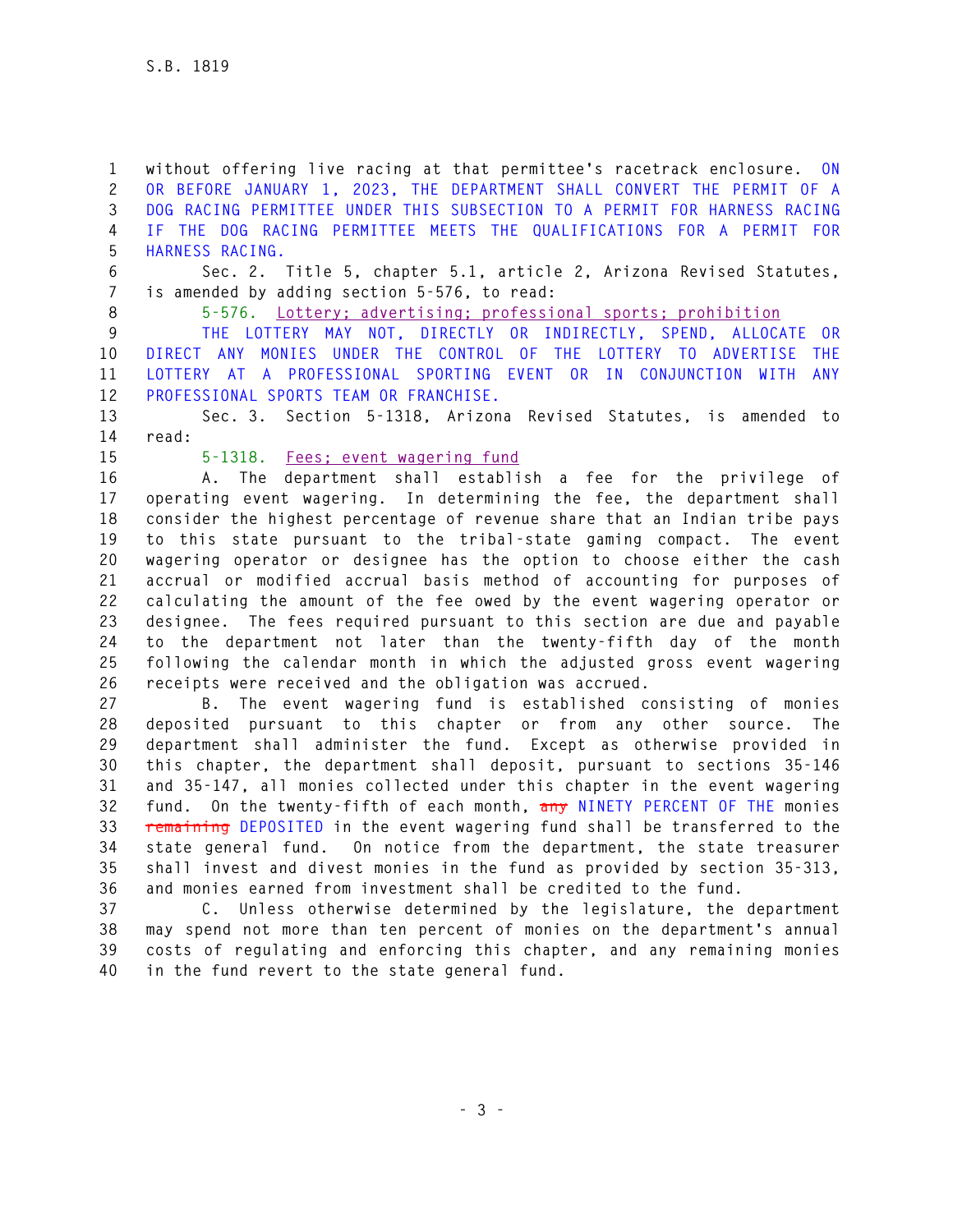**1 Sec. 4. Title 16, chapter 1, article 3, Arizona Revised Statutes, 2 is amended by adding sections 16-132, 16-133 and 16-138, to read: 3 16-132. Voter registration assistance; hunting, fishing, 4 trapping licenses; definitions 5 A. THE ARIZONA GAME AND FISH DEPARTMENT SHALL PROVIDE ASSISTANCE 6 WITH VOTER REGISTRATION WHEN ACCEPTING APPLICATIONS FOR A LICENSE. THE 7 ARIZONA GAME AND FISH DEPARTMENT SHALL PROVIDE TO THE APPLICANT WITH ANY 8 ONLINE APPLICATIONS FOR A LICENSE A LINK TO THE DEPARTMENT OF 9 TRANSPORTATION'S VOTER REGISTRATION WEBPAGE. EACH ARIZONA GAME AND FISH 10 DEPARTMENT OFFICE THAT ACCEPTS APPLICATIONS FOR A LICENSE IN PERSON SHALL 11 PROVIDE A VOTER REGISTRATION FORM TO THE APPLICANT. 12 B. THE SECRETARY OF STATE SHALL PROVIDE TO THE DEPARTMENT VOTER 13 REGISTRATION FORMS AND INSTRUCTIONS TO APPLICANTS TO MAIL COMPLETED VOTER 14 REGISTRATION FORMS TO THE SECRETARY OF STATE. THE SECRETARY OF STATE 15 SHALL FORWARD THE COMPLETED VOTER REGISTRATION FORMS TO THE APPROPRIATE 16 COUNTY RECORDER TO DETERMINE THE ELIGIBILITY OF THE APPLICANT AND, IF 17 FOUND ELIGIBLE, TO ADD THE APPLICANT'S NAME TO THE VOTER REGISTRATION 18 ROLLS. 19 C. VOTER REGISTRATION INFORMATION THAT IS GENERATED PURSUANT TO 20 THIS SECTION AND THAT IS PUBLIC INFORMATION AS OTHERWISE PROVIDED BY LAW 21 SHALL NOT PROVIDE ANY PUBLIC INDICATION OF THE SOURCE OF THESE 22 REGISTRATIONS. 23 D. PERSONS WHO ACT PURSUANT TO THIS SECTION ARE NOT CONSIDERED TO 24 BE DEPUTY REGISTRARS UNDER THIS TITLE OR ANY RULES ADOPTED UNDER ITS 25 AUTHORITY. 26 E. FOR THE PURPOSES OF THIS SECTION: 27 1. "DEPARTMENT" MEANS THE ARIZONA GAME AND FISH DEPARTMENT. 28 2. "LICENSE" MEANS A HUNTING, FISHING OR TRAPPING LICENSE ISSUED BY 29 THE ARIZONA GAME AND FISH DEPARTMENT PURSUANT TO TITLE 17, CHAPTER 3. 30 16-133. Voter registration events; website posting 31 THE SECRETARY OF STATE AND EACH COUNTY RECORDER SHALL POST ON THEIR 32 PUBLIC WEBSITE A LIST OF EACH EVENT THAT THE OFFICE OF THE SECRETARY OF 33 STATE OR THE COUNTY RECORDER ATTENDS AND PROVIDES VOTER REGISTRATION 34 SERVICES. EACH EVENT SHALL BE POSTED ON THE PUBLIC WEBSITE WITHIN 35 TWENTY-FOUR HOURS AFTER THE SECRETARY'S OR RECORDER'S ATTENDANCE AT THE 36 EVENT. 37 16-138. Voter registration database; federal only voters; 38 analysis; annual report; investigation 39 A. THE SECRETARY OF STATE SHALL PROVIDE ACCESS TO THE STATEWIDE 40 VOTER REGISTRATION DATABASE TO A PERSON OR ENTITY THAT IS DESIGNATED BY 41 THE LEGISLATURE AND TO THE ELECTION INTEGRITY UNIT OF THE ATTORNEY 42 GENERAL'S OFFICE FOR THE PURPOSES OF DETERMINING WHETHER THE SECRETARY OF 43 STATE'S VOTER REGISTRATION LIST MAINTENANCE PROCEDURES COMPLY WITH FEDERAL 44 LAW WITH RESPECT TO VOTERS WHO ARE REGISTERED AS VOTERS ELIGIBLE TO VOTE 45 ONLY FOR FEDERAL OFFICES.**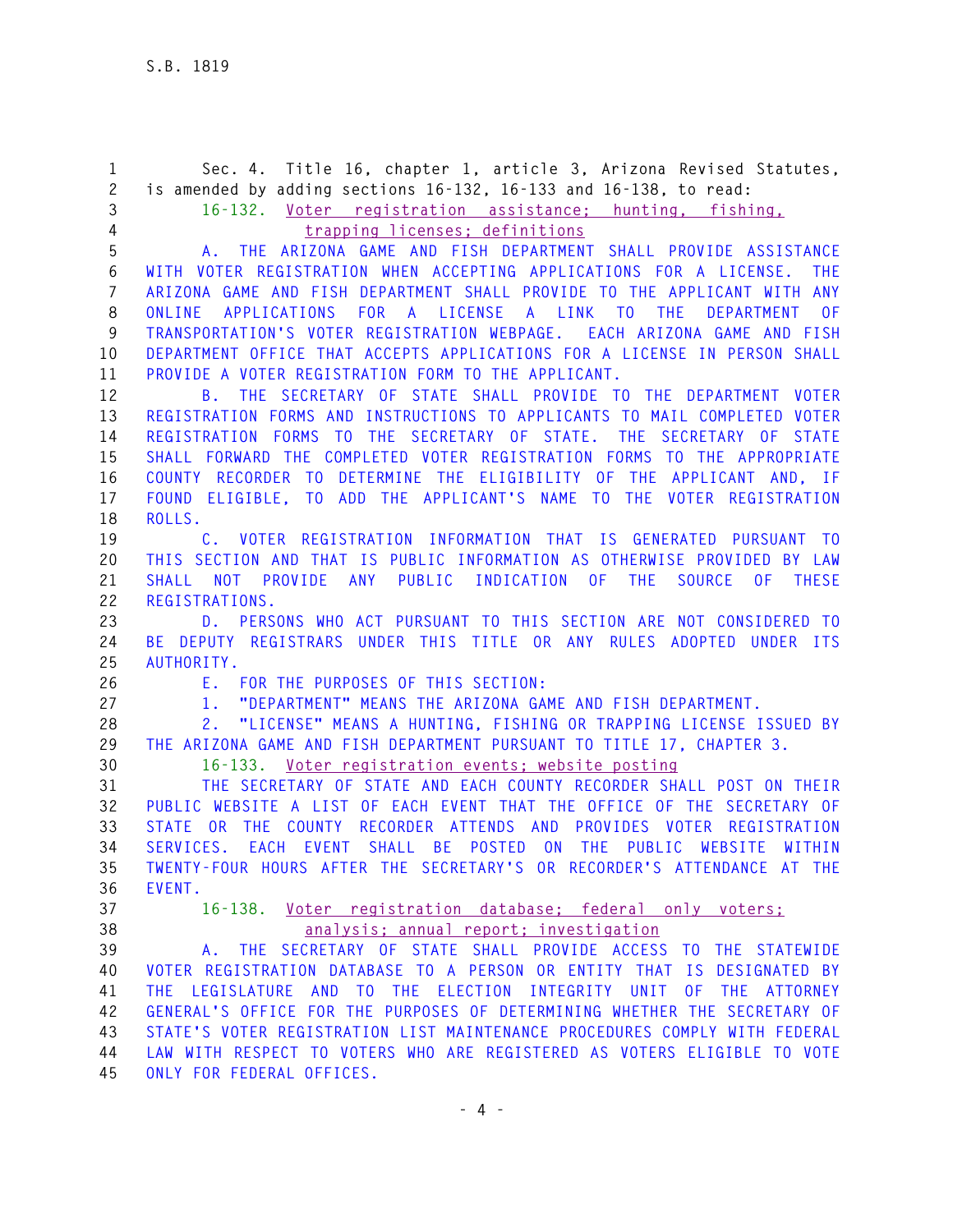**1 B. THE PERSON OR ENTITY THAT IS DESIGNATED BY THE LEGISLATURE MUST 2 BE QUALIFIED IN MORE THAN ONE STATE TO ANALYZE A STATE'S VOTER 3 REGISTRATION ROLLS FOR COMPLIANCE WITH FEDERAL LAW REGARDING VOTER 4 REGISTRATION LIST MAINTENANCE PROCEDURES. AFTER COMPLETING ITS ANALYSIS, 5 THE PERSON OR ENTITY SHALL REPORT ITS FINDINGS TO THE PRESIDENT OF THE 6 SENATE, THE SPEAKER OF THE HOUSE OF REPRESENTATIVES, THE ATTORNEY GENERAL 7 AND THE SECRETARY OF STATE. IF THE ANALYSIS DETERMINES THAT THERE ARE 8 PERSONS REGISTERED TO VOTE WHO ARE NOT ELIGIBLE TO REGISTER TO VOTE, THE 9 SECRETARY OF STATE SHALL NOTIFY THE APPROPRIATE COUNTY RECORDER AND THE 10 COUNTY RECORDER SHALL REMOVE THOSE PERSONS FROM THE VOTER REGISTRATION 11 ROLLS. 12 C. EACH COUNTY RECORDER SHALL SUBMIT AN ANNUAL REPORT TO THE 13 SPEAKER OF THE HOUSE OF REPRESENTATIVES AND THE PRESIDENT OF THE SENATE 14 THAT CONTAINS THE FOLLOWING REGARDING VOTERS WHO ARE ELIGIBLE TO VOTE ONLY 15 FOR FEDERAL OFFICES: 16 1. A DESCRIPTION OF THE COUNTY RECORDER'S PROCEDURES REGARDING 17 REGISTERING THOSE VOTERS WHO ARE ELIGIBLE TO VOTE ONLY FOR FEDERAL 18 OFFICES. 19 2. THE NUMBER OF VOTERS IN THAT COUNTY WHO ARE ELIGIBLE TO VOTE 20 ONLY FOR FEDERAL OFFICES. 21 3. THE NUMBER OF THOSE VOTERS WHOSE CITIZENSHIP HAS BEEN OTHERWISE 22 SUBSEQUENTLY VERIFIED AND WHOSE STATUS HAS CHANGED TO VOTERS WHO ARE 23 ELIGIBLE TO VOTE A FULL BALLOT. 24 4. A COMPREHENSIVE DESCRIPTION OF THE OBSTACLES TO OBTAINING VOTER 25 REGISTRANTS' DOCUMENTARY PROOF OF CITIZENSHIP THAT COMPLIES WITH THIS 26 STATE'S VOTER REGISTRATION REQUIREMENTS AND TO CHANGING THEIR STATUS TO 27 VOTERS WHO ARE ELIGIBLE TO VOTE A FULL BALLOT. 28 5. THE NUMBER OF THOSE VOTERS WHO HAVE BEEN SUBSEQUENTLY DETERMINED 29 TO BE INELIGIBLE TO VOTE IN THIS STATE AND WHO HAVE BEEN REMOVED FROM THE 30 VOTER REGISTRATION ROLLS. 31 D. THE ATTORNEY GENERAL AND THE COUNTY ATTORNEY SHALL INVESTIGATE 32 AND PROSECUTE, AS APPROPRIATE, ANY PERSON WHO IS INELIGIBLE TO REGISTER TO 33 VOTE AND WHO KNOWINGLY REGISTERS TO VOTE. 34 Sec. 5. Title 16, chapter 4, article 6, Arizona Revised Statutes, 35 is amended by adding section 16-504, to read: 36 16-504. Antifraud ballot paper; vendor certification; 37 antifraud measures 38 NOTWITHSTANDING ANY OTHER STATUTE, ANY VENDOR THAT PROVIDES FRAUD 39 COUNTERMEASURES THAT ARE CONTAINED IN AND ON THE PAPER USED FOR BALLOTS 40 SHALL BE ISO 27001 CERTIFIED, ISO 17025 CERTIFIED OR ISO 9001:2015 41 CERTIFIED. BALLOT FRAUD COUNTERMEASURES SHALL INCLUDE THE USE OF AT LEAST 42 THREE OF THE FOLLOWING: 43 1. UNIQUE, CONTROLLED-SUPPLY WATERMARKED CLEARING BANK 44 SPECIFICATION 1 SECURITY PAPER.**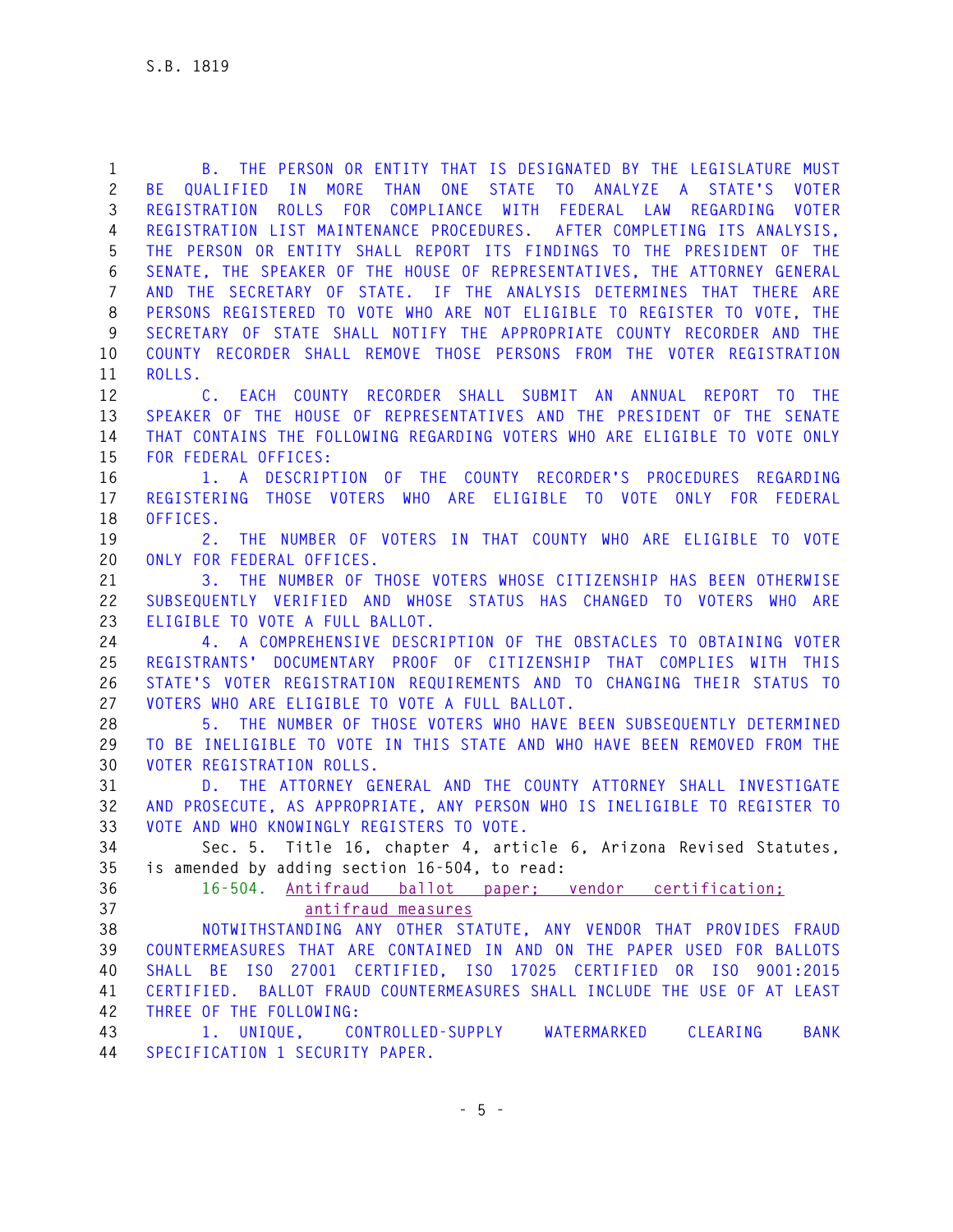**1 2. SECURE HOLOGRAPHIC FOIL THAT ACTS AS A VISUAL DETERRENT AND 2 ANTI-COPY FEATURE. 3 3. BRANDED OVERPRINT OF ANY HOLOGRAM THAT PERSONALIZES THE HOLOGRAM 4 WITH CUSTOMER LOGO. 5 4. CUSTOM COMPLEX SECURITY BACKGROUND DESIGNS WITH BANKNOTE-LEVEL 6 SECURITY. 7 5. SECURE VARIABLE DIGITAL INFILL. 8 6. THERMOCHROMIC, TRI-THERMOCHROMIC, PHOTOCHROMIC OR OPTICALLY 9 VARIABLE INKS. 10 7. STEALTH NUMBERING IN ULTRAVIOLET, INFRARED OR TAGGANT INKS. 11 8. MULTICOLORED MICRO-NUMISMATIC INVISIBLE ULTRAVIOLET DESIGNS. 12 9. UNIQUE FORENSIC FRAUD DETECTION TECHNOLOGY THAT IS BUILT INTO 13 SECURITY INKS. 14 10. UNIQUE BAR CODE OR QR CODE THAT IS ACCESSIBLE ONLY TO THE VOTER 15 AND THAT TRACKS THE VOTER'S BALLOT AS IT IS PROCESSED. 16 Sec. 6. Title 16, chapter 4, article 10, Arizona Revised Statutes, 17 is amended by adding section 16-604, to read: 18 16-604. Election integrity fund; purpose; exemption 19 A. THE ELECTION INTEGRITY FUND IS ESTABLISHED CONSISTING OF 20 LEGISLATIVE APPROPRIATIONS. THE STATE TREASURER SHALL ADMINISTER THE 21 FUND. 22 B. MONIES IN THE FUND MAY BE USED ONLY TO PAY COUNTY RECORDERS FOR 23 ELECTION SECURITY, CYBERSECURITY MEASURES AND IMPROVEMENTS AND 24 REIMBURSEMENTS FOR POSTELECTION HAND TABULATIONS, INCLUDING FOR ADDITIONAL 25 STAFFING. 26 C. COUNTY RECORDERS SHALL APPLY FOR MONIES FROM THE FUND AND, ON 27 REVIEW AND APPROVAL BY THE STATE TREASURER, THE STATE TREASURER SHALL MAKE 28 PAYMENTS FROM THE FUND. 29 D. MONIES IN THE FUND ARE EXEMPT FROM THE PROVISIONS OF SECTION 30 35-190 RELATING TO LAPSING OF APPROPRIATIONS. 31 Sec. 7. Section 26-302, Arizona Revised Statutes, is amended to 32 read: 33 26-302. General powers of governor 34 The governor may delegate any of the powers vested in the office of 35 the governor under this chapter to the adjutant general who may further 36 delegate the powers to the director of emergency management except the 37 powers enumerated in section 26-303, subsections A through G I. 38 Sec. 8. Section 26-303, Arizona Revised Statutes, is amended to 39 read: 40 26-303. Emergency powers of governor; termination; 41 authorization for adjutant general; limitation; 42 extension; report 43 A. During a state of war emergency, the governor may: 44 1. Suspend the provisions of any statute prescribing the procedure 45 for conduct of state business, or the orders or rules of any state agency,**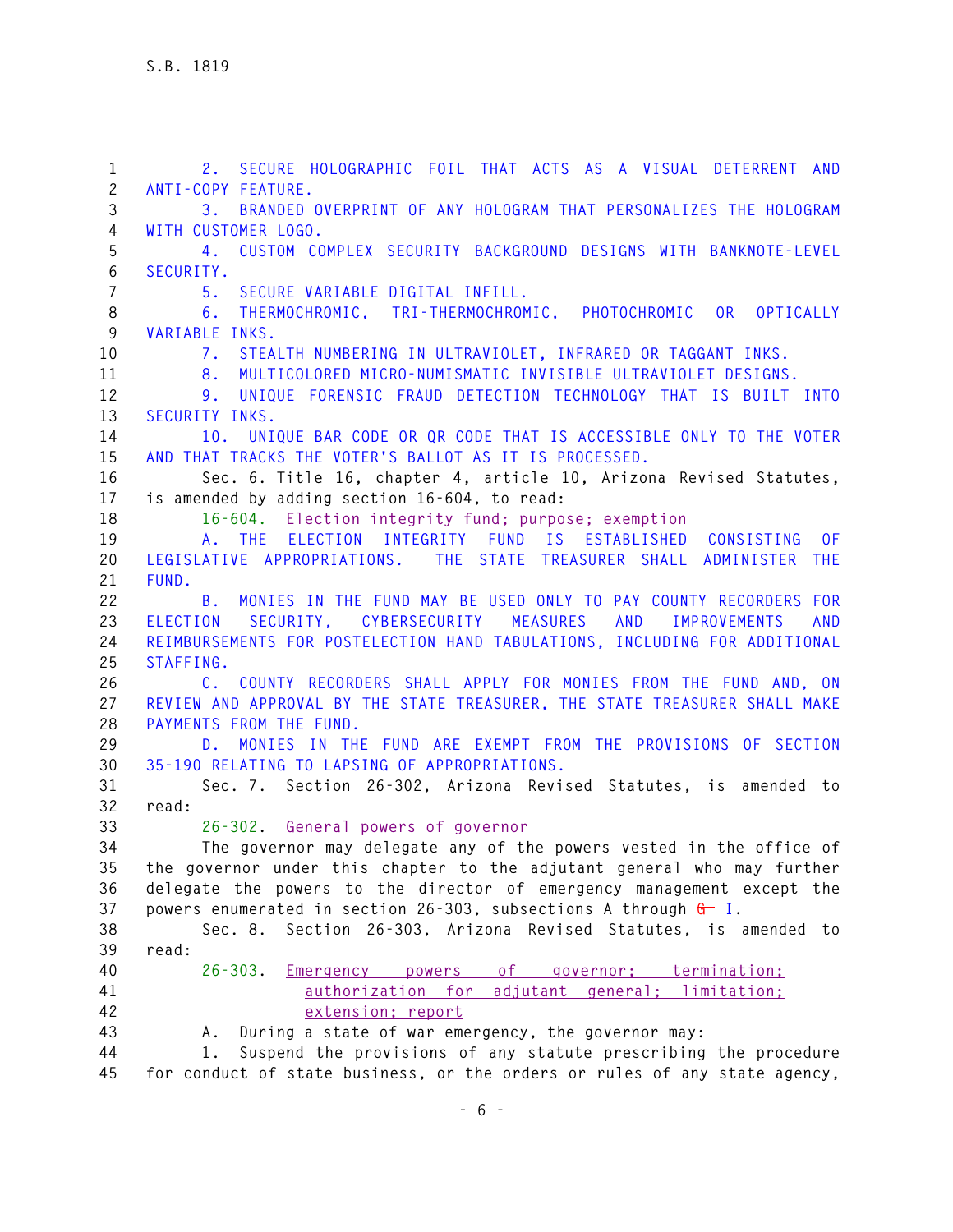**1 if the governor determines and declares PROCLAIMS that strict compliance 2 with the provisions of any such statute, order or rule would in any way 3 prevent, hinder or delay mitigation of the effects of the emergency.** 

**4 2. Commandeer and utilize USE any property, except for firearms or 5 ammunition or firearms or ammunition components, or personnel deemed 6 necessary in carrying out the responsibilities vested in the office of the 7 governor by this chapter as chief executive of the THIS state, and 8 thereafter the THIS state shall pay reasonable compensation therefor FOR 9 THE PROPERTY as follows:** 

**10 (a) If property is taken for temporary use, the governor, within 11 ten days after the taking, shall determine the amount of compensation to 12 be paid therefor FOR THE PROPERTY. If the property is returned in a 13 damaged condition, the governor, within ten days after its return, shall 14 determine the amount of compensation to be paid for such damage.** 

**15 (b) If the governor deems it necessary for the THIS state to take 16 title to property under this section, the governor shall then cause the 17 owner of the property to be notified thereof in writing by registered 18 mail, postage prepaid, and then cause a copy of the notice to be filed 19 with the secretary of state.** 

**20 (c) If the owner refuses to accept the amount of compensation fixed 21 by the governor for the property referred to in subdivisions (a) and (b) 22 OF THIS PARAGRAPH, the amount of compensation shall be determined by 23 appropriate proceedings in the superior court in the county where the 24 property was originally taken.** 

**25 B. During a state of war emergency, the governor shall have 26 complete authority over all agencies of the state government and shall 27 exercise all police power vested in this state by the constitution and 28 laws of this state in order to effectuate the purposes of this chapter.** 

**29 C. The powers granted TO the governor by this chapter with respect 30 to a state of war emergency shall terminate if the legislature is not in 31 session and the governor, within twenty-four hours after the beginning of 32 such A state of war emergency, has not issued a call for an immediate 33 special session of the legislature for the purpose of legislating on 34 subjects relating to such A state of war emergency.** 

**35 D. The governor may proclaim a state of emergency, which shall take 36 effect immediately in an area affected or likely to be affected if the 37 governor finds that circumstances described in section 26-301, paragraph 38 15 exist.** 

**39 E. During a state of emergency:** 

**40 1. The governor shall have complete authority over all agencies of 41 the state government and the right to exercise, within the area 42 designated, all police power vested in the THIS state by the constitution 43 and laws of this state in order to effectuate the purposes of this 44 chapter.**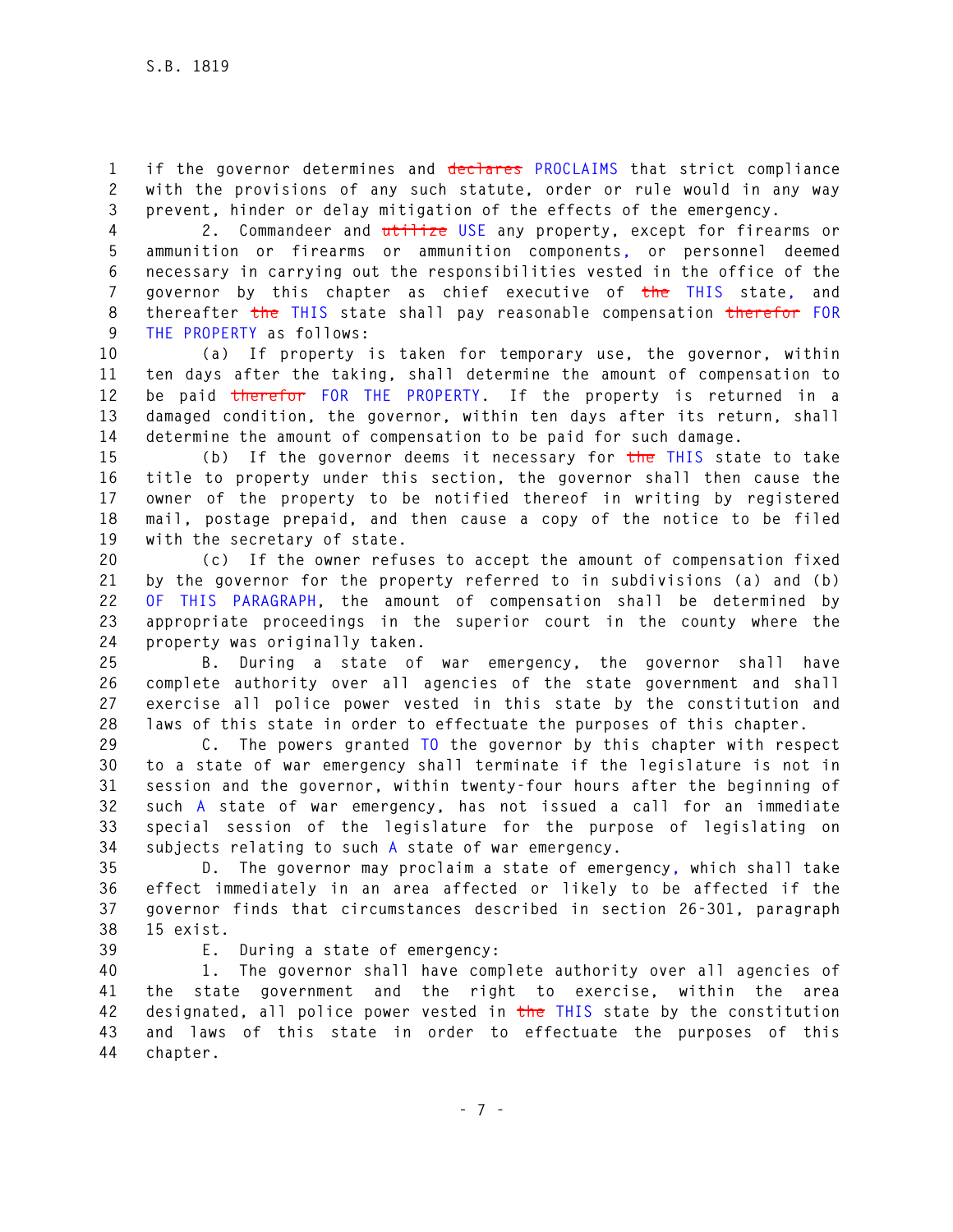**1 2. The governor may direct all agencies of the state government to 2 utilize USE and employ state personnel, equipment and facilities for the 3 performance of TO PERFORM any and all activities designed to prevent or 4 alleviate actual and threatened damage due to the emergency. The governor 5 may direct such agencies to provide supplemental services and equipment to 6 political subdivisions to restore any services in order to provide for the 7 health and safety of the citizens of the affected area.** 

**8 F. EXCEPT AS PROVIDED IN SUBSECTION G OF THIS SECTION, the powers 9 granted TO the governor by this chapter with respect to a state of 10 emergency shall terminate when the state of emergency has been terminated 11 by proclamation of the governor or by concurrent resolution of the 12 legislature declaring it at an end.** 

**13 G. BEGINNING JANUARY 2, 2023, THE GOVERNOR MAY ISSUE AN INITIAL 14 PROCLAMATION WITH RESPECT TO A STATE OF EMERGENCY FOR A PUBLIC HEALTH 15 EMERGENCY AS DESCRIBED IN SECTION 36-787 FOR A PERIOD OF NOT MORE THAN 16 THIRTY DAYS. THE GOVERNOR MAY EXTEND THE STATE OF EMERGENCY FOR NOT MORE 17 THAN ONE HUNDRED TWENTY DAYS, BUT ANY EXTENSION MAY NOT BE FOR A PERIOD OF 18 MORE THAN THIRTY DAYS. THE STATE OF EMERGENCY SHALL TERMINATE AFTER ONE 19 HUNDRED TWENTY DAYS, UNLESS THE STATE OF EMERGENCY IS EXTENDED, IN WHOLE 20 OR IN PART, BY PASSAGE OF A CONCURRENT RESOLUTION OF THE LEGISLATURE. THE 21 LEGISLATURE MAY EXTEND THE STATE OF EMERGENCY AS MANY TIMES AS NECESSARY 22 BY CONCURRENT RESOLUTION, BUT ANY EXTENSION MAY NOT BE FOR A PERIOD OF 23 MORE THAN THIRTY DAYS. IF A STATE OF EMERGENCY FOR A PUBLIC HEALTH 24 EMERGENCY IS NOT EXTENDED PURSUANT TO THIS SUBSECTION, THE GOVERNOR MAY 25 NOT PROCLAIM A NEW STATE OF EMERGENCY BASED ON THE SAME CONDITIONS WITHOUT 26 THE PASSAGE OF A CONCURRENT RESOLUTION BY THE LEGISLATURE CONSENTING TO 27 THE NEW STATE OF EMERGENCY.** 

**28 H. ON THE EXTENSION OF A STATE OF EMERGENCY FOR A PUBLIC HEALTH 29 EMERGENCY PURSUANT TO SUBSECTION G OF THIS SECTION, THE GOVERNOR SHALL 30 SUBMIT A WRITTEN REPORT TO A JOINT COMMITTEE OF THE HEALTH COMMITTEES OF 31 THE SENATE AND THE HOUSE OF REPRESENTATIVES, OR THEIR SUCCESSOR 32 COMMITTEES. AFTER THE FIRST SIXTY DAYS OF A PUBLIC HEALTH EMERGENCY, THE 33 DIRECTOR OF THE DEPARTMENT OF HEALTH SERVICES AND A REPRESENTATIVE OF THE 34 GOVERNOR'S OFFICE SHALL PROVIDE A BRIEFING TO THE JOINT COMMITTEE, AND THE 35 JOINT COMMITTEE SHALL GIVE THE EXTENSION OF THE PUBLIC HEALTH EMERGENCY A 36 FAVORABLE OR UNFAVORABLE REVIEW. THE JOINT COMMITTEE SHALL PROVIDE THE 37 JOINT COMMITTEE'S RECOMMENDATION TO ALL MEMBERS OF THE LEGISLATURE AND THE 38 GOVERNOR. THE OUTCOME OF THE JOINT COMMITTEE'S REVIEW SHALL BE 39 CONSPICUOUSLY POSTED ON THE GOVERNOR'S AND THE DEPARTMENT OF HEALTH 40 SERVICE'S PUBLIC WEBSITES.** 

**41 G. I. No provision of This chapter may DOES NOT limit, modify or 42 abridge the powers vested in the governor under the constitution or 43 statutes of this state.**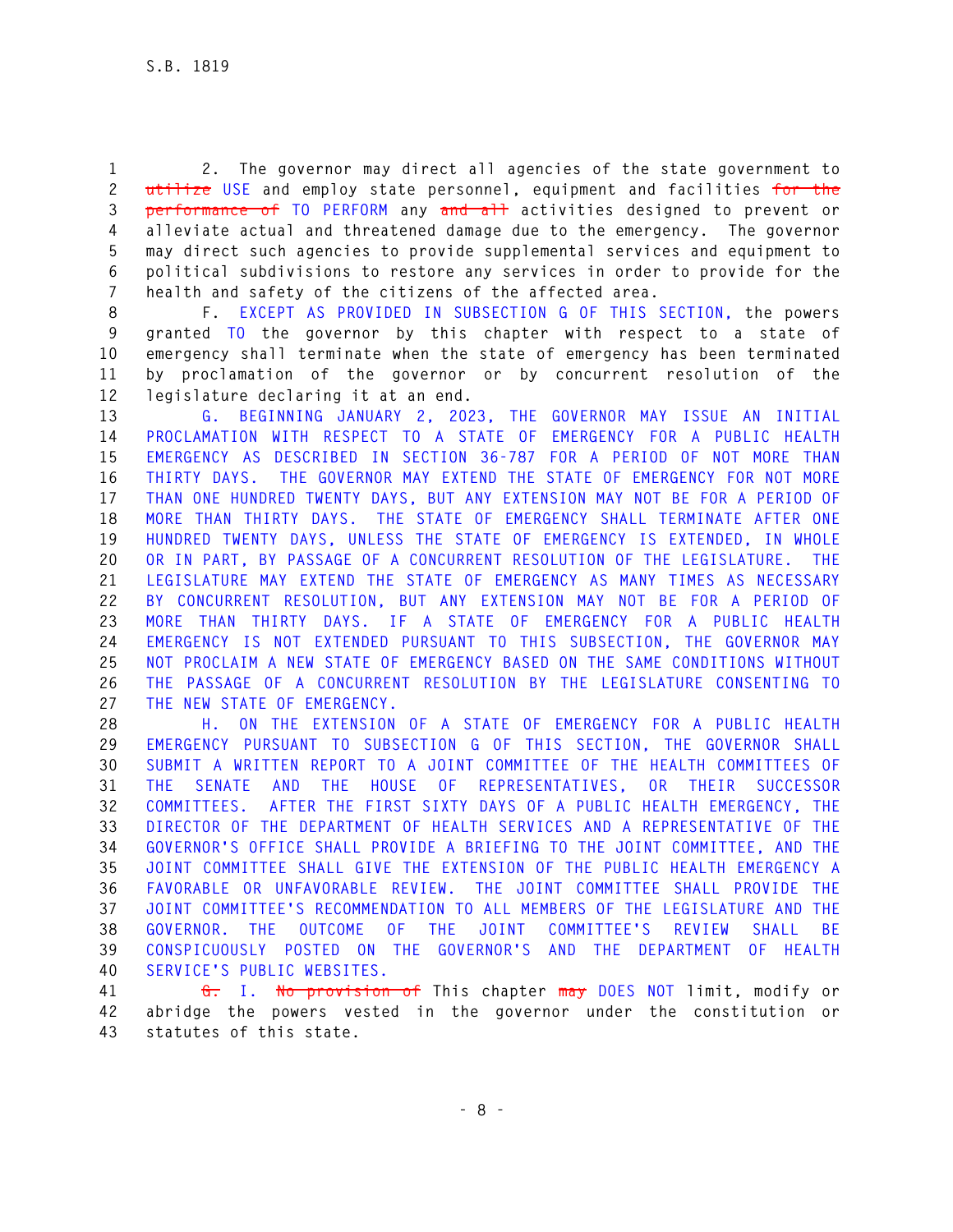**1 H. J. If authorized by the governor, the adjutant general has the 2 powers prescribed in this subsection. If, in the judgment of the adjutant 3 general, circumstances described in section 26-301, paragraph 15 exist, 4 the adjutant general may:** 

**5 1. Exercise those powers pursuant to statute and gubernatorial 6 authorization following the proclamation of a state of emergency under 7 subsection D of this section.** 

**8 2. Incur obligations of one hundred thousand dollars \$100,000 or 9 less for each emergency or contingency payable pursuant to section 35-192 10 as though a state of emergency had been proclaimed under subsection D of 11 this section.** 

**12 I. K. The powers exercised by the adjutant general pursuant to 13 subsection H J of this section expire seventy-two hours after the 14 adjutant general makes a determination under subsection H of this section.** 

**15 J. L. Pursuant to the second amendment of the United States 16 Constitution and article II, section 26, Constitution of Arizona, and 17 notwithstanding any other law, the emergency powers of the governor, the 18 adjutant general or any other official or person shall DO not be construed 19 to allow the imposition of additional restrictions on the lawful 20 possession, transfer, sale, transportation, carrying, storage, display or 21 use of firearms or ammunition or firearms or ammunition components.** 

**22 K. M. Nothing in This section shall be construed to DOES NOT 23 prohibit the governor, the adjutant general or other officials responding 24 to an emergency from ordering the reasonable movement of stores of 25 ammunition out of the way of dangerous conditions.** 

**26 Sec. 9. Section 35-192, Arizona Revised Statutes, is amended to 27 read:** 

**28 35-192. Authorization for declaration of disaster; 29 authorization for liabilities and expenses; 30 priorities and limitations; review and report of 31 expenditures**

**32 A. The governor may declare an emergency arising from major 33 disasters as provided in this section and incur liabilities therefor, 34 regardless of whether or not the legislature is in session.** 

**35 B. When the governor, or the director of the division of emergency 36 management in the department of emergency and military affairs pursuant to 37 section 26-303, subsection H J, determines that a contingency or disaster 38 so justifies, and declares an emergency, specific liabilities and expenses 39 provided for in this section are authorized to be incurred against and to 40 be paid as claims against the state from unrestricted monies from the 41 general fund to mitigate and meet contingencies and emergencies arising 42 from:** 

- **43 1. Invasions, hostile attacks, riots or insurrections.**
- **44 2. Epidemics of disease or plagues of insects.**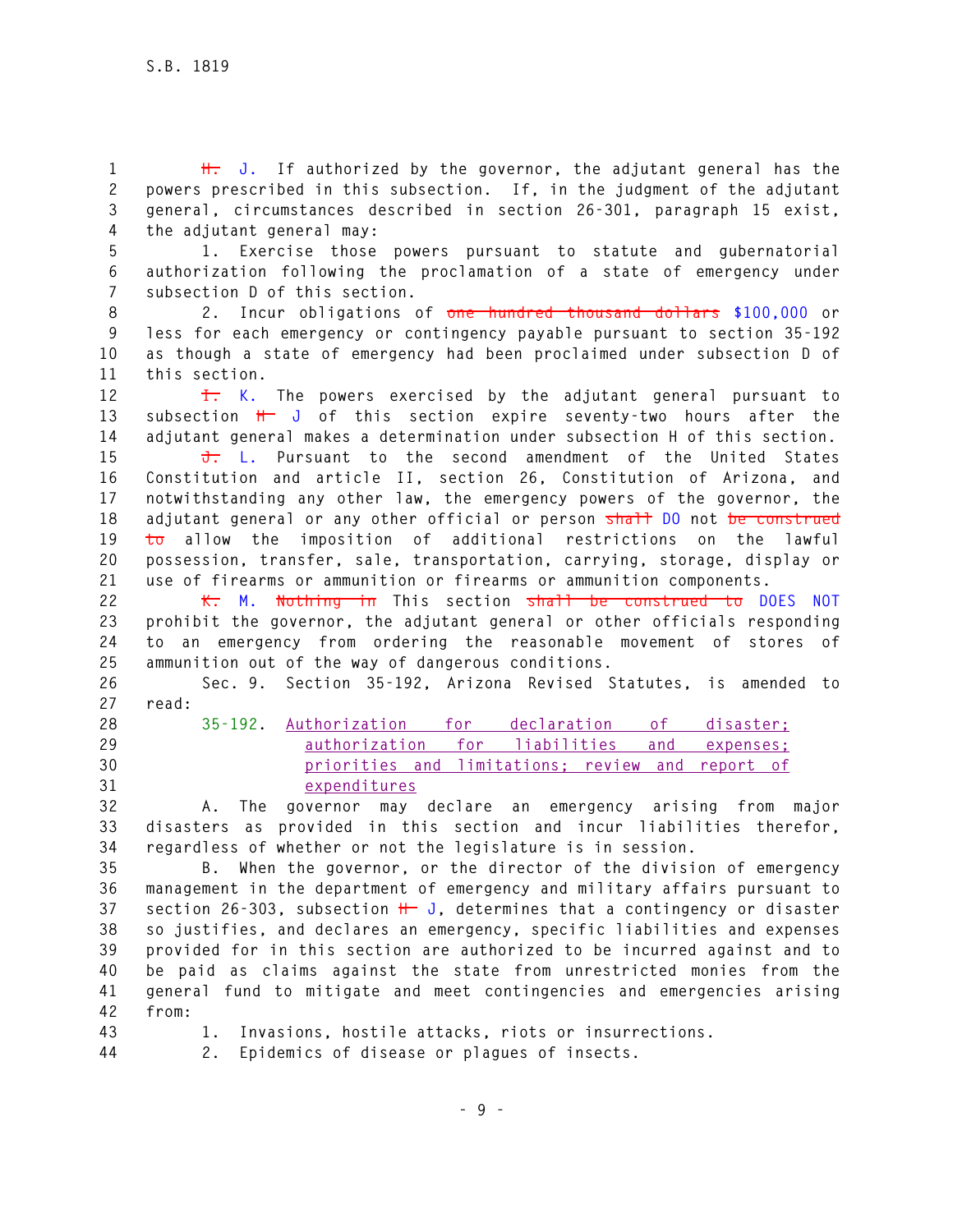**1 3. Floods or floodwaters.** 

**2 4. Acts of God or any major disaster.** 

**3 5. Wildland fires, but only after all necessary authorizations 4 under section 37-1305 are exhausted.** 

**5 C. When authorized by the governor, specific liabilities and 6 expenses provided for in this section may be incurred against and may be 7 paid as claims against the state from unrestricted monies from the general 8 fund to meet contingencies and emergencies arising from incidents relating 9 to hazardous materials as defined in section 26-301 and search or rescue 10 operations conducted pursuant to section 11-251.02, section 11-441, 11 subsection C or section 26-306 subject to the limitations provided in 12 section 35-192.01. Within ninety days after monies are awarded under this 13 section, the department of emergency and military affairs shall post in a 14 prominent location on the department's official website the amount of 15 monies awarded under this section, who received the monies and how the 16 monies were spent.** 

**17 D. Liabilities and expenses authorized under subsection B of this 18 section may be incurred for any of the emergencies or contingencies 19 prescribed in subsection B of this section in the following order of 20 priority:** 

**21 1. Reimbursement for expenses incurred to combat a menace to the 22 health, lives or property of any considerable number of persons of the 23 state, or to property of the state or its political subdivisions.** 

**24 2. Reimbursement for expenses incurred to repair damage to any 25 property of the state.** 

**26 3. Reimbursement for expenses incurred to repair damage to any 27 property of the political subdivisions of the state.** 

**28 4. Reimbursement for expenses incurred in search or rescue 29 operations.** 

**30 5. Reimbursement for expenses incurred in emergency or disaster 31 recovery activities or in matching federal disaster recovery programs.** 

**32 6. Reimbursement for expenses for property loss mitigation measures 33 or to match federal property loss mitigation programs.** 

**34 E. The auditor of the department of emergency and military affairs 35 shall review liabilities incurred and expenditures made under this section 36 and report to the state emergency council at ninety-day intervals during 37 the emergency and conduct a final review of each emergency within ninety 38 days after the termination of the emergency. The state emergency council 39 shall make a written report not later than September 1 of each year to the 40 legislature of the actions of the state emergency council during the 41 preceding fiscal year, including an itemized statement of expenditures for 42 each emergency during the year. The department of emergency and military 43 affairs shall post the report in a prominent location on the department's 44 official website.**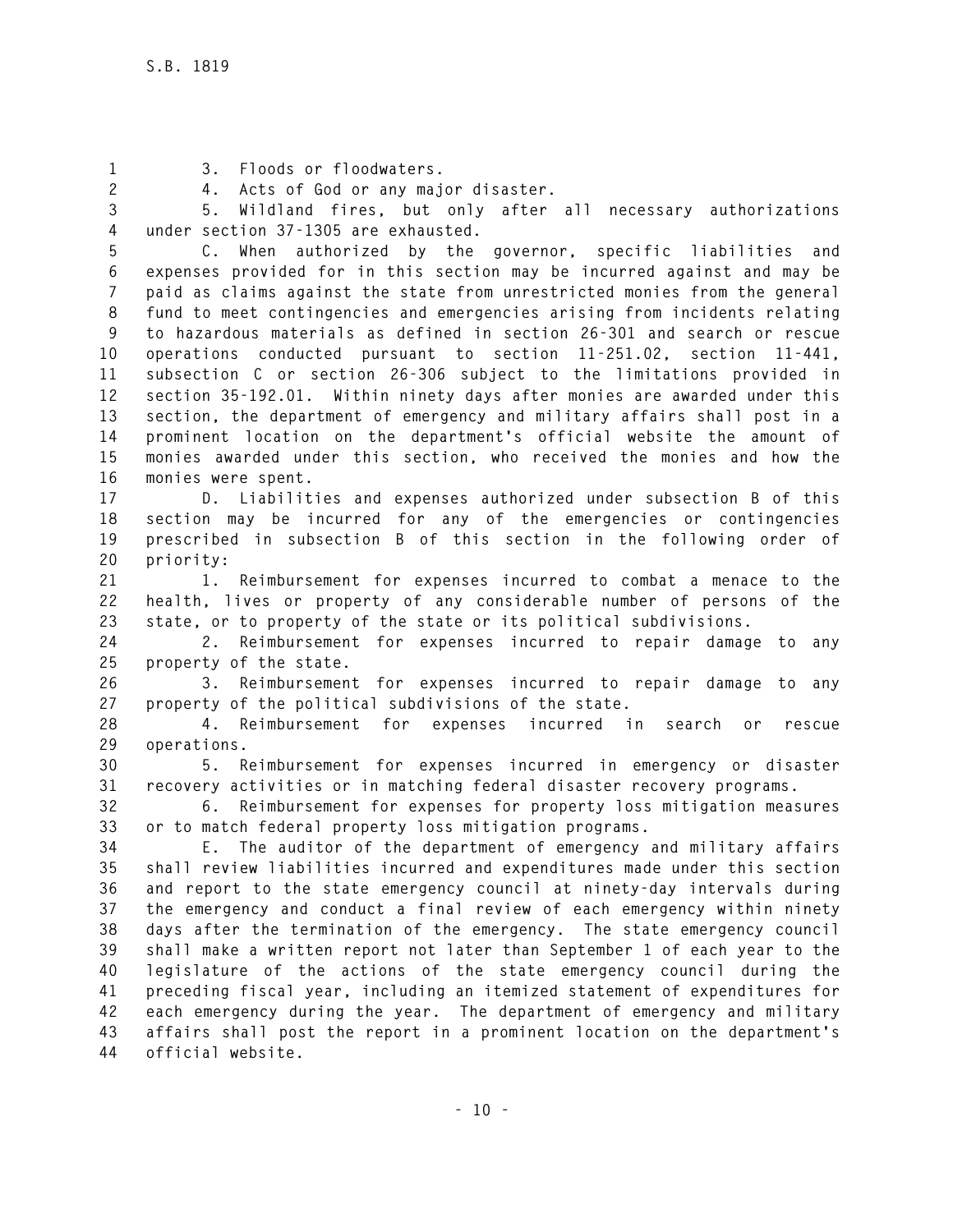**1 F. All liabilities incurred under this section shall be subject to 2 the following limitations:** 

**3 1. No liability shall be incurred against the monies authorized 4 without the approval of the governor, or the adjutant general pursuant to 5 section 26-303, subsection H J, for each contingency or emergency.** 

**6 2. EXCEPT AS PROVIDED IN PARAGRAPH 5 OF THIS SUBSECTION, incurring 7 of liabilities in excess of two hundred thousand dollars \$200,000 in any 8 single disaster or emergency shall not be made without consent of a 9 majority of the members of the state emergency council.** 

**10 3. The aggregate amount of all liabilities incurred under this 11 section shall not exceed four million dollars \$4,000,000 for any fiscal 12 year beginning July 1 through June 30. Monies authorized for disasters 13 and emergencies in prior fiscal years may be used in subsequent fiscal 14 years only for the disaster or emergency for which they were 15 authorized. Monies authorized for disasters and emergencies in prior 16 fiscal years, and expended in subsequent fiscal years for the disaster or 17 emergency for which they were authorized, apply toward the four million 18 dollar \$4,000,000 liability limit for the fiscal year in which they were 19 authorized.** 

**20 4. Notwithstanding the limitations in paragraph 3 of this 21 subsection, monies that were previously obligated but not used for a 22 declared emergency or disaster may be reallocated to an outstanding 23 obligation for another declared emergency or disaster and shall remain 24 available for expenditure for the outstanding obligation. The 25 reallocation of monies pursuant to this paragraph does not apply toward 26 the four million dollar \$4,000,000 liability limit of the fiscal year to 27 which the monies were reallocated or in which the monies are spent.** 

**28 5. LIABILITIES IN EXCESS OF \$200,000 INCURRED BY THE ARIZONA 29 DEPARTMENT OF FORESTRY AND FIRE MANAGEMENT MAY BE REIMBURSED WITH THE 30 APPROVAL OF THE GOVERNOR OR STATE EMERGENCY COUNCIL. THE REIMBURSEMENT 31 SHALL BE MADE PURSUANT TO RULES ADOPTED PURSUANT TO SECTION 37-1305, 32 SUBSECTION G OR, IF RULES ARE NOT ADOPTED PURSUANT TO SECTION 37-1305, 33 SUBSECTION G, PURSUANT TO RULES ADOPTED PURSUANT TO SUBSECTION G OF THIS 34 SECTION.** 

**35 5. 6. An obligation of monies under this section may be made only 36 when one or more of the following conditions exist:** 

**37 (a) No appropriation or other authorization is available to meet 38 the contingency or emergency.** 

**39 (b) An appropriation is insufficient to meet the contingency or 40 emergency.** 

**41 (c) Federal monies available for such contingency or emergency 42 require the use of state or other public monies.** 

**43 G. The director of the division of emergency management in the 44 department of emergency and military affairs shall develop rules for**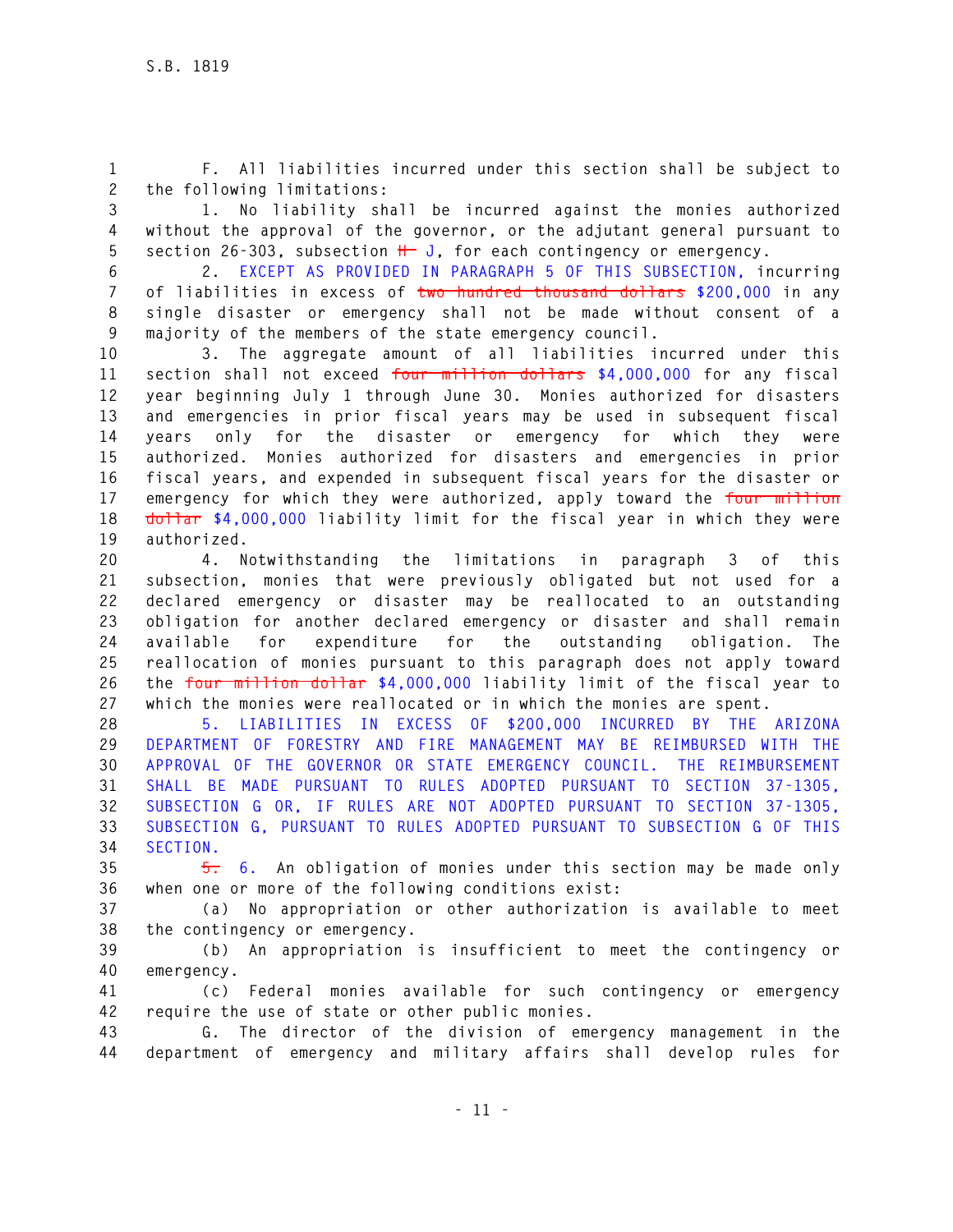**1 administering the monies authorized for liabilities under this section, 2 subject to approval by the governor.** 

**3 Sec. 10. Section 36-405, Arizona Revised Statutes, is amended to 4 read:** 

**5 36-405. Powers and duties of the director**

**6 A. The director shall adopt rules to establish minimum standards 7 and requirements for the construction, modification CONSTRUCTING, 8 MODIFYING and licensure of LICENSING health care institutions necessary to 9 ensure the public health, safety and welfare. The standards and 10 requirements shall relate to the construction, equipment, sanitation, 11 staffing for medical, nursing and personal care services, and 12 recordkeeping pertaining to the administration of ADMINISTERING medical, 13 nursing, behavioral health and personal care services, in accordance with 14 generally accepted practices of health care. The director shall use the 15 current standards adopted by the joint commission on accreditation of 16 hospitals and the commission on accreditation of the American osteopathic 17 association or those adopted by any recognized accreditation organization 18 approved by the department as guidelines in prescribing minimum standards 19 and requirements under this section.** 

**20 B. The director, by rule, may:** 

**21 1. Classify and subclassify health care institutions according to 22 character, size, range of services provided, medical or dental specialty 23 offered, duration of care and standard of patient care required for the 24 purposes of licensure. Classes of health care institutions may include 25 hospitals, infirmaries, outpatient treatment centers, health screening 26 services centers and residential care facilities. Whenever the director 27 reasonably deems distinctions in rules and standards to be appropriate 28 among different classes or subclasses of health care institutions, the 29 director may make such distinctions.** 

**30 2. Prescribe standards for determining a health care institution's 31 substantial compliance with licensure requirements.** 

**32 3. Prescribe the criteria for the licensure inspection process.** 

**33 4. Prescribe standards for the selection of SELECTING health care-34 related demonstration projects.** 

**35 5. Establish nonrefundable application and licensing fees for 36 health care institutions, including a grace period and a fee for the late 37 payment of licensing fees, and fees for architectural plans and 38 specifications reviews.** 

**39 6. Establish a process for the department to notify a licensee of 40 the licensee's licensing fee due date.** 

**41 7. Establish a process for a licensee to request a different 42 licensing fee due date, including any limits on the number of requests by 43 the licensee.**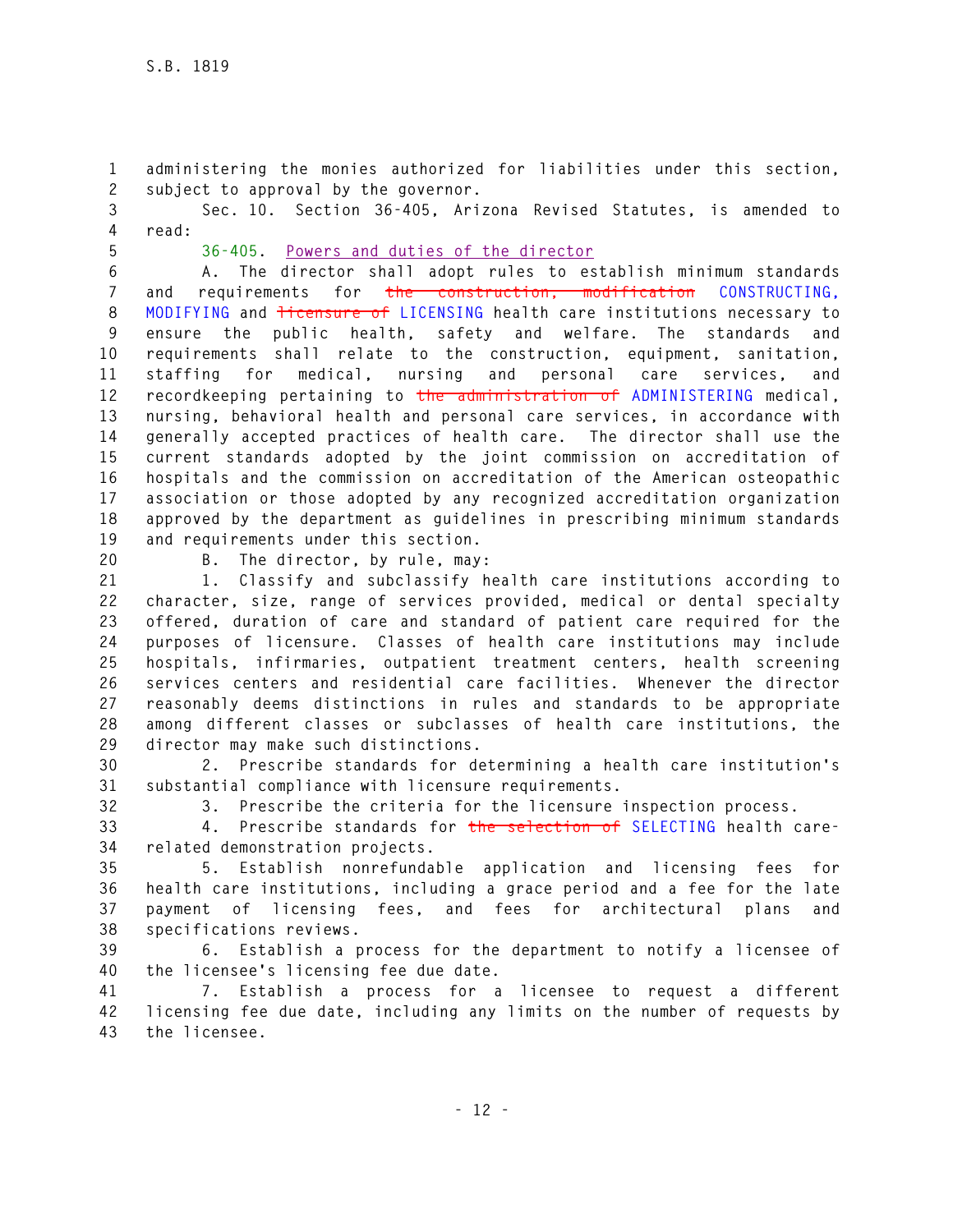**1 C. The director, by rule, shall adopt licensing provisions that 2 facilitate the colocation and integration of outpatient treatment centers 3 that provide medical, nursing and health-related services with behavioral 4 health services consistent with article 3.1 of this chapter.** 

**5 D. THE DIRECTOR MAY ADOPT RULES REGARDING THE COLLECTION OF DATA 6 FROM HEALTH CARE INSTITUTIONS.** 

**7 D. E. Ninety percent of the fees collected pursuant to this 8 section shall be deposited, pursuant to sections 35-146 and 35-147, in the 9 health services licensing fund established by section 36-414 and ten 10 percent of the fees collected pursuant to this section shall be deposited, 11 pursuant to sections 35-146 and 35-147, in the state general fund.** 

**12 E. F. Subsection B, paragraph 5 of this section does not apply to 13 a health care institution operated by a state agency pursuant to state or 14 federal law or to adult foster care residential settings.** 

**15 Sec. 11. Section 36-787, Arizona Revised Statutes, is amended to 16 read:** 

**17 36-787. Public health authority during state of emergency or 18 state of war emergency**

**19 A. During a state of emergency or state of war emergency declared 20 PROCLAIMED by the governor in which there is an occurrence or imminent 21 threat of an illness or health condition THAT IS caused by bioterrorism, 22 an epidemic or pandemic disease or a highly fatal infectious agent or 23 biological toxin and that poses a substantial risk of a significant number 24 of human fatalities or incidents of permanent or long-term disability, the 25 department shall coordinate all matters pertaining to the public health 26 emergency response of the state. The department has primary jurisdiction, 27 responsibility and authority for:** 

**28 1. Planning and executing public health emergency assessment, 29 mitigation, preparedness response and recovery for this state.** 

**30 2. Coordinating public health emergency response among state, local 31 and tribal authorities.** 

**32 3. Collaborating with relevant federal government authorities, 33 elected officials of other states, private organizations and private 34 sector companies.** 

**35 4. Coordinating recovery operations and mitigation initiatives 36 subsequent to public health emergencies.** 

**37 5. Organizing public information activities regarding state public 38 health emergency response operations.** 

**39 6. Establishing, in conjunction with applicable professional 40 licensing boards, a process for TO GRANT A temporary waiver of the 41 professional licensure requirements necessary for the implementation of TO 42 IMPLEMENT any measures required to adequately address the state of 43 emergency or state of war emergency.**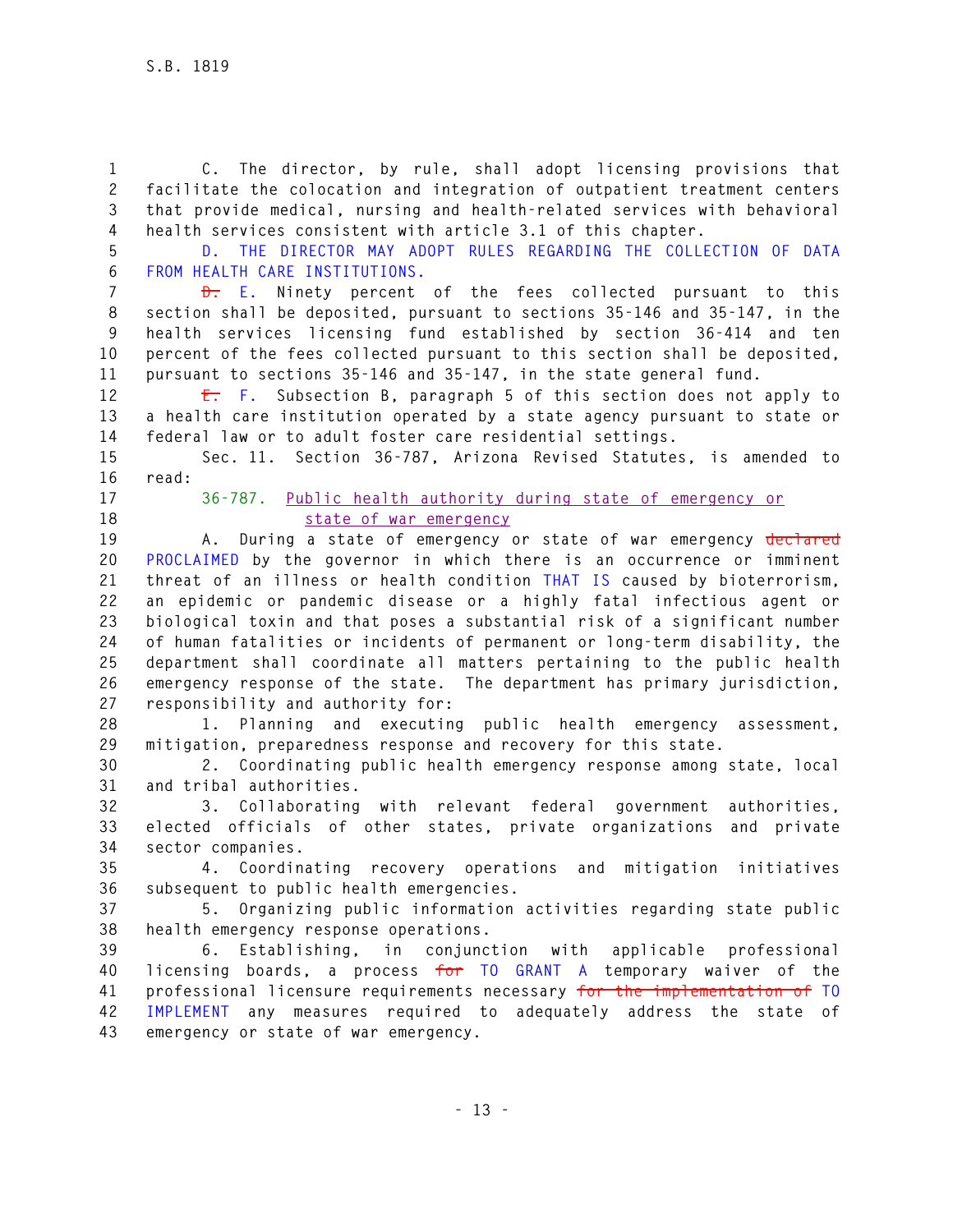**1 7. Granting temporary waivers of health care institution licensure 2 requirements necessary for implementation of TO IMPLEMENT any measures 3 required to adequately address the state of emergency or state of war 4 emergency.** 

**5 B. In addition to the authority provided in subsection A of this 6 section, during a state of emergency or state of war emergency, the 7 governor, in consultation with the director of the department of health 8 services, may issue orders that:** 

**9 1. Mandate medical examinations for exposed persons.** 

**10 2. Ration medicine and vaccines.** 

**11 3. Provide for transportation of medical support personnel and ill 12 and exposed persons.** 

**13 4. Provide for procurement of medicines and vaccines.** 

**14 C. In addition to the authority provided in subsections A and B OF 15 THIS SECTION, during a state of emergency or state of war emergency in 16 which there is an occurrence or the imminent threat of smallpox, plague, 17 viral hemorrhagic fevers or a highly contagious and highly fatal disease 18 with transmission characteristics similar to smallpox, the governor, in 19 consultation with the director of the department of health services, may 20 issue orders that:** 

**21 1. Mandate treatment or vaccination of persons who are diagnosed 22 with AN illness resulting from exposure or who are reasonably believed to 23 have been exposed or who may reasonably be expected to be exposed. A 24 PERSON MAY REFUSE A VACCINATION REQUIRED BY THIS PARAGRAPH BASED ON THE 25 PERSON'S PERSONAL BELIEFS.** 

**26 2. Isolate and quarantine persons.** 

**27 D. Law enforcement officials of this state and the national guard 28 shall enforce orders issued by the governor under this section.** 

**29 E. Diseases subject to this section do not include acquired immune 30 deficiency syndrome or ANY other infection caused by the human 31 immunodeficiency virus.** 

**32 F. If during a state of emergency or state of war emergency the 33 public health is not endangered nothing in this title shall DOES NOT 34 authorize the department or any of its officers or representatives to 35 impose on any person against the person's will any mode of treatment, 36 provided that sanitary or preventive measures and quarantine laws are 37 complied with by the person. Nothing in This title shall DOES NOT 38 authorize the department or any of its officers or representatives to 39 impose on any person contrary to his THE PERSON'S religious concepts any 40 mode of treatment, provided that sanitary or preventive measures and 41 quarantine laws are complied with by the person.** 

**42 G. At the governor's direction, the department may use reasonable 43 efforts to assist the persons and institutions affected by the state of 44 emergency or state of war emergency declared pursuant to this section in 45 seeking reimbursement of costs incurred as a result of providing services**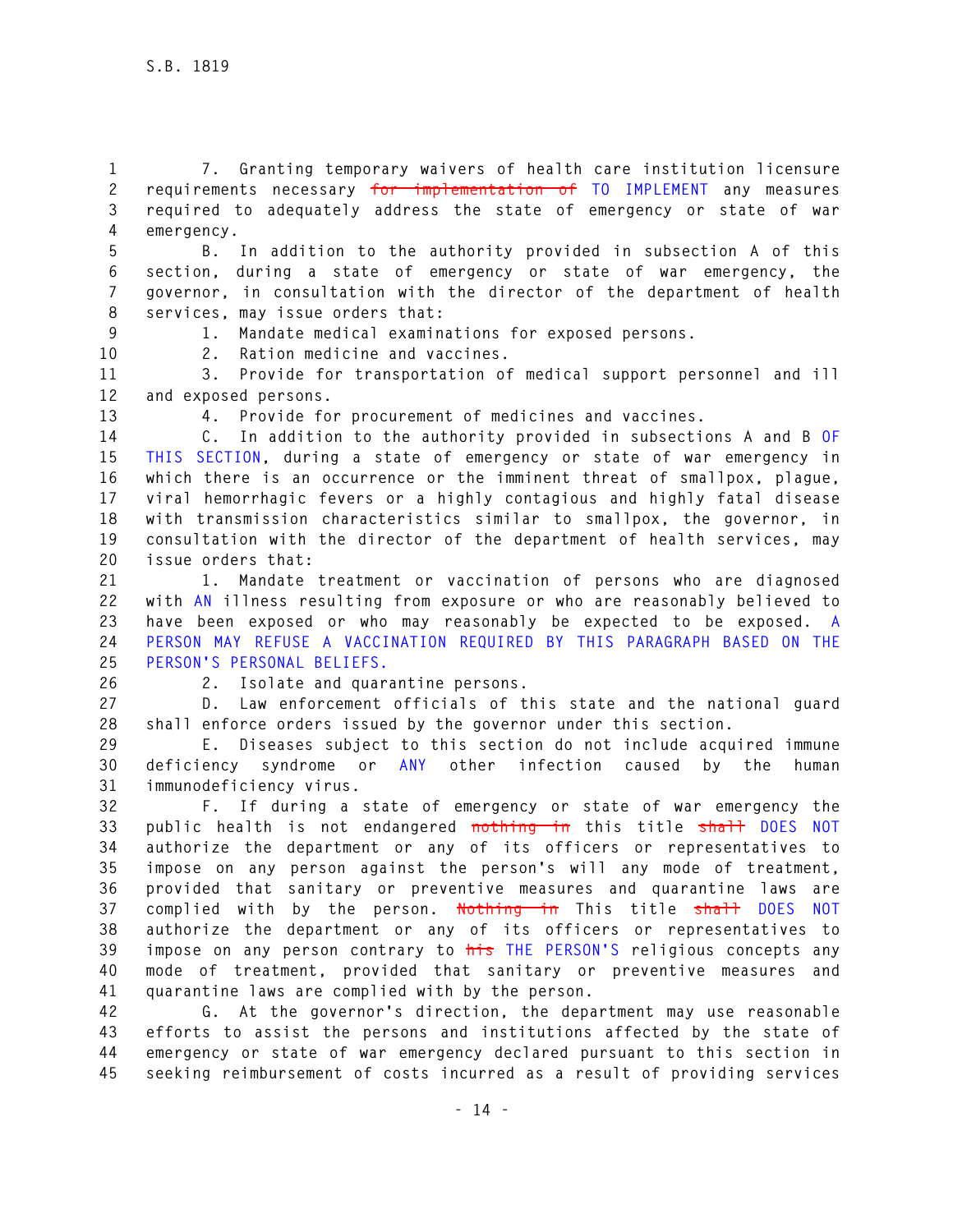**1 related to the implementation of IMPLEMENTING isolation and quarantine 2 under this article to the extent these services are not otherwise subject 3 to reimbursement. 4 Sec. 12. Section 38-803, Arizona Revised Statutes, is amended to 5 read: 6 38-803. Powers and duties of the board; reporting 7 requirements 8 A. The board, in the administration, management and operation of 9 the plan and fund, shall: 10 1. Account for the operation, administration and investment 11 expenses and allocate them against investment income. 12 2. Contract on a fee basis with an actuary to make an actuarial 13 valuation of the plan based on the valuation method and valuation 14 assumptions recommended by the actuary and approved by the board. The 15 actuary shall be a member of the American academy of actuaries. 16 3. Contract on a fee basis with an independent auditing firm to 17 make an annual audit of the accounting records of the fund and file a copy 18 of the audit with the auditor general. 19 4. Invest the monies in the fund as provided in article 4 of this 20 chapter. 21 5. Within a period of six months after the close of each fiscal 22 year, submit a detailed report of the operation and the investment 23 performance of the plan to the governor, the legislature and the members 24 of the plan. 25 6. By November 1 of each year provide a preliminary report and by 26 December 31 1 of each year provide a final report to the governor, the 27 speaker of the house of representatives and the president of the senate on 28 the contribution rate for the ensuing fiscal year. 29 B. The board, in the administration, management and operation of 30 the plan and fund, may: 31 1. Employ services as it deems necessary. 32 2. Either keep invested monies separate or commingle invested 33 monies as it deems appropriate. 34 3. Delegate authority as it deems necessary and prudent to the 35 administrator employed pursuant to section 38-848, subsection M, 36 paragraph 6. 37 4. Do all acts, whether expressly authorized, that are deemed 38 necessary or proper for the protection of the fund. 39 Sec. 13. Section 38-832, Arizona Revised Statutes, is amended to 40 read: 41 38-832. Defined contribution system; annual report; quarterly 42 statements 43 A. The board shall establish, design and administer a defined 44 contribution system to provide for the retirement of elected officials.**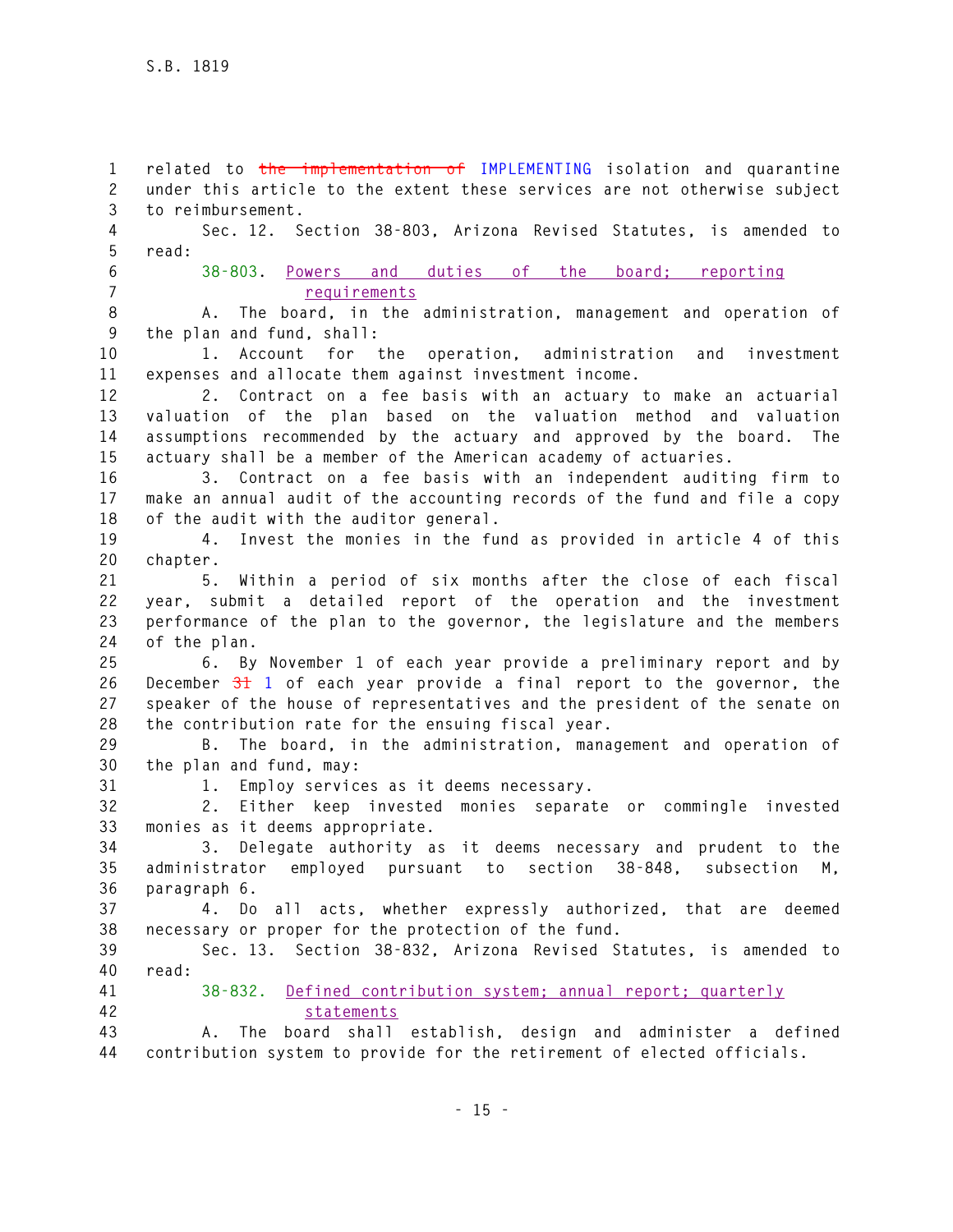**1 B. The purpose of this article is to provide a defined contribution 2 system that is fully funded on a current basis from employer and member 3 contributions.** 

**4 C. The legislature intends that the defined contribution system for 5 members under this article be designed to be a qualified government plan 6 under section 401(a) of the internal revenue code, as amended, or 7 successor provisions of law, and be exempt from taxation under section 501 8 of the internal revenue code. The board may adopt any additional 9 provisions to the defined contribution system that are necessary to 10 fulfill this intent. On or before December 31, 2013, the board shall 11 submit to the internal revenue service a request for a determination 12 letter that the defined contribution system is a plan qualified under 13 section 401(a) of the internal revenue code and a private letter ruling 14 that all member contributions that are picked up by the employer as 15 provided in section 38-833 shall be treated as employer contributions 16 pursuant to section 414(h) of the internal revenue code.** 

**17 D. The board may:** 

**18 1. Employ the services of the third-party administrator that is 19 contracted on September 13, 2013 to administer the supplemental defined 20 contribution plan pursuant to article 8 of this chapter to also administer 21 the defined contribution system.** 

**22 2. Employ other services it deems necessary, including legal 23 services, for the operation and administration of the defined contribution 24 system.** 

**25 3. Perform all acts, whether or not expressly authorized, that it 26 deems necessary and proper for the operation and protection of the system.** 

**27 E. The board shall adopt policies regarding the defined 28 contribution system, including the administration of the member and 29 employer contributions, investment options, termination in the defined 30 contribution system, the administration of the payout options under the 31 defined contribution system and the administration of the member 32 distributions.** 

**33 F. On receipt of the determination letter and private letter ruling 34 from the internal revenue service, the board shall participate in a 35 competitive bid process at least once every five years to contract with a 36 private person or any qualified company or companies to administer the 37 defined contribution system established under this section.** 

**38 G. Any contract for a third-party administrator of the defined 39 contribution system shall include competitive fees, quarterly meetings 40 with the public safety personnel retirement system, annual updates to the 41 board on the status of the defined contribution system and quarterly 42 statements to each member. On or before December 31 1 of each year, the 43 board shall report the status of the defined contribution system to the 44 governor, the president of the senate, the speaker of the house of 45 representatives and the joint legislative budget committee.**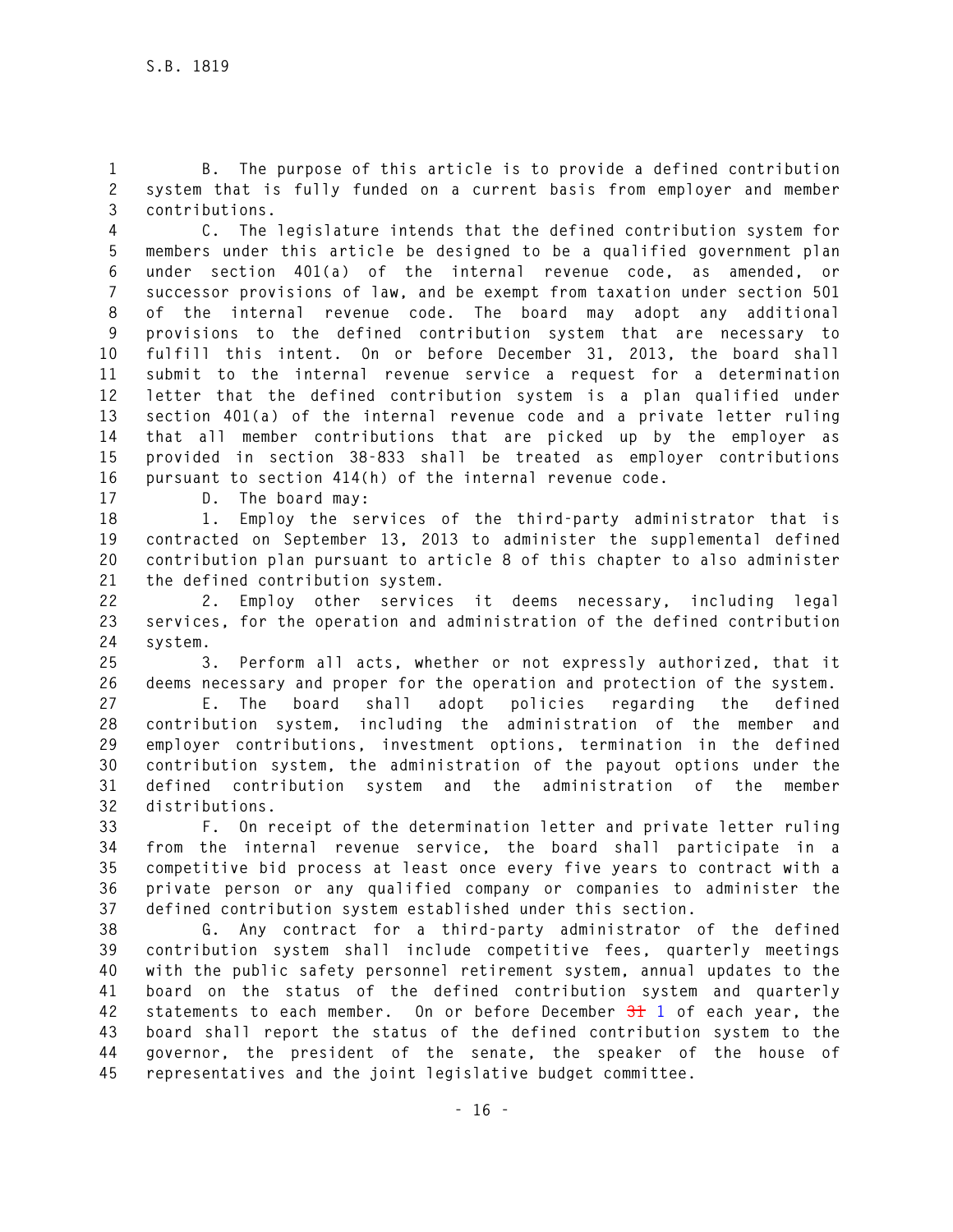**1 Sec. 14. Section 38-840.01, Arizona Revised Statutes, is amended to 2 read: 3 38-840.01. EODC disability program; administration; power and 4 duties of the board; hearing; annual report 5 A. The elected officials' defined contribution retirement system 6 disability program is established for members of the elected officials' 7 defined contribution retirement system. The board shall administer the 8 EODC disability program. 9 B. The board may delegate authority to administer the program as it 10 deems necessary and prudent to the administrator employed pursuant to 11 section 38-848. 12 C. The board, in the administration, management and operation of 13 the program, shall: 14 1. Account for the operation, administration and investment 15 expenses and allocate them against investment income. 16 2. Contract on a fee basis with an actuary to make an actuarial 17 valuation of the program based on the valuation method and valuation 18 assumptions recommended by the actuary and approved by the board. The 19 actuary shall be a member of the American academy of actuaries. 20 3. Contract on a fee basis with an independent auditing firm to 21 make an annual audit of the accounting records of the EODC disability 22 program trust fund and file a copy of the audit with the auditor general. 23 4. Invest the monies in the EODC disability program trust fund as 24 provided in article 4 of this chapter. 25 5. On or before December 31 1 of each year, submit to the governor, 26 the speaker of the house of representatives and the president of the 27 senate a detailed report of the operation and the investment performance 28 of the program that includes the contribution rate for the ensuing fiscal 29 year. 30 D. The board, in the administration, management and operation of 31 the program, may: 32 1. Employ services as it deems necessary. 33 2. Either keep invested monies separate or commingle invested 34 monies as it deems appropriate. 35 3. Do all acts, whether expressly authorized, that may be deemed 36 necessary or proper for the protection of the EODC disability program 37 trust fund. 38 4. Determine the rights, benefits or obligations of any person 39 under this article and afford any person dissatisfied with a determination 40 of the person's rights, benefits or obligations under this article with a 41 hearing on the determination.**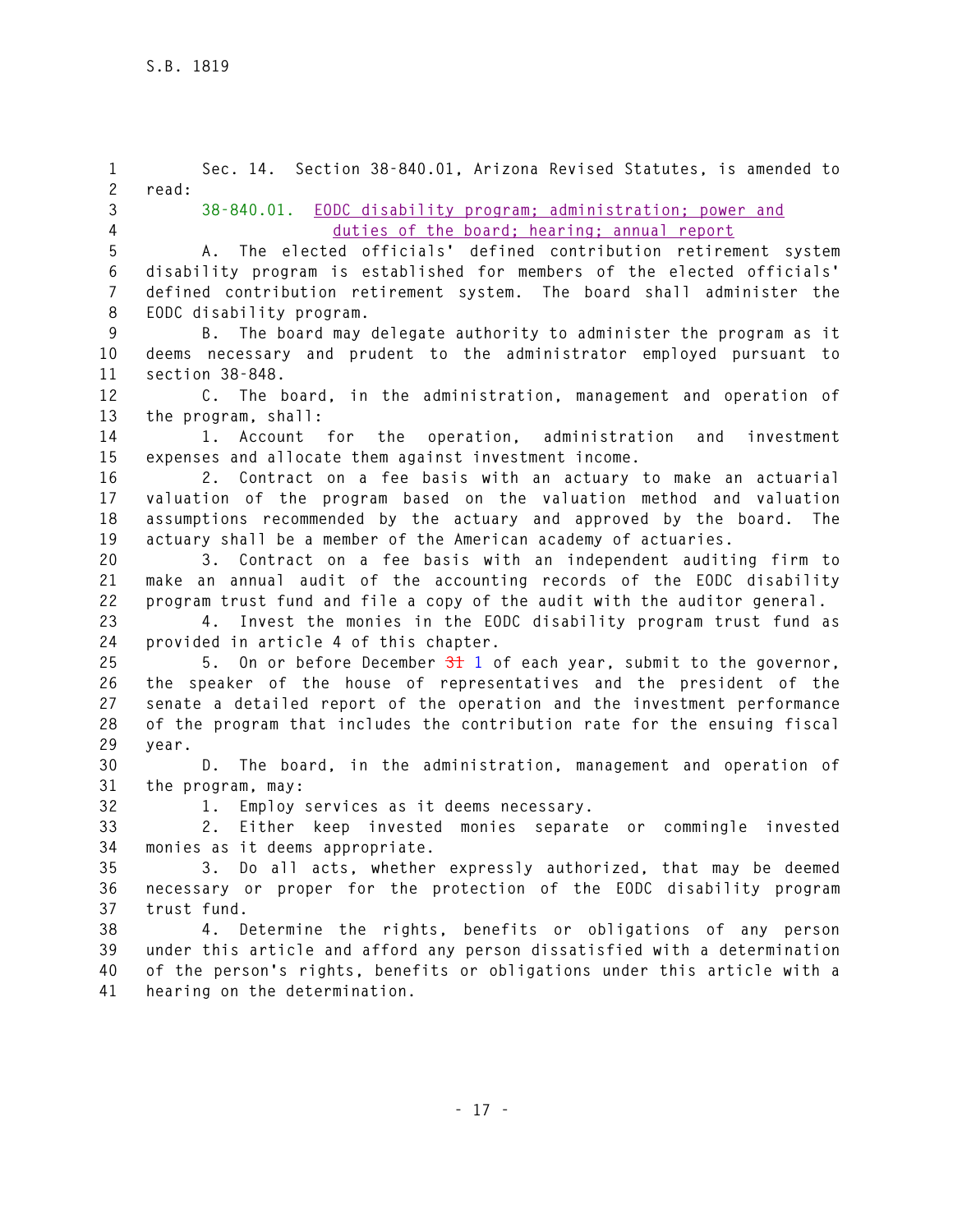**1 Sec. 15. Section 38-848, Arizona Revised Statutes, is amended to 2 read: 3 38-848. Board of trustees; powers and duties; reporting 4 requirements; independent trust fund; 5 administrator; agents and employees; advisory 6 committee 7 A. Beginning January 1, 2017, The board of trustees shall consist 8 of nine members and shall have the rights, powers and duties that are set 9 forth in this section. The term of office of members shall be five years 10 to expire on the third Monday in January of the appropriate year. The 11 board shall select a chairperson from among its members each calendar 12 year. Members are eligible to receive compensation in an amount of \$50 a 13 day, but not to exceed \$1,000 in any one fiscal year, and are eligible for 14 reimbursement of expenses pursuant to chapter 4, article 2 of this 15 title. Beginning January 1, 2017, The board consists of the following** 

**16 members appointed as follows:** 

**17 1. Two members representing law enforcement, one of whom is 18 appointed by the president of the senate and one of whom is appointed by 19 the governor. A statewide association representing law enforcement in 20 this state shall forward nominations to the appointing elected officials, 21 providing at least three nominees for each position. At least one of the 22 members appointed under this paragraph shall be an elected local board 23 member.** 

**24 2. Two members representing firefighters, one of whom is appointed 25 by the speaker of the house of representatives and one of whom is 26 appointed by the governor. A statewide association representing 27 firefighters in this state shall forward nominations to the appointing 28 elected officials, providing at least three nominees for each position. 29 At least one of the members appointed under this paragraph shall be an 30 elected local board member.** 

**31 3. Three members representing cities and towns in this state, one 32 of whom is appointed by the president of the senate, one of whom is 33 appointed by the speaker of the house of representatives and one of whom 34 is appointed by the governor. An association representing cities and 35 towns in this state shall forward nominations to the appointing elected 36 officials, providing at least three nominees for each position. These 37 nominees shall represent taxpayers or employers and may not be members of 38 the system.** 

**39 4. One member who represents counties in this state and who is 40 appointed by the governor. An association representing county supervisors 41 in this state shall forward nominations to the governor, providing at 42 least three nominees for the position. These nominees shall represent 43 taxpayers or employers and may not be members of the system.**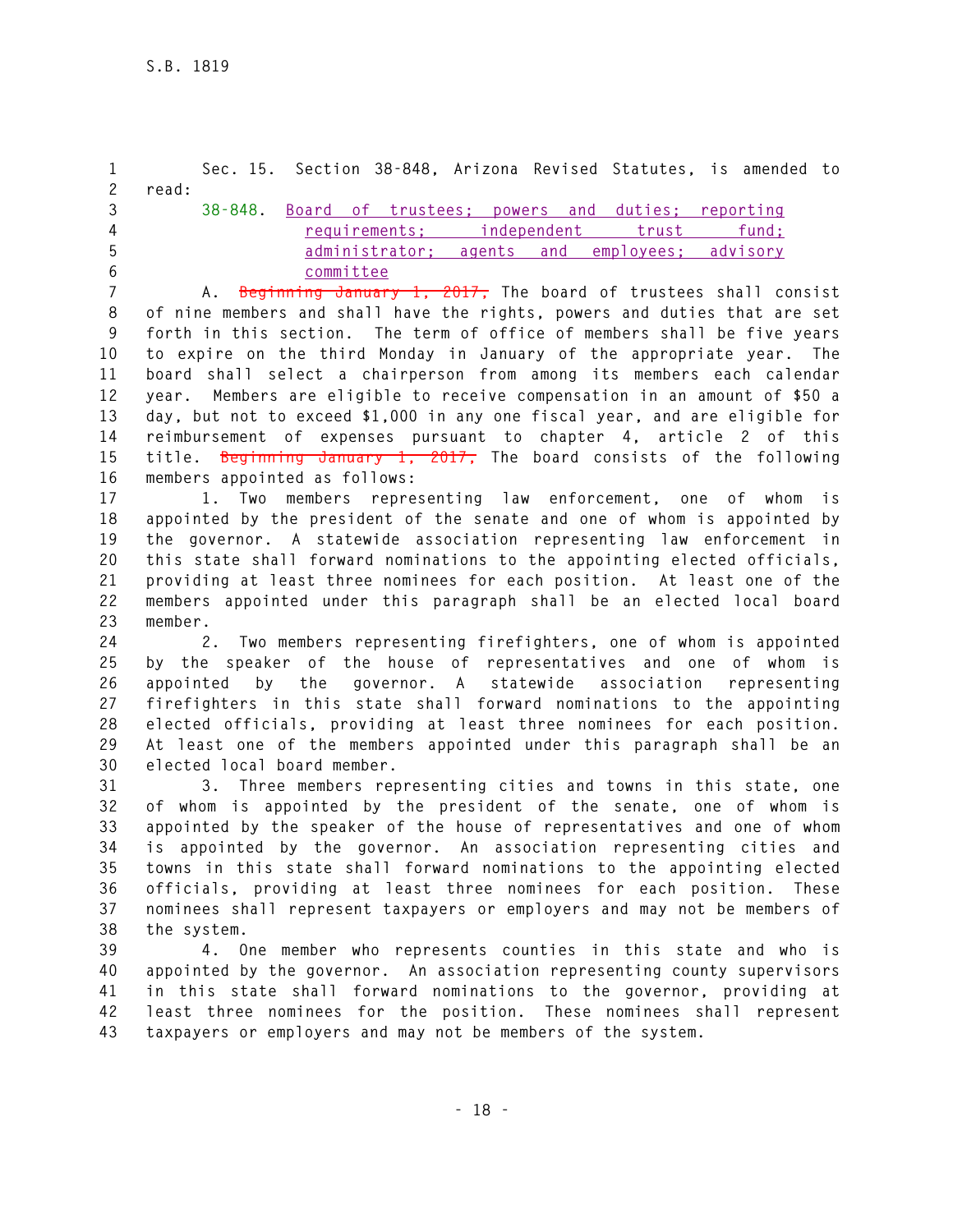**1 5. One member who is appointed by the governor from a list of three 2 nominees forwarded by the board. The board shall select the nominees to 3 forward to the governor from a list of at least five nominees received 4 from the advisory committee.** 

**5 B. Each appointment made pursuant to subsection A of this section 6 shall be chosen from the list of nominees provided to the appointing 7 elected official. For any appointment made by the governor pursuant to 8 subsection A of this section, before appointment by the governor, a 9 prospective member of the board shall submit a full set of fingerprints to 10 the governor for the purpose of obtaining a state and federal criminal 11 records check pursuant to section 41-1750 and Public Law 92-544. The 12 department of public safety may exchange this fingerprint data with the 13 federal bureau of investigation. A board member may be reappointed. 14 Notwithstanding section 38-295, a board member may be removed from office 15 only for cause by the appointing power or because the board member has 16 vacated the member's seat on the board. A board member who is removed for 17 cause shall be provided written notice and an opportunity for a response. 18 The appointing power may remove a board member based on written findings 19 that specify the reason for removal. Any vacancy that occurs other than 20 by expiration of a term shall be filled for the balance of the term. All 21 vacancies shall be filled in the same manner as the initial appointment. 22 A board member vacates the office if the member either:** 

**23 1. Is absent without excuse from three consecutive regular meetings 24 of the board.** 

**25 2. Resigns, dies or becomes unable to perform board member duties.** 

**26 C. The members of the board who are appointed pursuant to 27 subsection A of this section and who are not members of the system shall 28 be independent, qualified professionals who are responsible for the 29 performance of fiduciary duties and other responsibilities required to 30 preserve and protect the fund and shall have at least ten years' 31 substantial experience as any one or a combination of the following:** 

**32 1. A portfolio manager acting in a fiduciary capacity.** 

**33 2. A securities analyst.** 

**34 3. A senior executive or principal of a trust institution, 35 investment organization or endowment fund acting either in a management or 36 an investment-related capacity.** 

**37 4. A chartered financial analyst in good standing as determined by 38 the chartered financial analyst institute.** 

**39 5. A current or former professor or instructor at the college or 40 university level in the field of economics, finance, actuarial science, 41 accounting or pension-related subjects.** 

**42 6. An economist.** 

**43 7. Any other senior executive engaged in the field of public or 44 private finances or with experience with public pension systems.**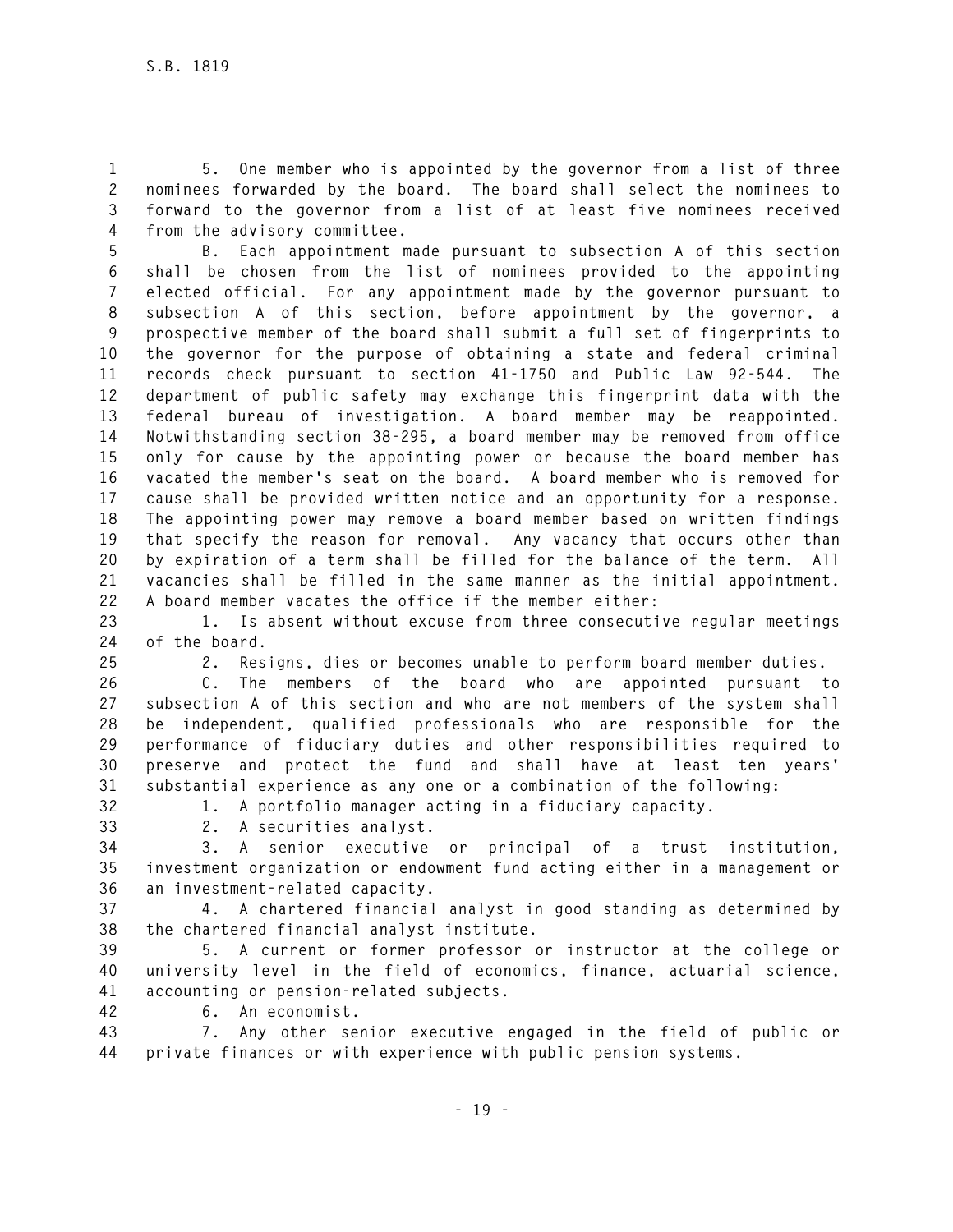**1 8. A senior executive in insurance, banking, underwriting, 2 auditing, human resources or risk management.** 

**3 D. All monies in the fund shall be deposited and held in a public 4 safety personnel retirement system depository. Monies in the fund shall 5 be disbursed from the depository separate and apart from all monies or 6 funds of this state and the agencies, instrumentalities and subdivisions 7 of this state, except that the board may commingle the assets of the fund 8 and the assets of all other plans entrusted to its management in one or 9 more group trusts, subject to the crediting of receipts and earnings and 10 charging of payments to the appropriate employer, system or plan. The 11 monies shall be secured by the depository in which they are deposited and 12 held to the same extent and in the same manner as required by the general 13 depository law of this state. For purposes of making the decision to 14 invest in securities owned by the fund or any plan or trust administered 15 by the board, the fund and assets of the plans and the plans' trusts are 16 subject to the sole management of the board for the purpose of this 17 article except that, on the board's election to invest in a particular 18 security or make a particular investment, the assets comprising the 19 security or investment may be chosen and managed by third parties approved 20 by the board. The board may invest in portfolios of securities chosen and 21 managed by a third party. The board's decision to invest in securities 22 such as mutual funds, commingled investment funds, exchange traded funds, 23 private equity or venture capital limited partnerships, real estate 24 limited partnerships or limited liability companies and real estate 25 investment trusts whose assets are chosen and managed by third parties is 26 not an improper delegation of the board's investment authority.** 

**27 E. All contributions under this system and other retirement plans 28 that the board administers shall be forwarded to the board and shall be 29 held, invested and reinvested by the board as provided in this article. 30 All property and monies of the fund and other retirement plans that the 31 board administers, including income from investments and from all other 32 sources, shall be retained for the exclusive benefit of members, as 33 provided in the system and other retirement plans that the board 34 administers, and shall be used to pay benefits to members or their 35 beneficiaries or to pay expenses of operation and administration of the 36 system and fund and other retirement plans that the board administers.** 

**37 F. The board shall have the full power in its sole discretion to 38 invest and reinvest, alter and change the monies accumulated under the 39 system and other retirement plans and trusts that the board administers as 40 provided in this article. In addition to its power to make investments 41 managed by others, the board may delegate the authority the board deems 42 necessary and prudent to investment management pursuant to section 43 38-848.03, as well as to the administrator, employed by the board pursuant 44 to subsection M, paragraph 6 of this section, and any deputy or assistant 45 administrators to invest the monies of the system and other retirement**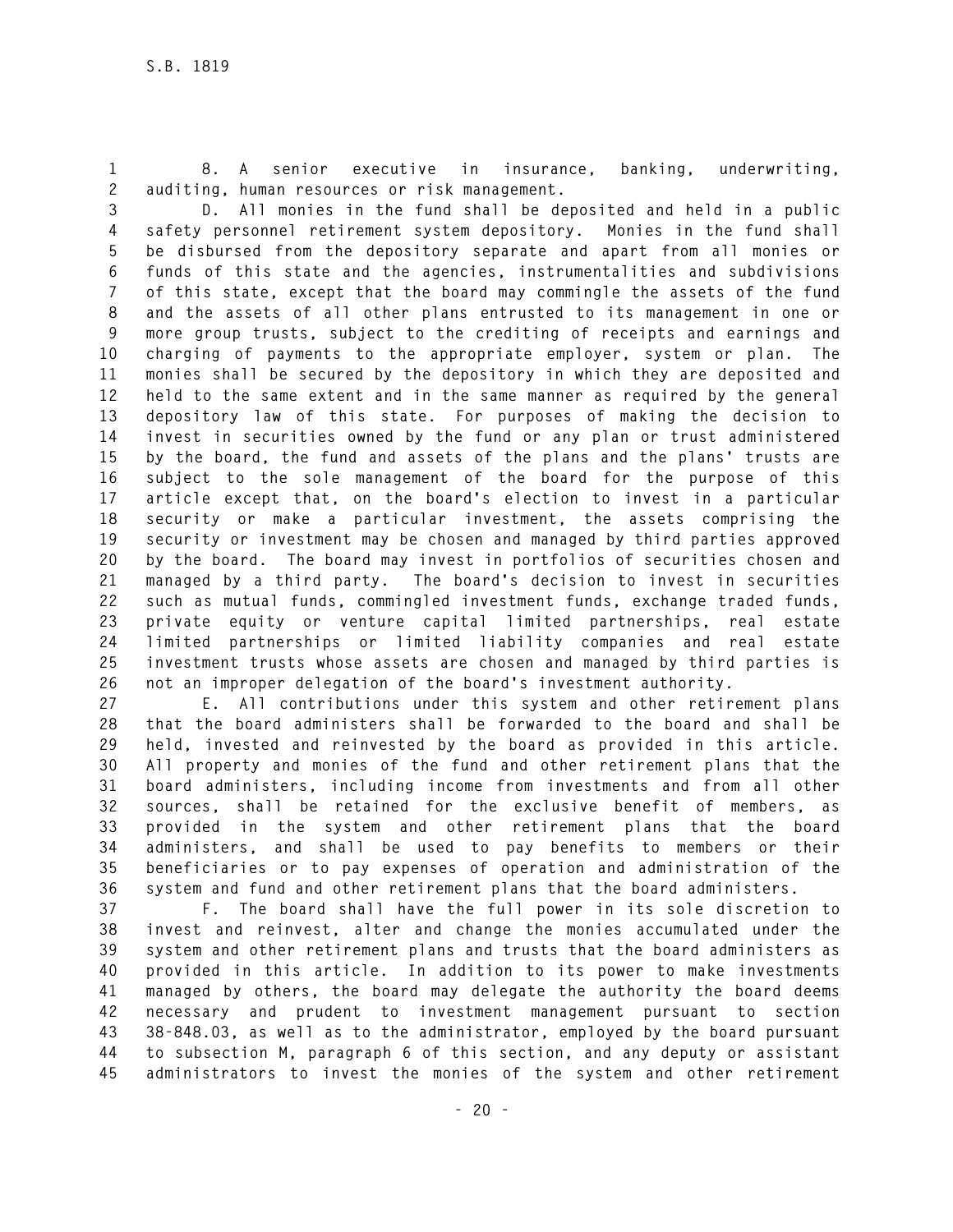**1 plans and trusts that the board administers if the administrator, 2 investment management and any deputy or assistant administrators follow 3 the investment policies that are adopted by the board. The board may 4 commingle securities and monies of the fund, the elected officials' 5 retirement plan, the corrections officer retirement plan and other plans 6 or monies entrusted to its care, subject to the crediting of receipts and 7 earnings and charging of payments to the account of the appropriate 8 employer, system or plan. In making every investment, the board shall 9 exercise the judgment and care under the circumstances then prevailing 10 that persons of ordinary prudence, discretion and intelligence exercise in 11 the management of their own affairs, not in regard to speculation but in 12 regard to the permanent disposition of their funds, considering the 13 probable income from their funds as well as the probable safety of their 14 capital, if:** 

**15 1. Not more than eighty percent of the combined assets of the 16 system or other plans that the board manages is invested at any given time 17 in corporate stocks, based on the cost value of the stocks irrespective of 18 capital appreciation.** 

**19 2. Not more than five percent of the combined assets of the system 20 or other plans that the board manages is invested in corporate stock 21 issued by any one corporation, other than corporate stock issued by 22 corporations chartered by the United States government or corporate stock 23 issued by a bank or insurance company.** 

**24 3. Not more than five percent of the voting stock of any one 25 corporation is owned by the system and other plans that the board 26 administers, except that this limitation does not apply to membership 27 interests in limited liability companies.** 

**28 4. Corporate stocks and exchange traded funds eligible for direct 29 purchase are restricted to stocks and exchange traded funds that, except 30 for bank stocks, insurance stocks, stocks acquired for coinvestment in 31 connection with the system's or the plans' or trusts' commingled 32 investments and interests in limited liability companies and mutual funds, 33 are any of the following:** 

**34 (a) Listed or approved on issuance for listing on an exchange 35 registered under the securities exchange act of 1934, as amended 36 (15 United States Code sections 78a through 78pp).** 

**37 (b) Designated or approved on notice of issuance for designation on 38 the national market system of a national securities association registered 39 under the securities exchange act of 1934, as amended (15 United States 40 Code sections 78a through 78pp).** 

**41 (c) Listed or approved on issuance for listing on an exchange 42 registered under the laws of this state or any other state.** 

**43 (d) Listed or approved on issuance for listing on an exchange of a 44 foreign country with which the United States is maintaining diplomatic 45 relations at the time of purchase, except that not more than twenty**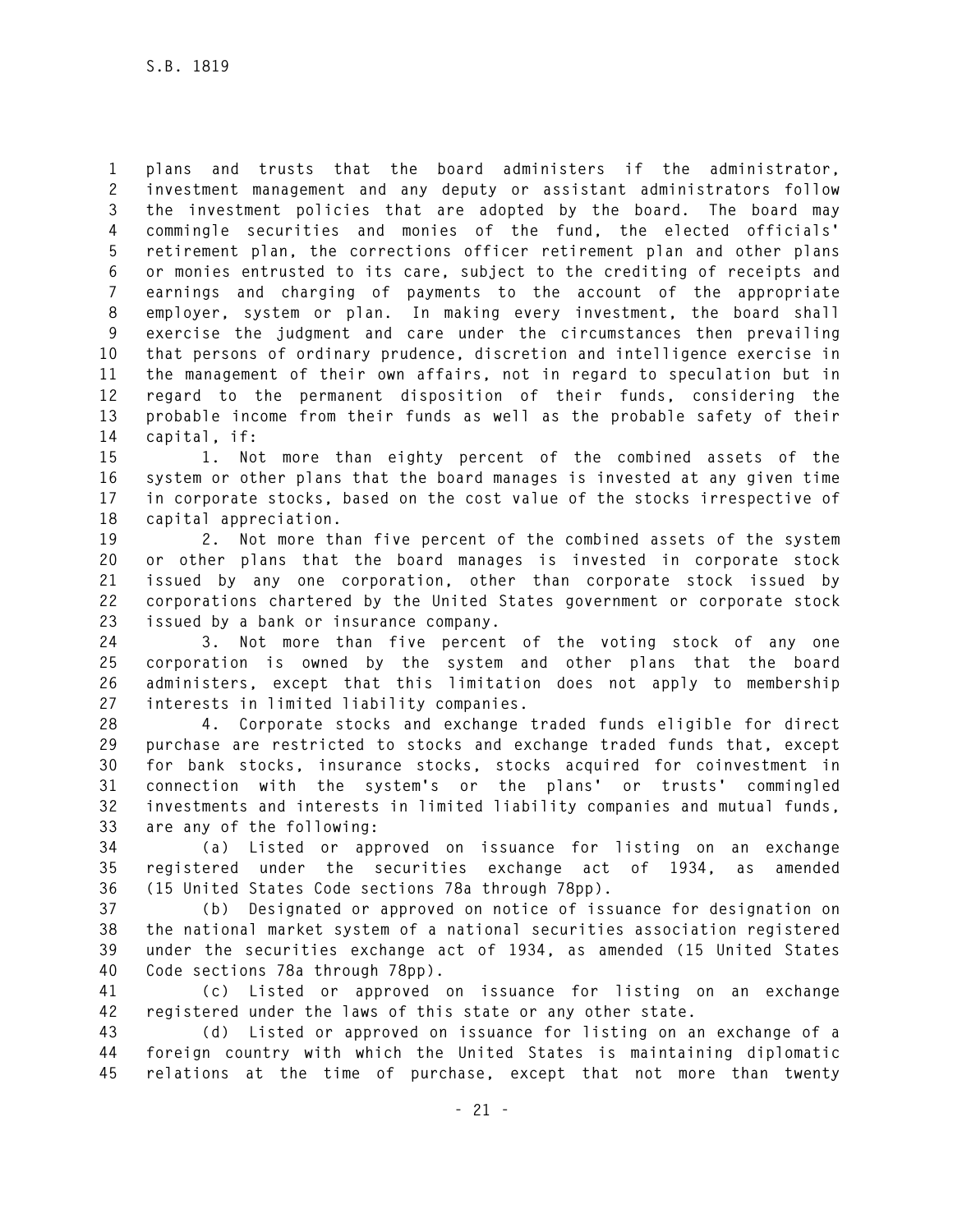**1 percent of the combined assets of the system and other plans that the 2 board manages is invested in foreign securities, based on the cost value 3 of the stocks irrespective of capital appreciation.** 

**4 (e) An exchange traded fund that is recommended by the chief 5 investment officer of the system, that is registered under the investment 6 company act of 1940 (15 United States Code sections 80a-1 through 80a-64) 7 and that is both traded on a public exchange and based on a publicly 8 recognized index.** 

**9 G. Notwithstanding any other law, the board is not required to 10 invest in any type of investment that is dictated or required by any 11 entity of the federal government and that is intended to fund economic 12 development projects, public works or social programs, but may consider 13 such economically targeted investments pursuant to its fiduciary 14 responsibility. The board, on behalf of the system and all other plans or 15 trusts the board administers, may invest in, lend monies to or guarantee 16 the repayment of monies by a limited liability company, limited 17 partnership, joint venture, partnership, limited liability partnership or 18 trust in which the system and plans or trusts have a financial interest, 19 whether the entity is closely held or publicly traded and that, in turn, 20 may be engaged in any lawful activity, including venture capital, private 21 equity, the ownership, development, management, improvement or operation 22 of real property and any improvements or businesses on real property or 23 the lending of monies.** 

**24 H. Conference call meetings of the board that are held for 25 investment purposes only are not subject to chapter 3, article 3.1 of this 26 title, except that the board shall maintain minutes of these conference 27 call meetings and make them available for public inspection within 28 twenty-four hours after the meeting. The board shall review the minutes 29 of each conference call meeting and shall ratify all legal actions taken 30 during each conference call meeting at the next scheduled meeting of the 31 board.** 

**32 I. The board is not liable for the exercise of more than ordinary 33 care and prudence in the selection of investments and performance of its 34 duties under the system and is not limited to so-called "legal investments 35 for trustees", but all monies of the system and other plans that the board 36 administers shall be invested subject to all of the conditions, 37 limitations and restrictions imposed by law.** 

**38 J. Except as provided in subsection F of this section, the board 39 may:** 

**40 1. Invest and reinvest the principal and income of all assets that 41 the board manages without distinction between principal and income.** 

**42 2. Sell, exchange, convey, transfer or otherwise dispose of any 43 investments made on behalf of the system or other plans the board 44 administers in the name of the system or plans by private contract or at 45 public auction.**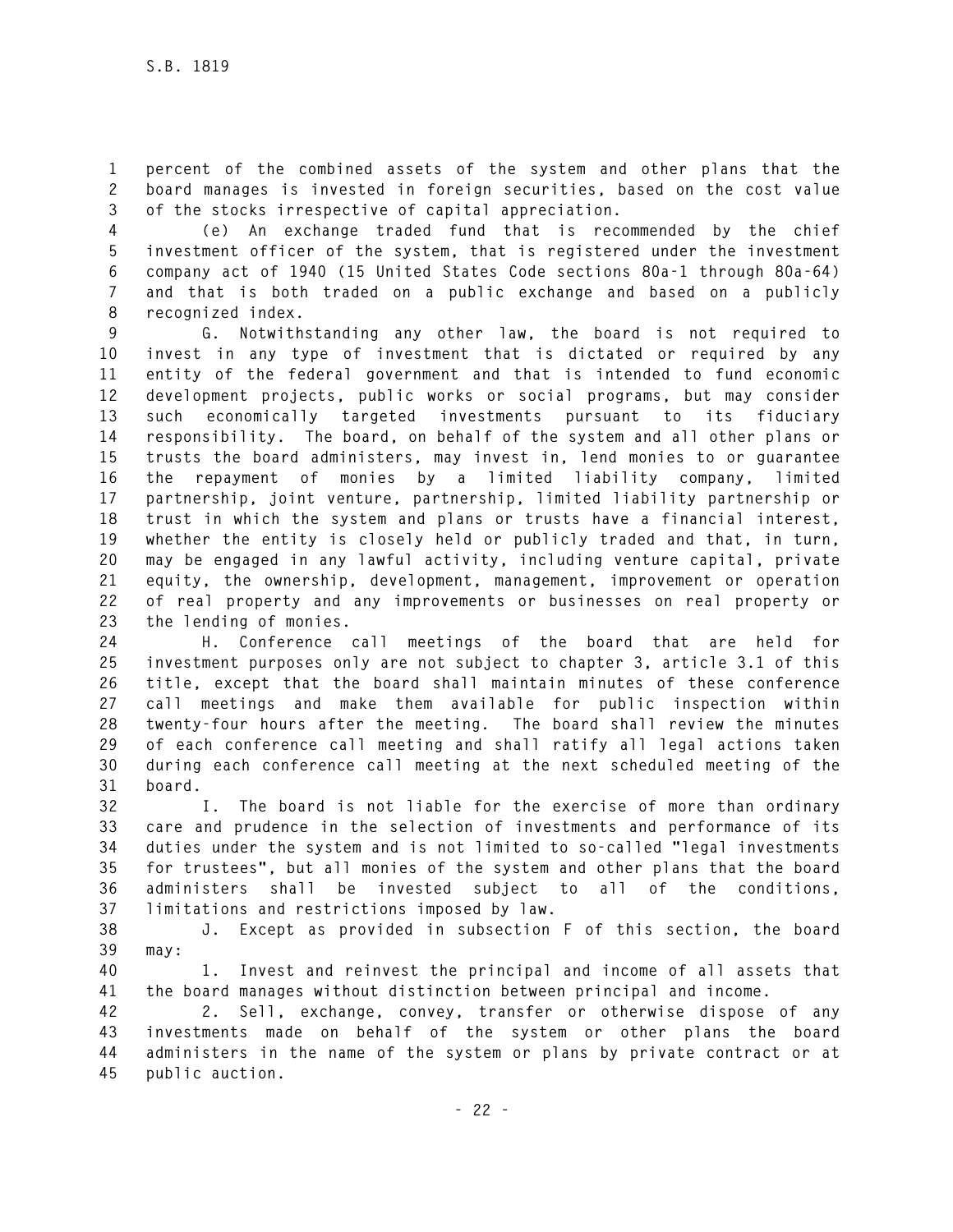**1 3. Also:** 

**2 (a) Vote on any stocks, bonds or other securities.** 

**3 (b) Give general or special proxies or powers of attorney with or 4 without power of substitution.** 

**5 (c) Exercise any conversion privileges, subscription rights or 6 other options and make any payments incidental to the exercise of the 7 conversion privileges, subscription rights or other options.** 

**8 (d) Consent to or otherwise participate in corporate 9 reorganizations or other changes affecting corporate securities, delegate 10 discretionary powers and pay any assessments or charges in connection 11 therewith.** 

**12 (e) Generally exercise any of the powers of an owner with respect 13 to stocks, bonds, securities or other investments held in or owned by the 14 system or other plans whose assets the board administers.** 

**15 4. Make, execute, acknowledge and deliver any other instruments 16 that may be necessary or appropriate to carry out the powers granted in 17 this section.** 

**18 5. Register any investment held by the system or other plans whose 19 assets the board administers in the name of the system or plan or in the 20 name of a nominee or trust.** 

**21 6. At the expense of the system or other plans that the board 22 administers, enter into an agreement with any bank or banks for the 23 safekeeping and handling of securities and other investments coming into 24 the possession of the board. The agreement shall be entered into under 25 terms and conditions that secure the proper safeguarding, inventory, 26 withdrawal and handling of the securities and other investments. Access 27 to and deposit or withdrawal of the securities from any place of deposit 28 selected by the board is not allowed and may not be made except as the 29 terms of the agreement provide.** 

**30 7. Appear before local boards and the courts of this state and 31 political subdivisions of this state through counsel or an appointed 32 representative to protect the fund or the assets of other plans that the 33 board administers. The board is not responsible for the actions or 34 omissions of the local boards under this system but may seek a review or 35 rehearing of actions or omissions of local boards. The board does not 36 have a duty to review actions of the local boards but may do so in its 37 discretion in order to protect the fund. A limitation period does not 38 prohibit the board or administrator from contesting or require the board 39 or administrator to implement or comply with a local board decision that 40 violates the internal revenue code or that threatens to impair the 41 tax-qualified status of the system or any plan administered by the board 42 or administrator.**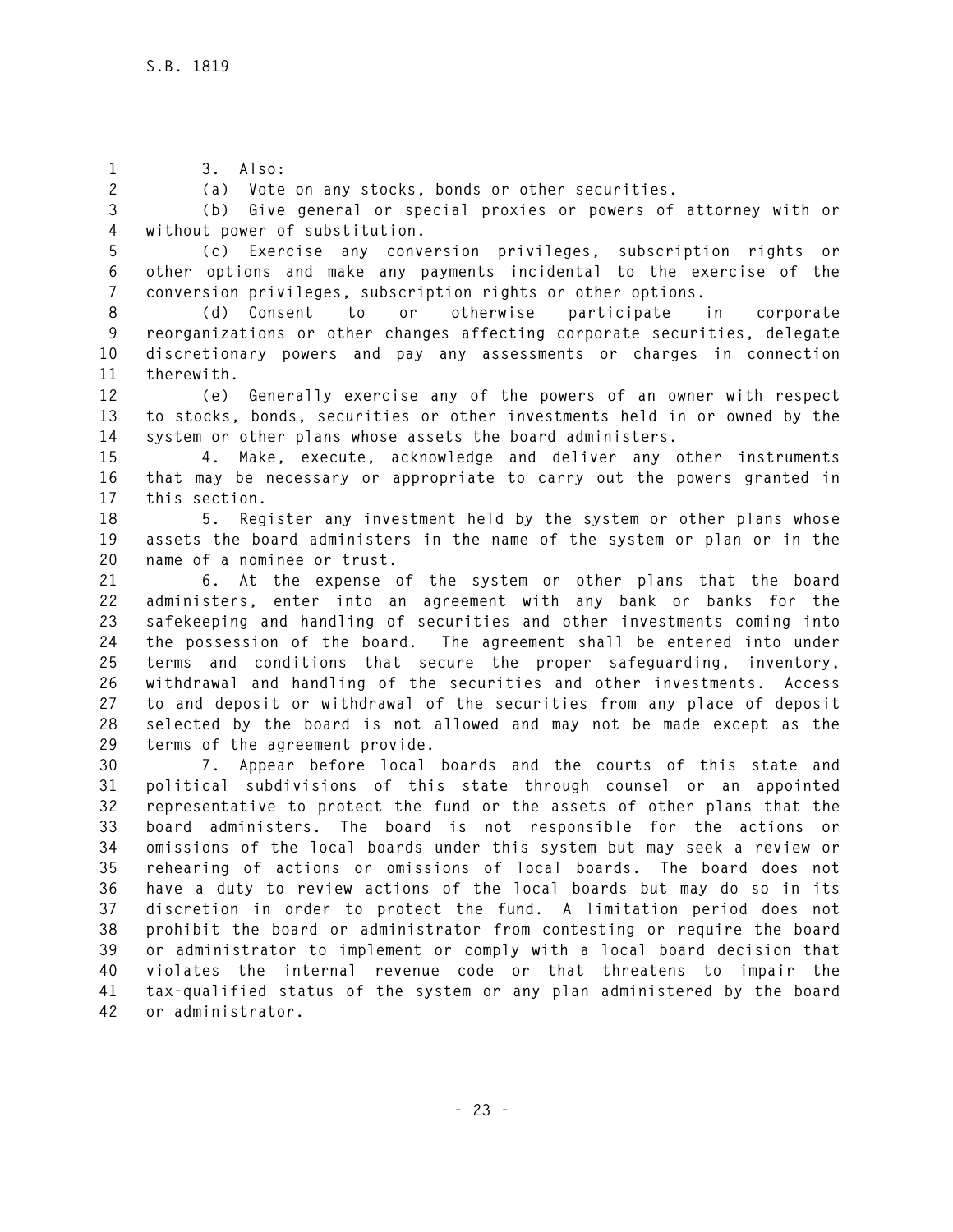**1 8. Empower the fund administrator to take actions on behalf of the 2 board that are necessary for the protection and administration of the fund 3 or the assets of other plans that the board administers pursuant to the 4 guidelines of the board.** 

**5 9. Do all acts, whether or not expressly authorized, that may be 6 deemed necessary or proper for the protection of the investments held in 7 the fund or owned by other plans or trusts that the board administers.** 

**8 10. Settle threatened or actual litigation against any system or 9 plan that the board administers.** 

**10 K. Investment expenses and operation and administrative expenses of 11 the board shall be accounted for separately and allocated against 12 investment income.** 

**13 L. The board, as soon as possible within a period of six months 14 following the close of any fiscal year, shall transmit to the governor and 15 the legislature a comprehensive annual financial report on the operation 16 of the system and other plans that the board administers that contains, 17 among other things:** 

**18 1. A balance sheet.** 

**19 2. A statement of income and expenditures for the year.** 

**20 3. A report on an actuarial valuation of its assets and 21 liabilities.** 

**22 4. A list of investments owned.** 

**23 5. The total rate of return, yield on cost, and percent PERCENTAGE 24 of cost to market value of the fund and the assets of other plans that the 25 board administers.** 

**26 6. Any other statistical and financial data that may be necessary 27 for the proper understanding of the financial condition of the system and 28 other plans that the board administers and the results of their 29 operations. A synopsis of the annual report shall be published for the 30 information of members of the system, the elected officials' retirement 31 plan or the corrections officer retirement plan.** 

**32 7. An analysis of the long-term level percent of employer 33 contributions and compensation structure and whether the funding 34 methodology is sufficient to pay one hundred percent of the unfunded 35 accrued liability under the elected officials' retirement plan.** 

**36 8. An estimate of the aggregate employer contribution rate for the 37 public safety personnel retirement system for the next ten fiscal years 38 and an estimate of the aggregate employer contribution rate for the 39 corrections officer retirement plan for the next ten fiscal years.** 

**40 9. An estimate of the employer contribution rates for the next ten 41 fiscal years for each of the following employers within the public safety 42 personnel retirement system:** 

- 
- **43 (a) Department of liquor licenses and control.**
- **44 (b) Department of public safety.**
- **45 (c) Northern Arizona university.**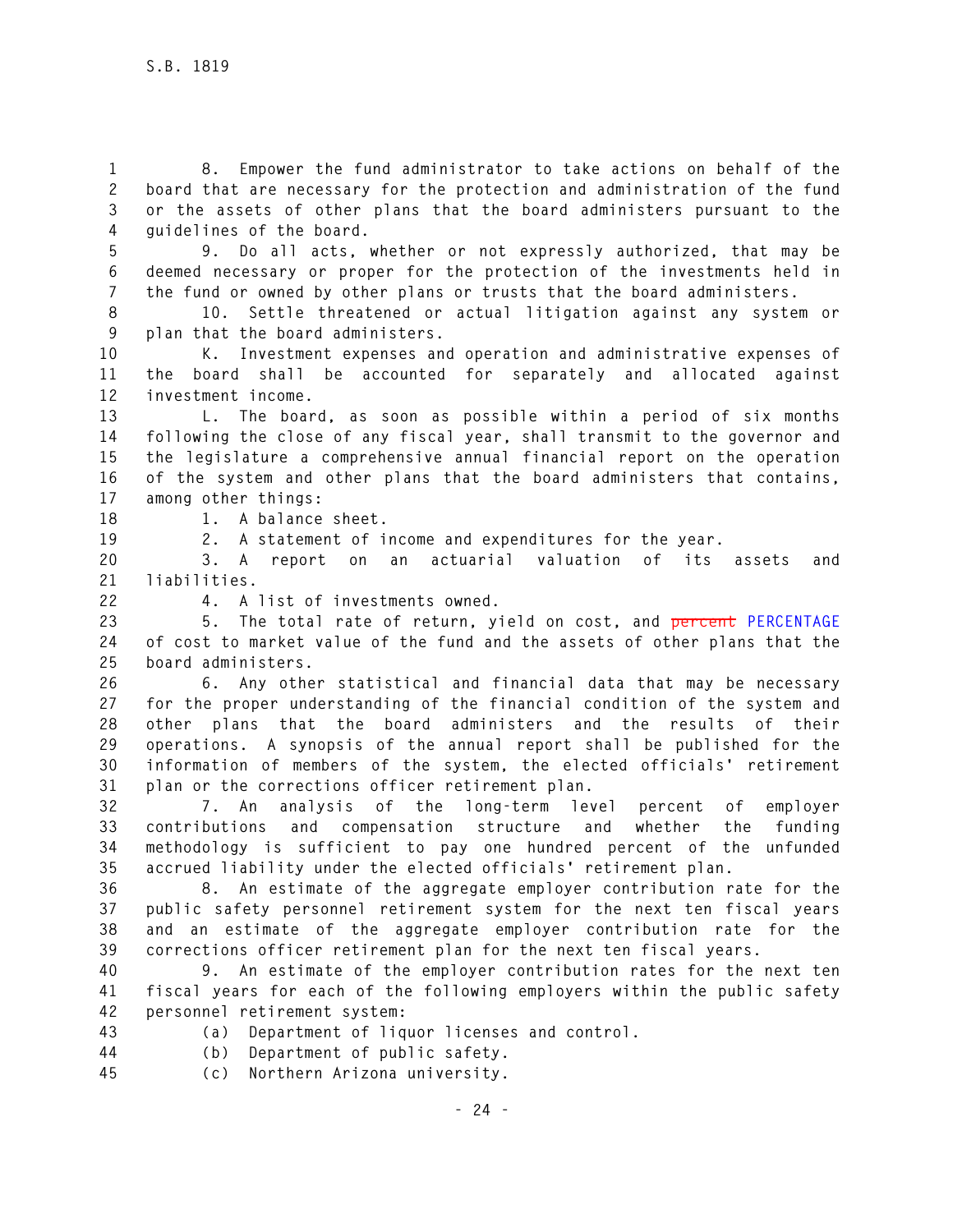**1 (d) University of Arizona. 2 (e) Arizona state university. 3 (f) Arizona game and fish department. 4 (g) Department of law. 5 (h) Department of emergency and military affairs. 6 (i) Arizona state parks board. 7 10. An estimate of the employer contribution rates for the next ten 8 fiscal years for each of the following employers within the corrections 9 officer retirement plan: 10 (a) State department of corrections. 11 (b) Department of public safety. 12 (c) The judiciary. 13 (d) Department of juvenile corrections. 14 11. An estimate of the aggregate fees paid for private equity 15 investments, including management fees and performance fees. 16 M. The board shall: 17 1. Maintain the accounts of the system and other plans that the 18 board administers and issue statements to each employer annually and to 19 each member who requests a statement. 20 2. Report the results of the actuarial valuations to the local 21 boards and employers. 22 3. Contract on a fee basis with an independent investment counsel 23 to advise the board in the investment management of the fund and assets of 24 other plans that the board administers and with an independent auditing 25 firm to audit the board's accounting. 26 4. Permit ALLOW the auditor general to make an annual audit and 27 transmit the results to the governor and the legislature. 28 5. Contract on a fee basis with an actuary who shall make actuarial 29 valuations of the system and other plans that the board administers, be 30 the technical adviser of the board on matters regarding the operation of 31 the funds created by the provisions of the system, the elected officials' 32 retirement plan, the corrections officer retirement plan and the public 33 safety cancer insurance policy program and perform other duties required 34 in connection therewith. The actuary must be a member of a nationally 35 recognized association or society of actuaries. 36 6. Employ, as administrator, a person, state department or other 37 body to serve at the pleasure of the board. 38 7. Establish procedures and guidelines for contracts with 39 actuaries, auditors, investment counsel and legal counsel and for 40 safeguarding of securities. 41 N. The administrator, under the direction of the board, shall: 42 1. Administer this article. 43 2. Be responsible for the recruitment, hiring and day-to-day 44 management of employees.**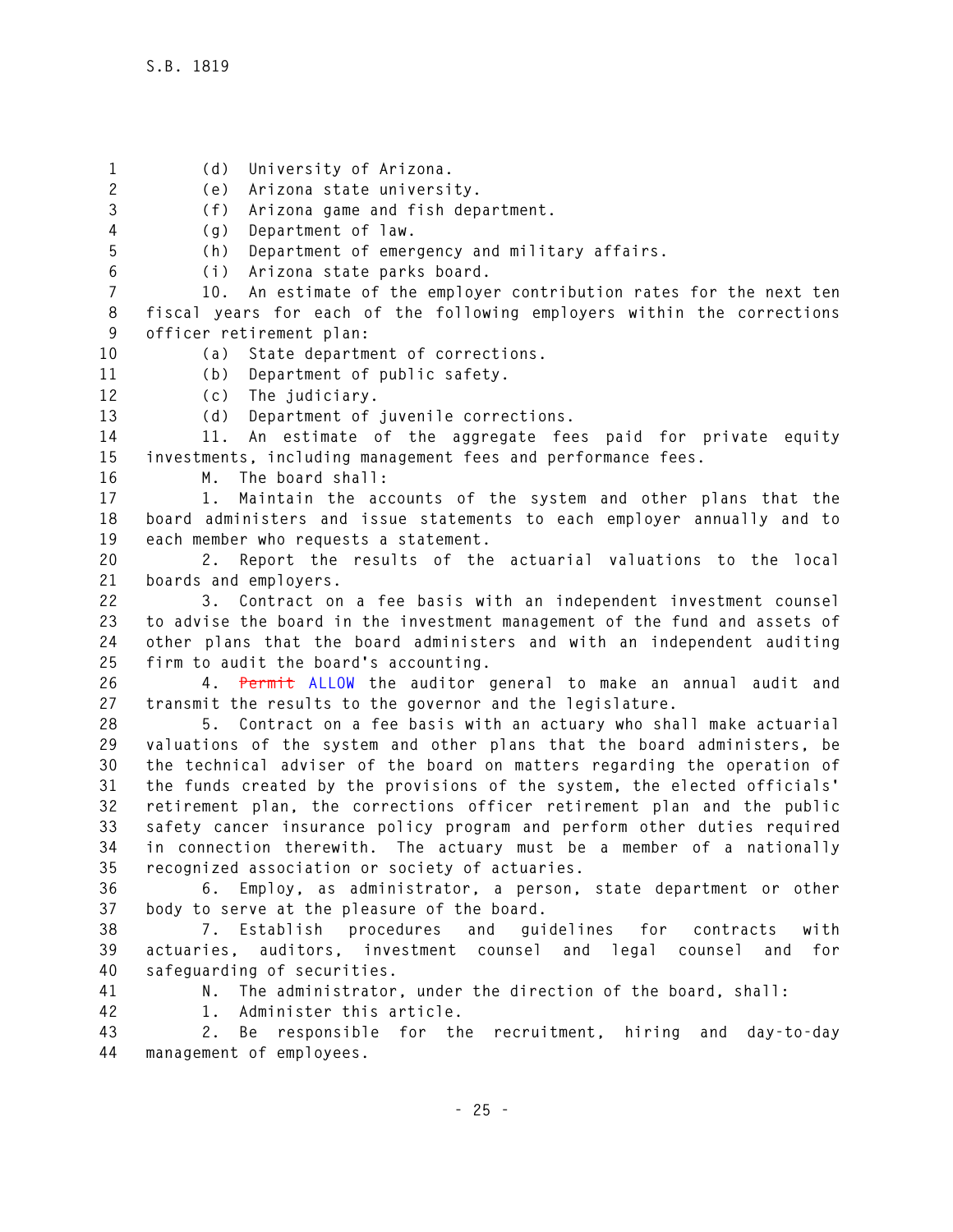**1 3. Invest the monies of the system and other plans that the board 2 administers as the board deems necessary and prudent as provided in 3 subsections F and J of this section and subject to the investment policies 4 and fund objectives adopted by the board.** 

**5 4. Establish and maintain an adequate system of accounts and 6 records for the system and other plans that the board administers, which 7 shall be integrated with the accounts, records and procedures of the 8 employers so that the system and other plans that the board administers 9 operate most effectively and at minimum expense and that duplication of 10 records and accounts is avoided.** 

**11 5. In accordance with the board's governance policy and procedures 12 and the budget adopted by the board, hire employees and services the 13 administrator deems necessary and prescribe their duties, including the 14 hiring of one or more deputy or assistant administrators to manage the 15 system's operations, investments and legal affairs.** 

**16 6. Be responsible for income, the collection of the income and the 17 accuracy of all expenditures.** 

**18 7. Recommend to the board annual contracts for the system's 19 actuary, auditor, investment counsel, legal counsel and safeguarding of 20 securities.** 

**21 8. Perform additional duties and powers prescribed by the board and 22 delegated to the administrator.** 

**23 O. The system is an independent trust fund and the board is not 24 subject to title 41, chapter 6. Contracts for goods and services approved 25 by the board are not subject to title 41, chapter 23. As an independent 26 trust fund whose assets are separate and apart from all other funds of 27 this state, the system and the board are not subject to the restrictions 28 prescribed in section 35-154 or article IX, sections 5 and 8, Constitution 29 of Arizona. Loans, guarantees, investment management agreements and 30 investment contracts that are entered into by the board are contracts 31 memorializing obligations or interests in securities that the board has 32 concluded, after thorough due diligence, do not involve investments in 33 Sudan or Iran or otherwise provide support to terrorists or in any way 34 facilitate illegal immigration into the United States. These contracts do 35 not involve the procurement, supply or provision of goods, equipment, 36 labor, materials or services that would require the warranties required by 37 section 41-4401.** 

**38 P. The board, the administrator, the deputy or assistant 39 administrators and all persons employed by them are subject to title 41, 40 chapter 4, article 4. The administrator, deputy or assistant 41 administrators and other employees of the board are entitled to receive 42 compensation pursuant to section 38-611.** 

**43 Q. In consultation with the director of the department of 44 administration, the board may enter into employment agreements and**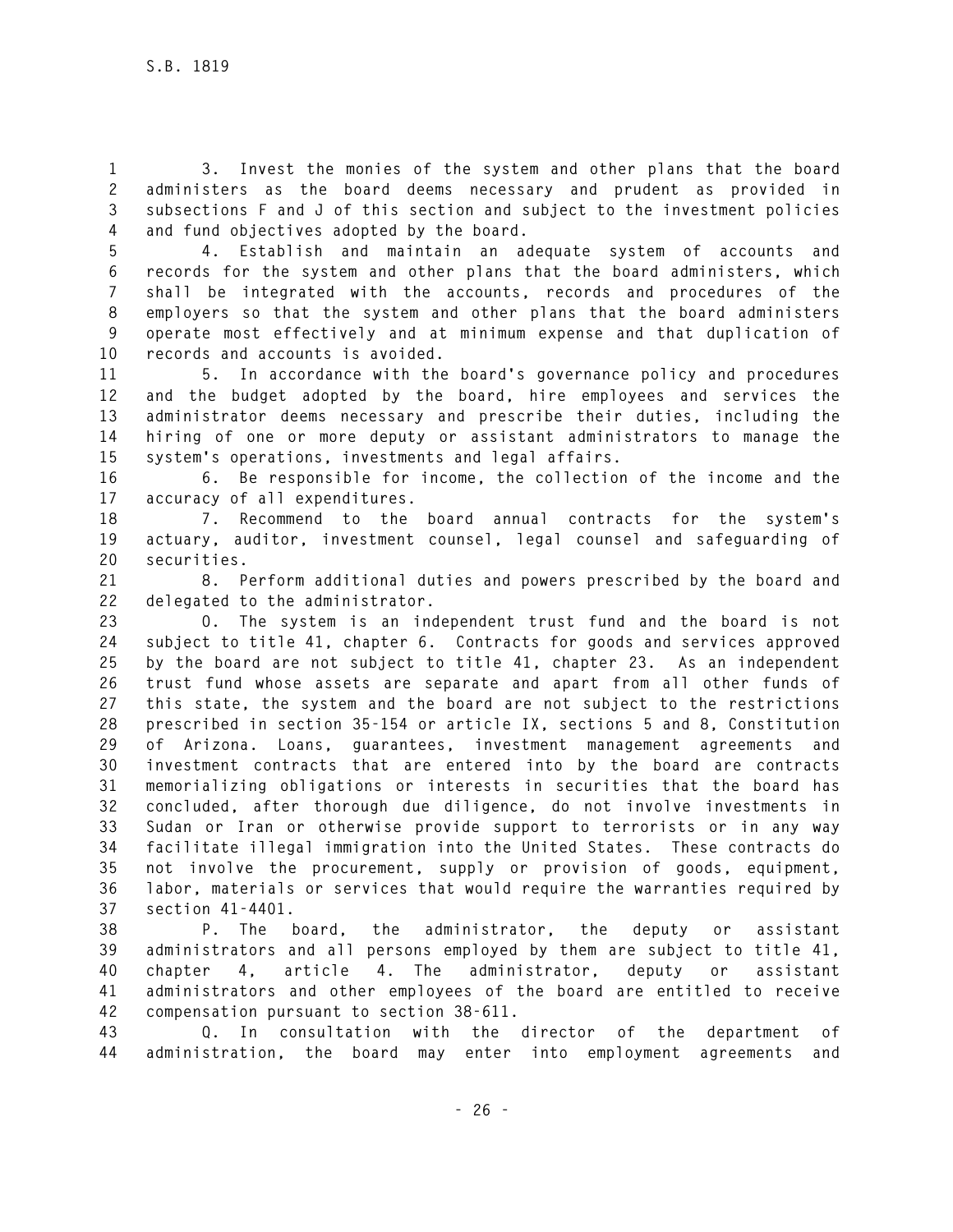- **1 establish the terms of those agreements with persons holding any of the 2 following system positions:**
- **3 1. Administrator.**
- **4 2. Deputy or assistant administrator.**
- **5 3. Chief investment officer.**
- **6 4. Deputy chief investment officer.**
- 
- **7 5. Fiduciary or investment counsel.**

**8 R. The attorney general or an attorney approved by the attorney 9 general and paid by the fund is the attorney for the board and shall 10 represent the board in any legal proceeding or forum that the board deems 11 appropriate. The board, administrator, deputy or assistant administrators 12 and employees of the board are not personally liable for any acts done in 13 their official capacity in good faith reliance on the written opinions of 14 the board's attorney.** 

**15 S. At least once in each five-year period after the effective date, 16 the actuary shall make an actuarial investigation into the mortality, 17 service and compensation experience of the members and beneficiaries of 18 the system and other plans that the board administers and shall make a 19 special valuation of the assets and liabilities of the monies of the 20 system and plans. Taking into account the results of the investigation 21 and special valuation, the board shall adopt for the system and other 22 plans that the board administers those mortality, service and other tables 23 deemed necessary.** 

**24 T. On the basis of the tables the board adopts, the actuary shall 25 make a valuation of the assets and liabilities of the funds of the system 26 and other plans that the board administers at least every year. By 27 November 1 of each year the board shall provide a preliminary report and 28 by December 31 1 of each year provide a final report to the governor, the 29 speaker of the house of representatives and the president of the senate on 30 the contribution rate for the ensuing fiscal year.** 

**31 U. Neither the board nor any member or employee of the board shall 32 directly or indirectly, for himself THE BOARD, THE MEMBER OR THE EMPLOYEE 33 or as an agent, in any manner use the monies or deposits of the fund 34 except to make current and necessary payments, nor shall the board or any 35 member or employee become an endorser or surety or in any manner an 36 obligor for monies loaned by or borrowed from the fund or the assets of 37 any other plans that the board administers.** 

**38 V. Financial or commercial information that is provided to the 39 board, employees of the board and attorneys of the board in connection 40 with investments in which the board has invested or investments the board 41 has considered for investment is confidential, proprietary and not a 42 public record if the information is information that would customarily not 43 be released to the public by the person or entity from whom the 44 information was obtained.**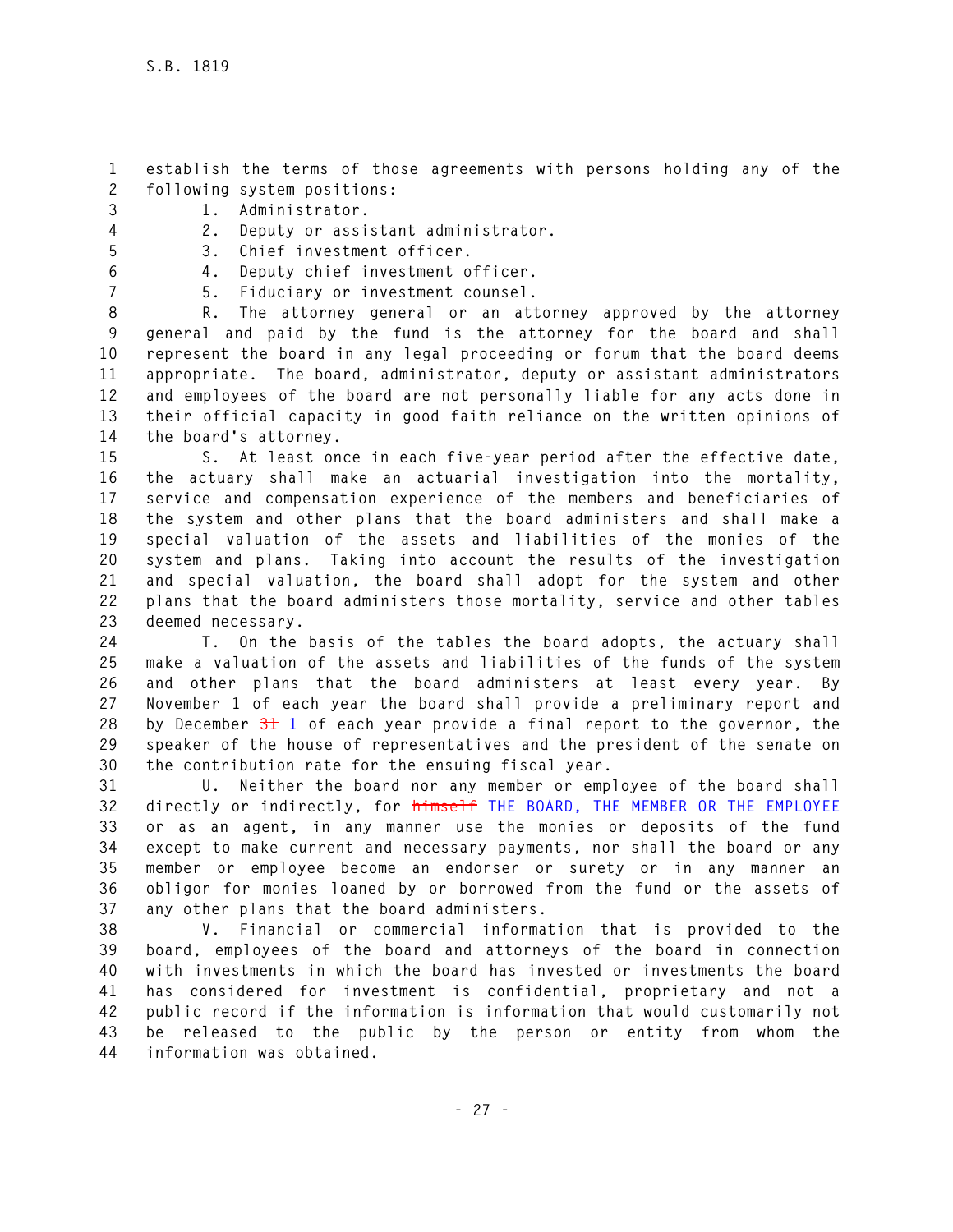**1 W. A person who is a dealer as defined in section 44-1801 and who 2 is involved in securities or investments related to the board's 3 investments is not eligible to serve on the board.** 

**4 X. The public safety personnel retirement system advisory committee 5 is established and shall serve as a liaison between the board and the 6 members and employers of the system. The committee shall be appointed by 7 the chairperson of the board from names submitted to the chairperson by 8 associations representing law enforcement, firefighters, state government, 9 counties, cities and towns and tribal governments. The committee shall 10 select a chairperson from among its members each calendar year. The 11 committee shall consist of the following ten members:** 

**12 1. A member who is a law enforcement officer.** 

**13 2. A member who is a firefighter. 14 3. A member of the elected officials' retirement plan. 15 4. A member of the corrections officer retirement plan. 16 5. A retiree from the public safety personnel retirement system. 17 6. A representative from a city or town in this state. 18 7. A representative from a county in this state. 19 8. A representative from a fire district in this state. 20 9. A representative from a state employer. 21 10. A representative from a tribal government located in this 22 state. 23 Sec. 16. Section 38-848.02, Arizona Revised Statutes, is amended to 24 read: 25 38-848.02. Board of trustees; report on employer and employee 26 costs; posting funding ratio 27 A. On or before December 31 1 of each year, the board of trustees 28 shall provide to the legislature and the joint legislative budget 29 committee and shall post on its website the shared cost structure of 30 employees and employers, the funding status and the rate of return. The 31 report to the legislature shall include when the trigger to the reduction 32 in the employee rates is being met. 33 B. The board of trustees shall post on its website for each plan 34 the board administers each employer's funding ratio. 35 Sec. 17. Section 38-866, Arizona Revised Statutes, is amended to 36 read: 37 38-866. Defined contribution plan design; purpose; powers and 38 duties of the board; administration; annual report 39 A. The board shall establish, design and administer a defined 40 contribution plan to provide for the retirement of specified participants 41 beginning July 1, 2017. 42 B. The purpose of this article is to provide a defined contribution 43 plan that is fully funded on a current basis from employer and participant** 

**44 contributions.**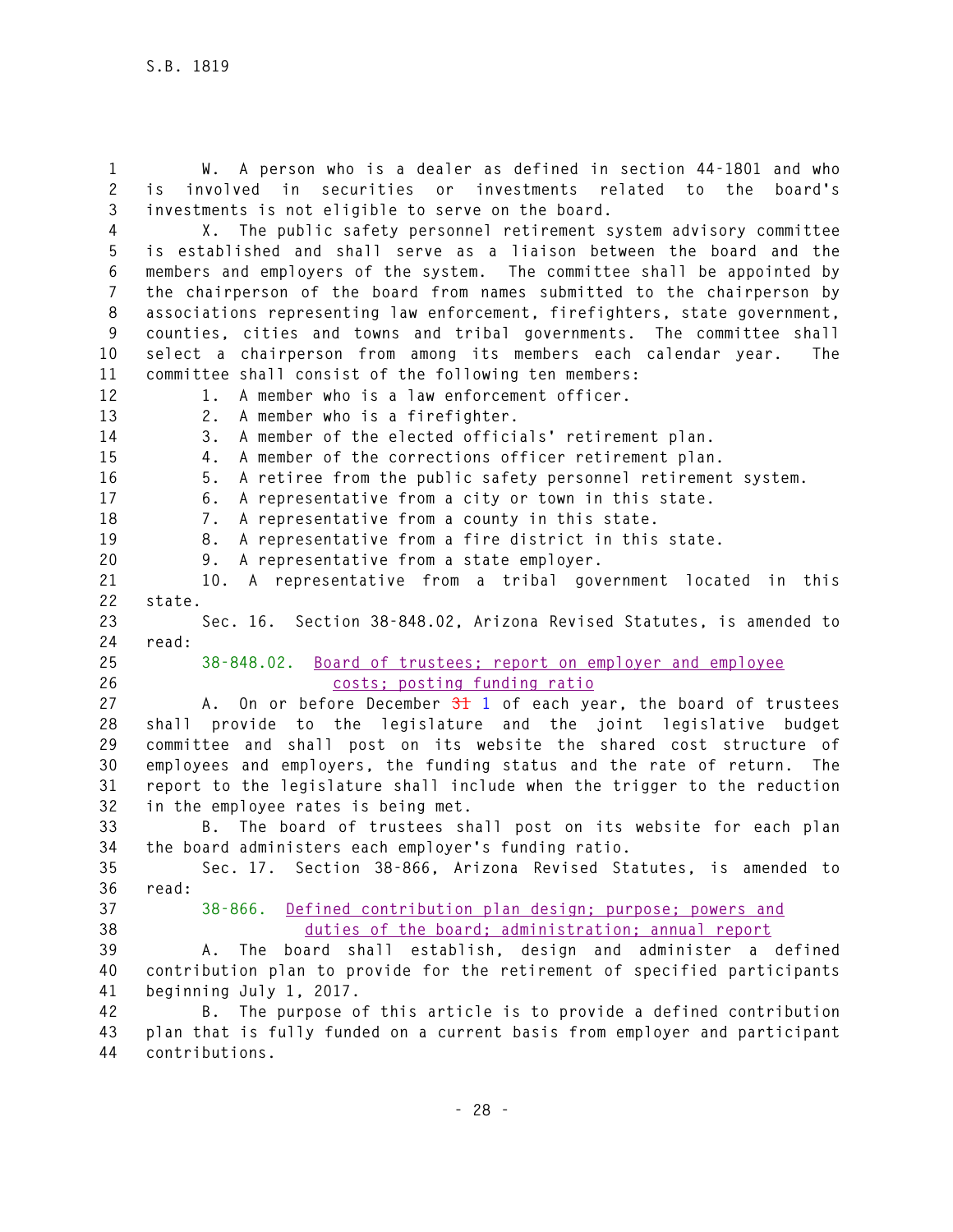**1 C. The legislature intends that the defined contribution plan for 2 participants under this article be designed to be a qualified governmental 3 plan under section 401(a) of the internal revenue code, as amended, or 4 successor provisions of law, and be exempt from taxation under section 501 5 of the internal revenue code. The board may adopt any additional 6 provision to the defined contribution plan that is necessary to fulfill 7 this intent. Consistent with this intent, the board may submit to the 8 internal revenue service a request for a determination letter that the 9 defined contribution plan is a plan qualified under section 401(a) of the 10 internal revenue code and a private letter ruling that all participant 11 contributions that are picked up by the employer as provided in section 12 38-867 shall be treated as employer contributions pursuant to section 13 414(h) of the internal revenue code.** 

**14 D. The board shall:** 

**15 1. Enter into a contract with a provider or providers to provide 16 retirement plan investments, plan administration and services to 17 participants in the defined contribution plan. The plan shall provide for 18 appropriate long-term retirement-oriented investments and shall include 19 both fixed and variable deferred annuity options. The board shall 20 consider all of the following when determining a company with which to 21 contract:** 

**22 (a) The financial stability of the company and the ability of the 23 company to provide the contracted rights and benefits to the participants.** 

**24 (b) The cost of the investments, plan administration and services 25 to the participants.** 

**26 (c) The experience of the company in providing defined contribution 27 retirement plans in lieu of defined benefit plan participation to public 28 employees.** 

**29 (d) The experience of the company in paying retirement income to 30 public employees.** 

**31 (e) The experience of the company in providing plan education, 32 counseling and advice to participants in public employee retirement plans 33 that are offered in lieu of state defined benefit plan participation.** 

**34 2. Require under a contract that a provider provide education, 35 counseling and objective participant-specific plan advice to participants. 36 Any participant-specific advice and counseling shall be administered by a 37 federally registered investment advisor. The federally registered 38 investment advisor shall act as a fiduciary to participants and is 39 required to act in the participant's best interest.** 

**40 3. Require under the contract that the defined contribution plan 41 include not less than five and not more than twenty-five predetermined 42 investment portfolio options to participants. The predetermined 43 investment portfolio options shall include options that reflect different 44 risk profiles and options that automatically reallocate and rebalance 45 contributions as a participant ages. In addition, the defined**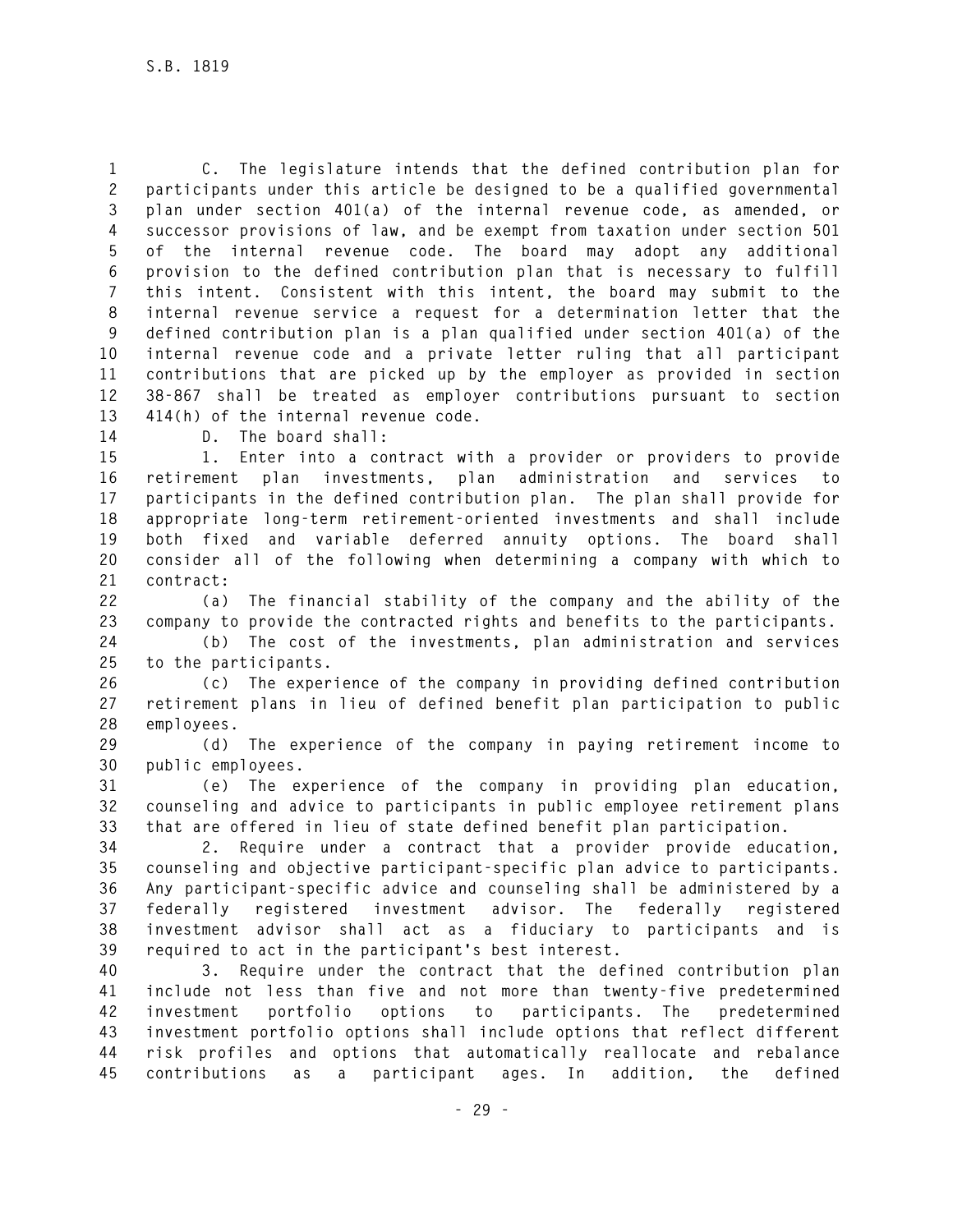**1 contribution plan may permit ALLOW participants to construct investment 2 portfolios using some or all of the investment options comprising the 3 predetermined investment portfolio options.** 

**4 4. Require under a contract that the defined contribution 5 retirement plan offer participants a menu of lifetime annuity options, 6 either fixed or variable or a combination of both.** 

**7 E. The board may:** 

**8 1. Employ other services it deems necessary, including legal 9 services, for the operation and administration of the defined contribution 10 plan.** 

**11 2. Perform all acts, whether or not expressly authorized, that it 12 deems necessary and proper for the operation and protection of the plan.** 

**13 F. The board shall adopt policies regarding the defined 14 contribution plan, including the administration of the participant and 15 employer contributions, investment options, termination of participation 16 in the defined contribution plan, administration of the payout options 17 under the defined contribution plan and administration of the participant 18 distributions.** 

**19 G. The board shall participate in a competitive bid process at 20 least once every five years to contract with a private person or any 21 qualified company or companies to administer the defined contribution plan 22 established pursuant to this article.** 

**23 H. Any contract for a third-party administrator of the defined 24 contribution plan shall include competitive fees and provisions requiring 25 quarterly meetings with the system, annual updates to the board on the 26 status of the defined contribution plan and quarterly statements to each 27 participant. On or before December 31 1 of each year, the board shall 28 report the status of the defined contribution plan to the governor, the 29 president of the senate, the speaker of the house of representatives and 30 the joint legislative budget committee.** 

**31 Sec. 18. Section 38-883, Arizona Revised Statutes, is amended to 32 read:** 

**33 38-883. Board of trustees; powers and duties; reporting 34 requirements**

**35 A. The board shall:** 

**36 1. Maintain records of the operation and administration of the plan 37 and fund.** 

**38 2. Contract on a fee basis for an independent annual audit of the 39 accounting records of the plan and fund and file a copy of the audit 40 report with the auditor general.** 

**41 3. Employ on a fee basis an independent firm of actuaries to 42 perform annual actuarial valuations for each participating employer of the 43 plan and fund based on an actuarial cost method and actuarial assumptions 44 recommended by the actuary and adopted by the board. The actuarial 45 valuations shall be performed by or under the direct supervision of an**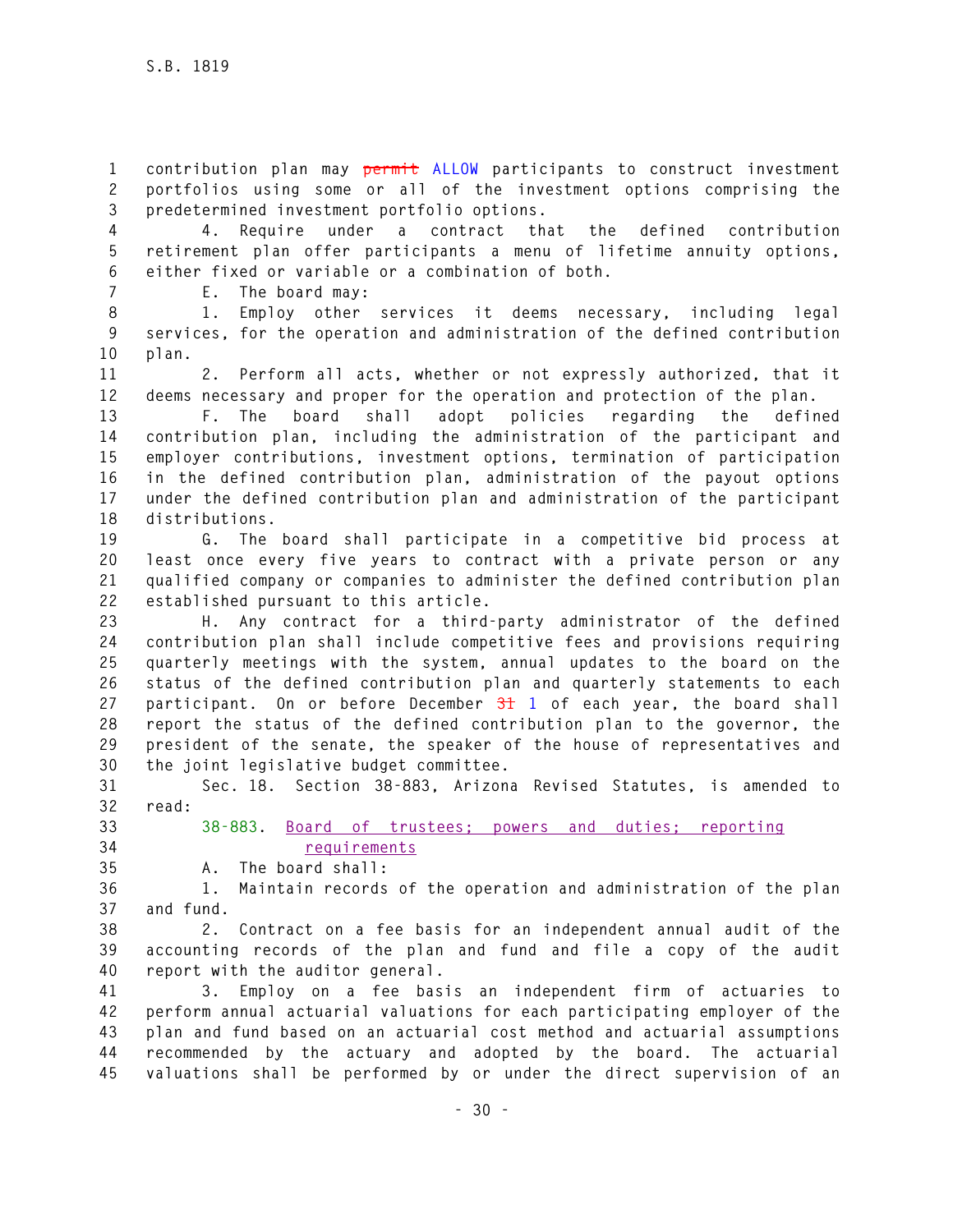**1 actuary who is a member of the American academy of actuaries. By 2 November 1 of each year, the board shall provide a preliminary report and 3 by December 31 1 of each year provide a final report to the governor, the 4 speaker of the house of representatives and the president of the senate on 5 the contribution rate for the ensuing fiscal year.** 

**6 4. Invest and reinvest the monies and assets of the fund in 7 accordance with the investment provisions of the public safety personnel 8 retirement system. The board may commingle securities and monies of the 9 fund subject to the crediting of receipts and earnings and charging of 10 payments to the account of the appropriate employer.** 

**11 5. Submit a detailed annual report of the operation and investment 12 performance of the plan and fund to the governor, the legislature and the 13 members of the plan. The board shall submit the annual report no NOT 14 later than six months after the end of the fiscal year to which it 15 pertains.** 

**16 B. The board of trustees may:** 

**17 1. Employ services it deems necessary, including legal services, 18 for the operation and administration of the plan and fund.** 

**19 2. Utilize separate or commingled investment vehicles.** 

**20 3. Delegate authority to the administrator employed pursuant to 21 section 38-848, subsection M, paragraph 6.** 

**22 4. Appear before local boards and the courts and political 23 subdivisions of this state through counsel or appointed representatives to 24 protect the fund. The board of trustees is not responsible for the 25 actions or omissions of the local boards under this plan but may seek 26 review or a rehearing of actions or omissions of local boards. The board 27 of trustees does not have a duty to review actions of the local boards but 28 may do so, in its discretion, in order to protect the fund.** 

**29 5. Perform all acts, whether or not expressly authorized, that it 30 deems necessary and proper for the protection of the plan and fund.** 

**31 Sec. 19. Section 39-201, Arizona Revised Statutes, is amended to 32 read:** 

#### **33 39-201. Definition of newspaper**

**34 A. In this chapter, unless the context otherwise requires, 35 "newspaper" means a publication regularly issued for dissemination of news 36 of a general and public character at stated short intervals of time. Such 37 publication shall be from a known office of publication and shall bear 38 dates of issue and be numbered consecutively. It shall not be designed 39 primarily for advertising, free circulation or circulation at nominal 40 rates, but shall have a bona fide list of paying subscribers.** 

**41 B. "Newspaper" shall not include a publication which has not been 42 admitted under federal law as second-class matter in the United States 43 mails for at least one year.**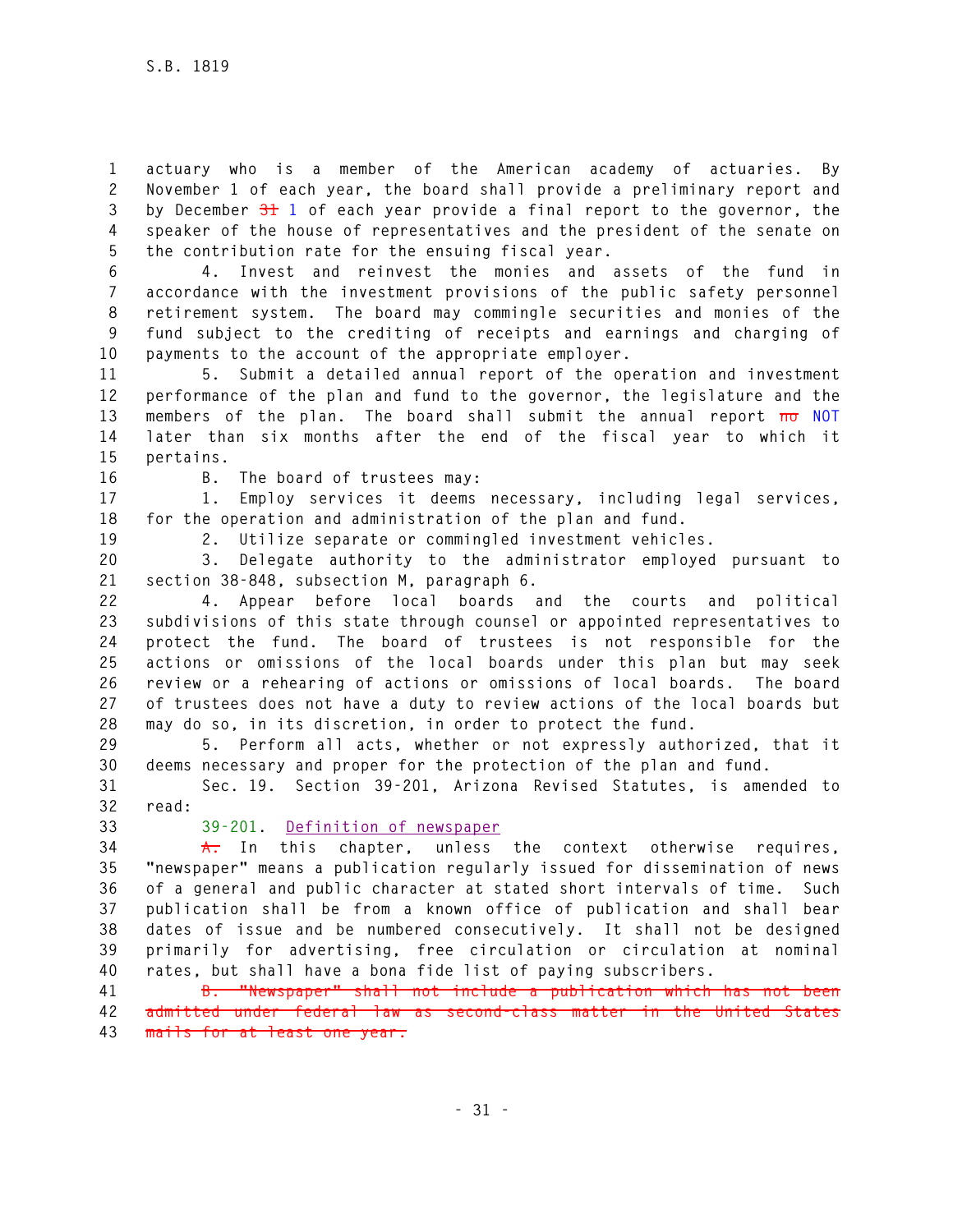| 1              | Sec. 20. Section 41-121.02, Arizona Revised Statutes, is amended to                                   |
|----------------|-------------------------------------------------------------------------------------------------------|
| $\overline{c}$ | read:                                                                                                 |
| 3              | 41-121.02. Department of state                                                                        |
| 4              | A. There is established The department of state <del>, which</del> IS                                 |
| 5              | ESTABLISHED AND shall be composed of the office of the secretary of state.                            |
| 6              | The secretary of state shall have charge of and direct the<br>B.                                      |
| $\overline{7}$ | department of state.                                                                                  |
| 8              | C. Except as otherwise provided by law, employees of the department                                   |
| 9              | are subject to chapter 4, article 4 and, as applicable, articles 5 and 6                              |
| 10             | of this title.                                                                                        |
| 11             | D. Purchases and contracts for goods and services IN THE AMOUNT OF                                    |
| 12             | \$150,000 OR LESS THAT ARE entered into by the Arizona state library,                                 |
| 13             | archives and public records are exempt from chapter 23 of this title.                                 |
| 14             | E. The Arizona state library, archives and public records is exempt                                   |
| 15             | from chapter 6 of this title.                                                                         |
| 16             | Sec. 21. Title 41, chapter 1, article 5, Arizona Revised Statutes,                                    |
| 17             | is amended by adding section 41-191.12, to read:                                                      |
| 18             | 41-191.12. Unreported in-kind political contributions task                                            |
| 19             | force fund: joint task force on unreported                                                            |
| 20             | in-kind political contributions; exemption                                                            |
| 21             | THE UNREPORTED IN-KIND POLITICAL CONTRIBUTIONS TASK FORCE FUND<br>A.                                  |
| 22             | IS ESTABLISHED CONSISTING OF LEGISLATIVE APPROPRIATIONS.<br>THE ATTORNEY                              |
| 23             | GENERAL SHALL ADMINISTER THE FUND. MONIES IN THE FUND ARE CONTINUOUSLY                                |
| 24             | MONIES IN THE FUND MAY BE USED ONLY TO FUND THE JOINT TASK<br>APPROPRIATED.                           |
| 25             | FORCE ON UNREPORTED IN-KIND POLITICAL CONTRIBUTIONS ESTABLISHED BY THIS                               |
| 26             | SECTION.                                                                                              |
| 27             | <b>FORCE</b><br><b>JOINT</b><br>TASK<br><b>ON</b><br>UNREPORTED<br>B.<br>THE.<br>IN-KIND<br>POLITICAL |
| 28             | IS ESTABLISHED CONSISTING OF DESIGNEES OF THE ATTORNEY<br><b>CONTRIBUTIONS</b>                        |
| 29             | SECRETARY<br>OF<br>STATE.<br>GENERAL AND<br><b>THE</b><br>THE<br>JOINT TASK<br><b>SHALL</b><br>FORCE  |
| 30             | INVESTIGATE WHETHER AND TO WHAT EXTENT THE BUSINESS OR OTHER PRACTICES OF                             |
| 31             | SOCIAL MEDIA PLATFORMS AND INTERNET SEARCH ENGINES RESULT IN UNREPORTED                               |
| 32             | IN-KIND POLITICAL CONTRIBUTIONS TO CANDIDATES IN THIS STATE IN VIOLATION                              |
| 33             | TITLE 16, CHAPTER 6 AND MAY TAKE ENFORCEMENT ACTION AS APPROPRIATE.<br>0F.                            |
| 34             | THE JOINT TASK FORCE MAY INVESTIGATE THE FOLLOWING ACTIONS AS POSSIBLE                                |
| 35             | UNLAWFUL POLITICAL CONTRIBUTIONS:                                                                     |
| 36             | 1. PERMANENT OR TEMPORARY CANCELLATION OR OTHER RESTRICTIONS ON A                                     |
| 37             | CANDIDATE'S ACCESS TO A SOCIAL MEDIA PLATFORM.                                                        |
| 38             | 2. ALGORITHMIC BIAS AGAINST ONE OR MORE CANDIDATES OR A POLITICAL                                     |
| 39             | PARTY.                                                                                                |
| 40             | ALGORITHMIC PROMOTION OF ONE OR MORE CANDIDATES OR A POLITICAL<br>3.                                  |
|                |                                                                                                       |
| 41             | PARTY.                                                                                                |
| 42             | C. MONIES IN THE UNREPORTED IN-KIND POLITICAL CONTRIBUTIONS TASK                                      |
| 43             | FORCE FUND ARE EXEMPT FROM THE PROVISIONS OF SECTION 35-190 RELATING TO                               |
| 44             | LAPSING OF APPROPRIATIONS.                                                                            |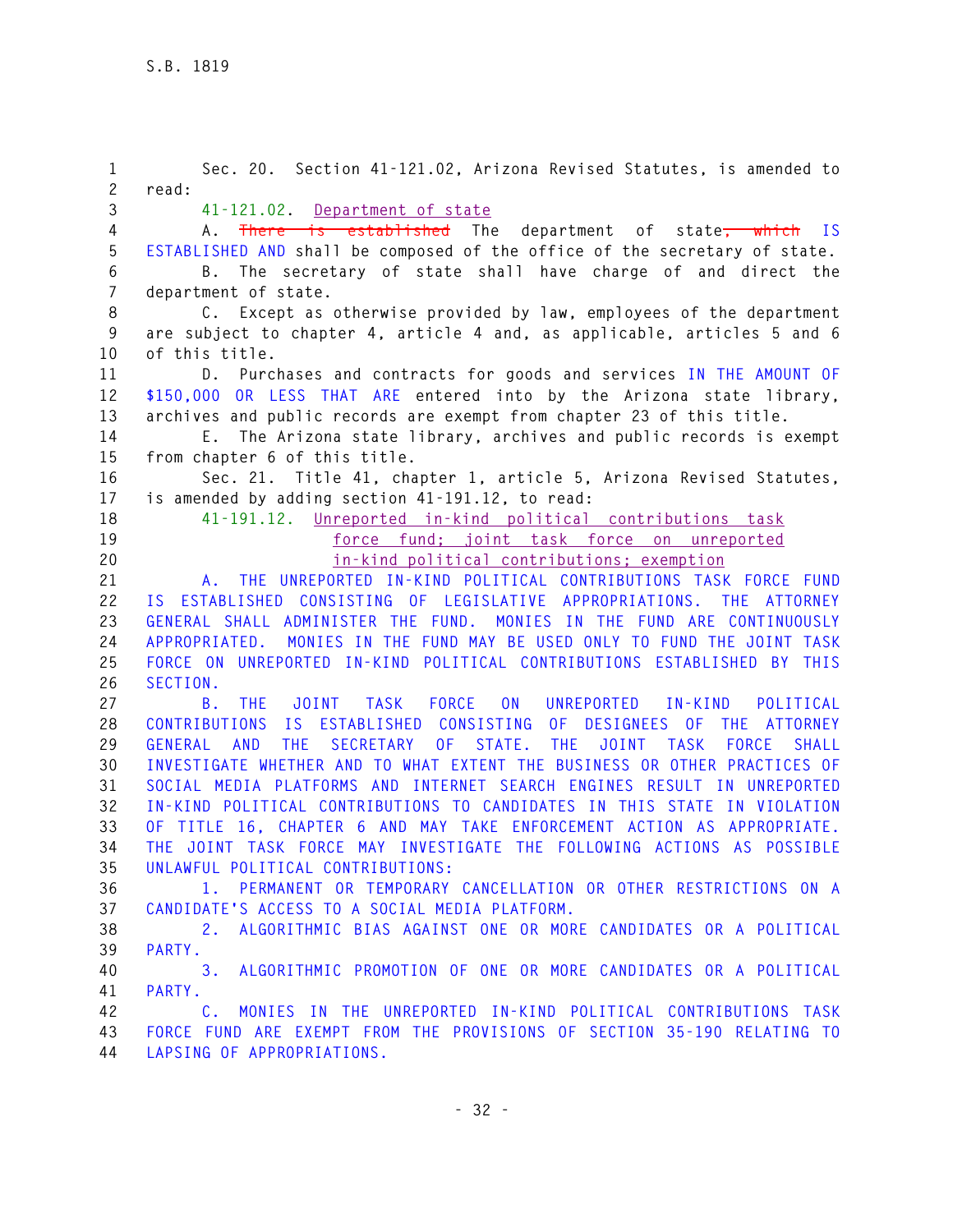**1 Sec. 22. Section 41-714, Arizona Revised Statutes, is amended to 2 read: 3 41-714. Automation projects fund; subaccounts; exemption; 4 annual report; purpose; joint legislative budget 5 committee review 6 A. The automation projects fund is established consisting of monies 7 appropriated by the legislature. The department of administration shall 8 administer the fund. Monies in the fund are subject to legislative 9 appropriation. The director shall establish a separate subaccount for 10 each agency that implements, upgrades or maintains automation and 11 information technology projects. Monies in each subaccount are subject to 12 legislative appropriation. Monies may not be transferred between agency 13 subaccounts. Monies in the fund AND are exempt from the provisions of 14 section 35-190 relating to lapsing of appropriations, EXCEPT THAT ON 15 COMPLETION OF AN AUTOMATION AND INFORMATION TECHNOLOGY PROJECT, ALL 16 UNEXPENDED AND UNENCUMBERED MONIES REMAINING IN THE SUBACCOUNT REVERT TO 17 THEIR FUND OF ORIGIN. ON OR BEFORE SEPTEMBER 1 OF EACH YEAR, THE 18 DEPARTMENT SHALL SUBMIT A REPORT TO THE JOINT LEGISLATIVE BUDGET COMMITTEE 19 ON EACH REVERSION MADE PURSUANT TO THIS SUBSECTION IN THE PRIOR FISCAL 20 YEAR. 21 B. Monies in the fund shall be used to implement, upgrade or 22 maintain automation and information technology projects for any state 23 agency. 24 C. Before the expenditure of any monies from the fund, the joint 25 legislative budget committee shall review the expenditure plan presented 26 by the department for the fiscal year in which the monies are to be spent. 27 The expenditure plan shall include the project cost, deliverables, 28 timeline for completion and method of procurement. 29 Sec. 23. Section 41-1033, Arizona Revised Statutes, as amended by 30 Laws 2021, chapter 340, section 1, is amended to read: 31 41-1033. Petition for a rule or review of an agency practice, 32 substantive policy statement, final rule or unduly 33 burdensome licensing requirement; notice 34 A. Any person may petition an agency to do either of the following: 35 1. Make, amend or repeal a final rule. 36 2. Review an existing agency practice or substantive policy 37 statement that the petitioner alleges to constitute a rule. 38 B. An agency shall prescribe the form of the petition and the 39 procedures for the petition's submission, consideration and disposition. 40 The person shall state on the petition the rulemaking to review or the 41 agency practice or substantive policy statement to consider revising,** 

**42 repealing or making into a rule.**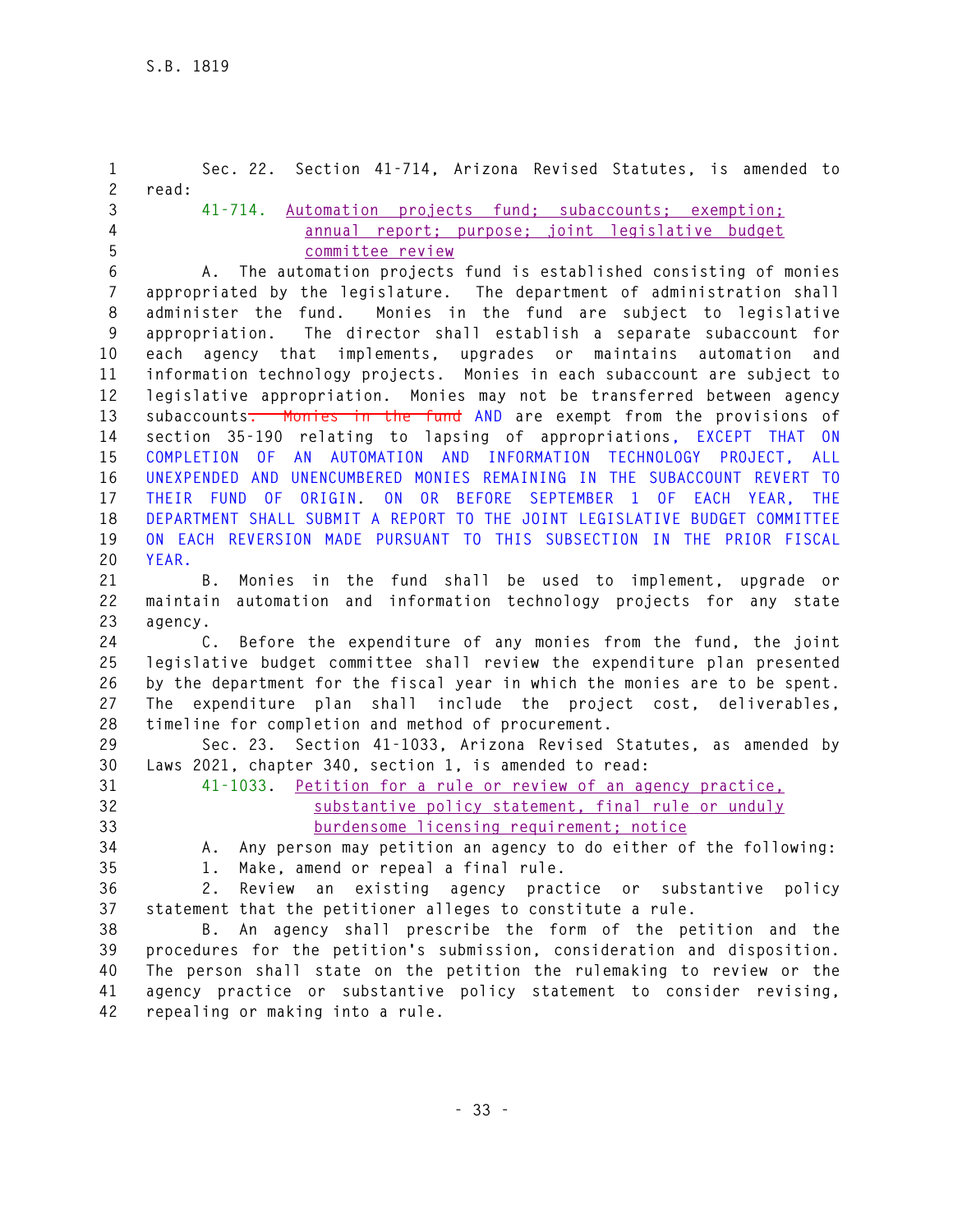**1 C. Not later than sixty days after submission of the petition, the 2 agency shall either:** 

**3 1. Reject the petition and state its reasons in writing for 4 rejection to the petitioner.** 

**5 2. Initiate rulemaking proceedings in accordance with this chapter. 6 3. If otherwise lawful, make a rule.** 

**7 D. The agency's response to the petition is open to public 8 inspection.** 

**9 E. If an agency rejects a petition pursuant to subsection C of this 10 section, the petitioner has thirty days to appeal to the council to review 11 whether the existing agency practice or substantive policy statement 12 constitutes a rule. The council chairperson shall place this appeal on 13 the agenda of the council's next meeting if at least three council members 14 make such a request of the council chairperson within two weeks after the 15 filing of the appeal.** 

**16 F. A person may petition the council to request a review of a final 17 rule based on the person's belief that the final rule does not meet the 18 requirements prescribed in section 41-1030.** 

**19 G. A person may petition the council to request a review of an 20 existing agency practice, substantive policy statement, final rule or 21 regulatory licensing requirement that the petitioner alleges is not 22 specifically authorized by statute, is unduly burdensome or is not 23 demonstrated to be necessary to specifically fulfill a public health, 24 safety or welfare concern. On receipt of a properly submitted petition 25 pursuant to this section, the council shall review the existing agency 26 practice, substantive policy statement, final rule or regulatory licensing 27 requirement as prescribed by this section. This subsection does not apply 28 to an individual or institution that is subject to title 36, chapter 4, 29 article 10 or chapter 20.** 

**30 H. If the council receives information contained in the petition 31 that indicates how an existing agency practice or substantive policy 32 statement may constitute a rule, that a final rule does not meet the 33 requirements prescribed in section 41-1030 or that an existing agency 34 practice, substantive policy statement, final rule or regulatory licensing 35 requirement does not meet the guidelines prescribed in subsection G of 36 this section and at least four council members request of the chairperson 37 that the matter be heard in a public meeting:** 

**38 1. Within ninety days after receipt of the fourth council member's 39 request, the council shall determine whether ANY OF THE FOLLOWING APPLIES:** 

**40 (a) The agency practice or substantive policy statement constitutes 41 a rule.** 

**42 (b) The final rule meets the requirements prescribed in section 43 41-1030.**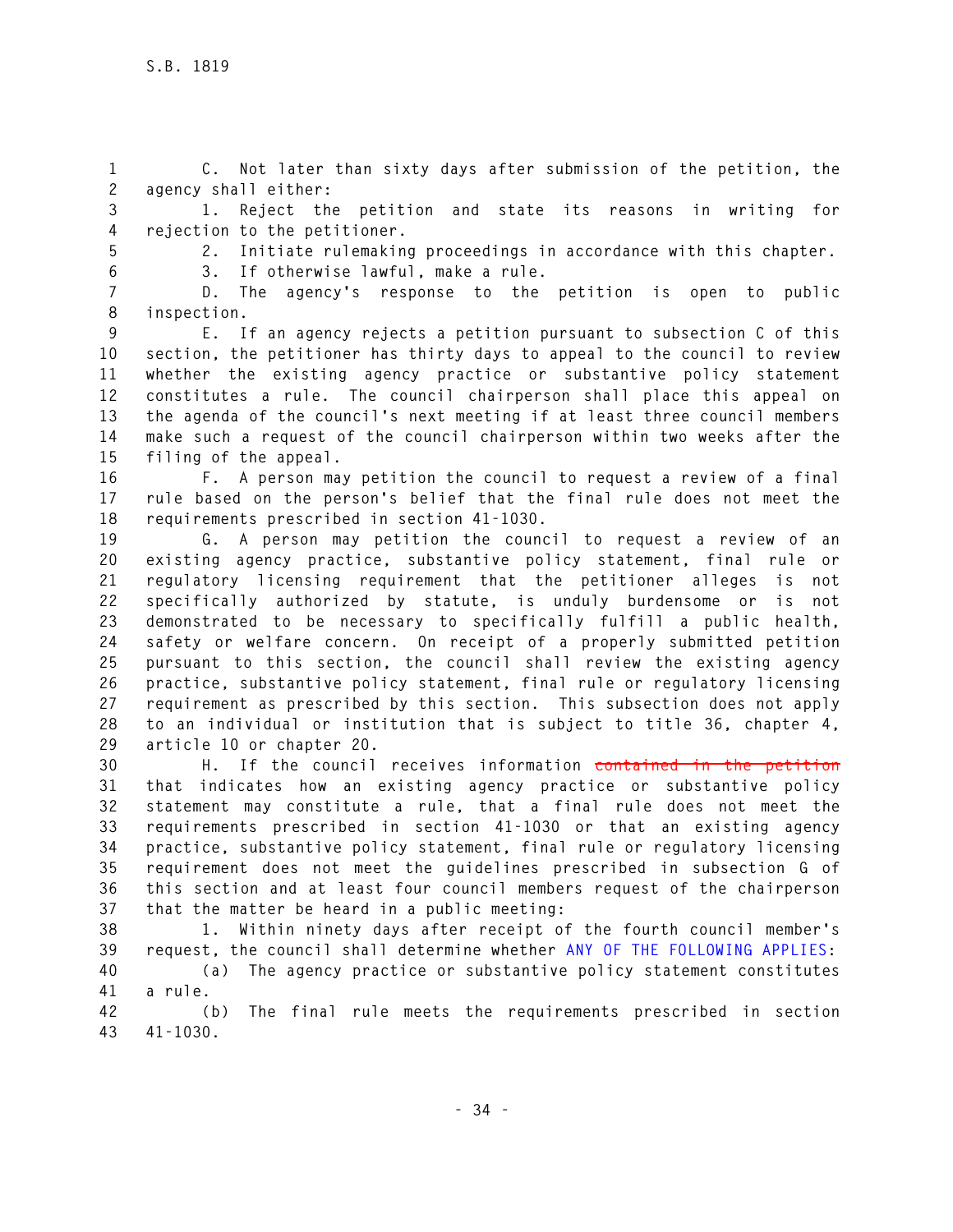**1 (c) An existing agency practice, substantive policy statement, 2 final rule or regulatory licensing requirement meets the guidelines 3 prescribed in subsection G of this section.** 

**4 2. Within ten days after receipt of the fourth council member's 5 request, the council shall notify the agency that the matter has been or 6 will be placed on an agenda.** 

**7 3. Not later than thirty days after receiving notice from the 8 council, the agency shall submit a statement to the council that addresses 9 whether ANY OF THE FOLLOWING APPLIES:** 

**10 (a) The existing agency practice, substantive policy statement 11 constitutes a rule.** 

**12 (b) The final rule meets the requirements prescribed in section 13 41-1030.** 

**14 (c) An existing agency practice, substantive policy statement, 15 final rule or regulatory licensing requirement meets the guidelines 16 prescribed in subsection G of this section.** 

**17 I. For the purposes of subsection H of this section, the council 18 meeting shall not be scheduled until the expiration of the agency response 19 period prescribed in subsection H, paragraph 3 of this section.** 

**20 J. An agency practice, substantive policy statement, final rule or 21 regulatory licensing requirement considered by the council pursuant to 22 this section shall remain in effect while under consideration of the 23 council. If the council determines that the agency practice or 24 substantive policy statement constitutes a rule or that the final rule 25 does not meet the requirements prescribed in section 41-1030, the 26 practice, policy statement, rule or regulatory licensing requirement shall 27 be considered void. If the council determines that the existing agency 28 practice, substantive policy statement, final rule or regulatory licensing 29 requirement is unduly burdensome or is not demonstrated to be necessary to 30 specifically fulfill a public health, safety or welfare concern, the 31 council may modify, revise or declare void any such existing agency 32 practice, substantive policy statement, final rule or regulatory licensing 33 requirement.** 

**34 K. A council decision pursuant to this section shall include 35 findings of fact and conclusions of law, separately stated. Conclusions 36 of law shall specifically address the agency's authority to act consistent 37 with section 41-1030.** 

**38 L. A decision by the council pursuant to this section is not 39 subject to judicial review, except that, in addition to the procedure 40 prescribed in this section or in lieu of the procedure prescribed in this 41 section, a person may seek declaratory relief pursuant to section 41-1034.** 

**42 M. Each agency and the secretary of state shall post prominently on 43 their websites notice of an individual's right to petition the council for 44 review pursuant to this section.**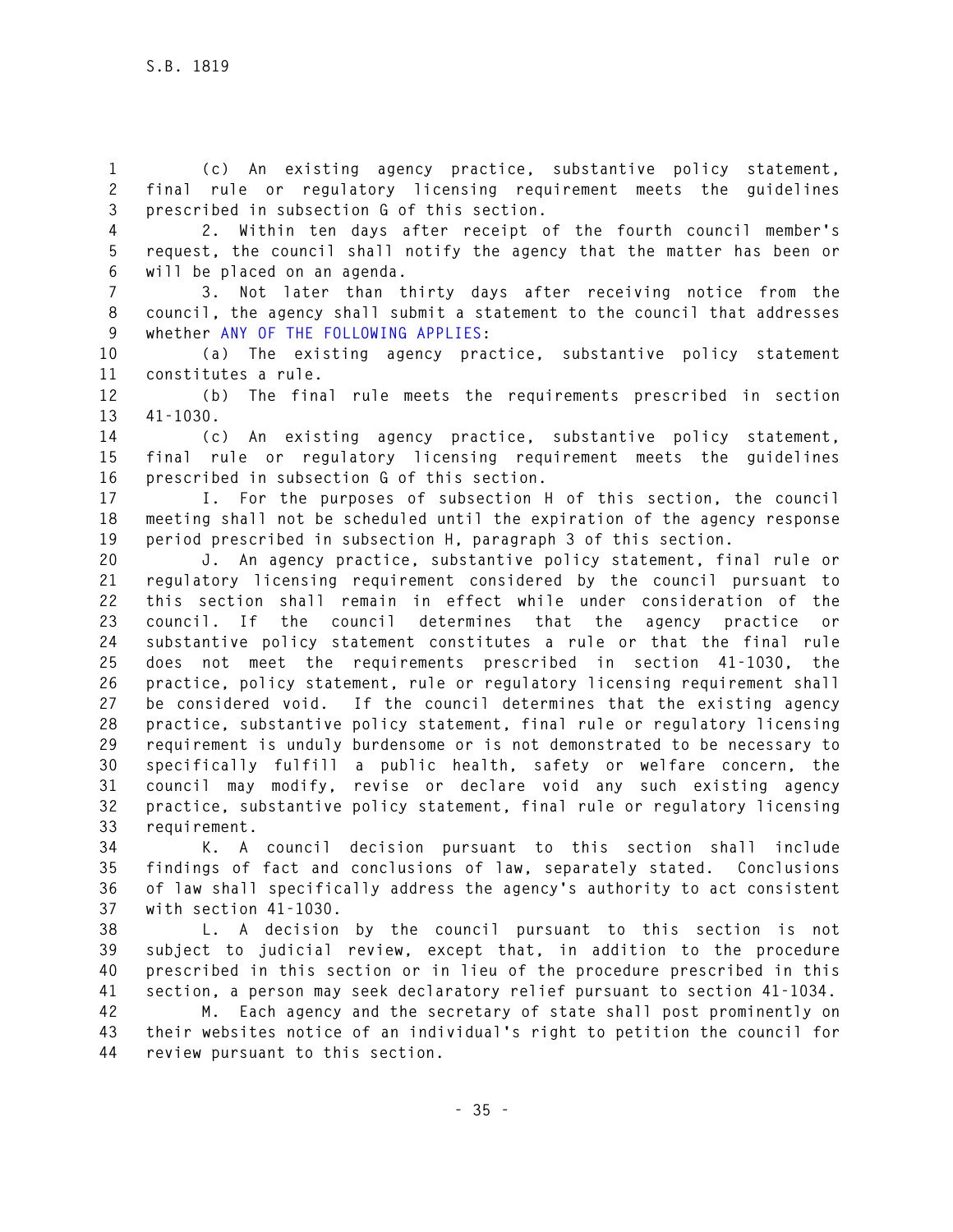**1 Sec. 24. Section 41-1277, Arizona Revised Statutes, is amended to 2 read: 3 41-1277. Joint legislative budget committee; annual report; 4 state debt and obligations; definitions 5 A. On or before January 31 of each year, the joint legislative 6 budget committee staff shall present to the appropriations committees of 7 the senate and the house of representatives a report on state debt and 8 obligations, including: 9 1. Outstanding general obligation bonds. 10 2. Long-term notes and obligations. 11 3. Certificates of participation and other obligations pursuant to 12 any lease-purchase agreements. 13 4. Revenue bonds. 14 5. Deferred rollover payment obligations. 15 B. The report shall contain, for the most recent NEXT fiscal year: 16 1. The statewide aggregate level of outstanding principal and the 17 principal and interest payments, by type of debt or obligation. The 18 report shall be based on data available from the searchable database 19 required by section 18-304. 20 2. AN itemization, by budget unit, of the original due date of each 21 deferred payment for deferred rollover payment obligations, the amount of 22 interest paid to date due to the deferral and the amount of yearly 23 interest to be paid in the most recent and the next fiscal year due to the 24 deferral. 25 3. Information on per capita state debt and obligations. 26 4. Information on the ten year TEN-YEAR history of state debt and 27 obligations based on available data. 28 C. The report and a link to the searchable database required by 29 section 18-304 shall be posted on the joint legislative budget committee's 30 website, and a copy of the report shall be provided to any member of the 31 public who makes a request. 32 D. For the purposes of this section: 33 1. "Deferred rollover payment obligation" means an obligation to 34 make a payment in a fiscal year that was due in and deferred from a 35 previous fiscal year. 36 2. "State debt and obligations" means debt and obligations whose 37 FOR WHICH THE principal or interest is paid with state funds. 38 Sec. 25. Section 41-1279.03, Arizona Revised Statutes, is amended 39 to read: 40 41-1279.03. Powers and duties 41 A. The auditor general shall: 42 1. Prepare an audit plan for approval by the committee and report 43 to the committee the results of each audit and investigation and other 44 reviews conducted by the auditor general.**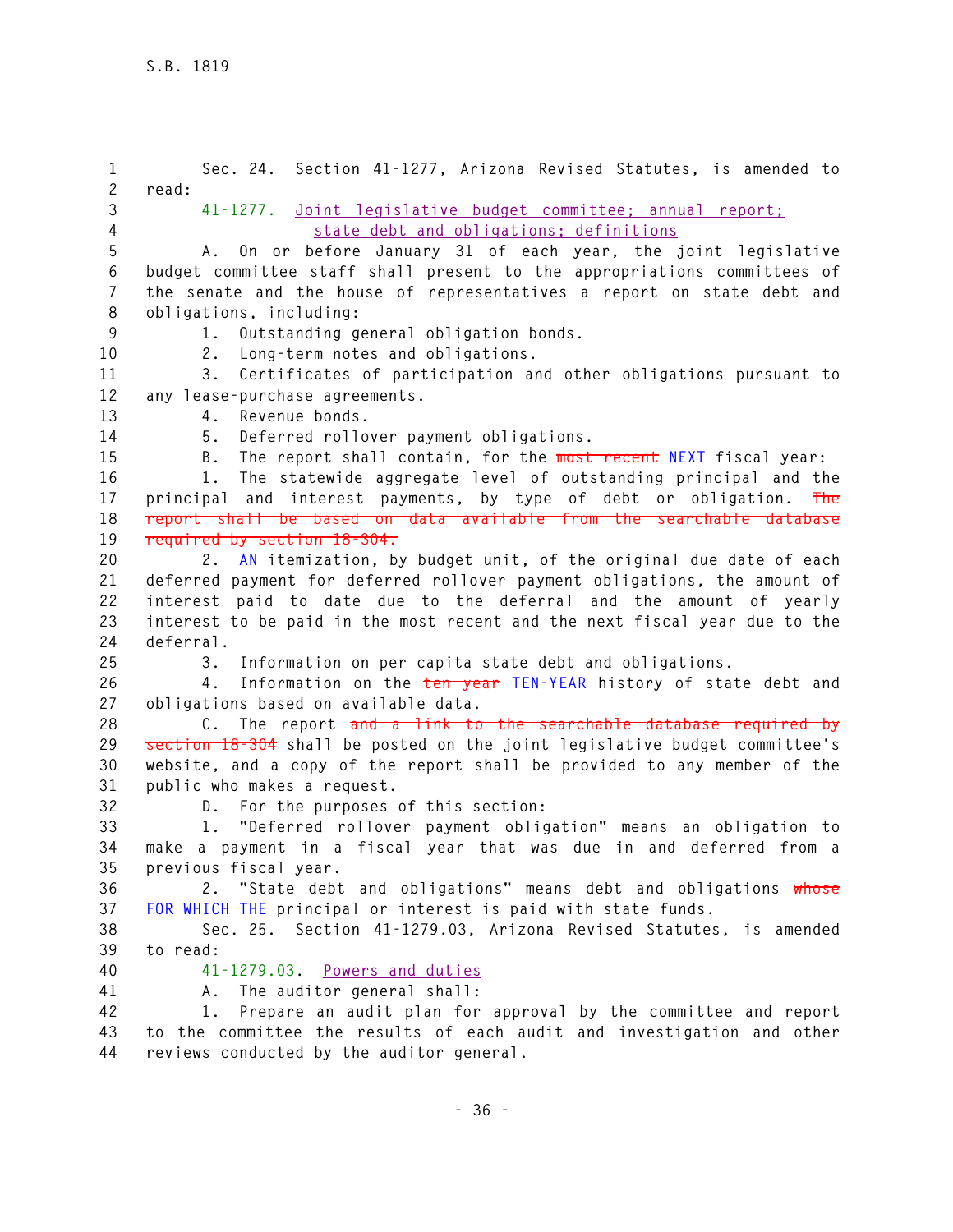**1 2. Conduct or cause to be conducted at least biennial financial and 2 compliance audits of financial transactions and accounts kept by or for 3 all state agencies subject to the single audit act of 1984 (P.L. 98-502). 4 The audits shall be conducted in accordance with generally accepted 5 governmental auditing standards and accordingly shall include tests of the 6 accounting records and other auditing procedures as may be considered 7 necessary in the circumstances. The audits shall include the issuance of 8 suitable reports as required by the single audit act of 1984 (P.L. 98-502) 9 so that the legislature, the federal government and others will be 10 informed as to the adequacy of financial statements of the THIS state in 11 compliance with generally accepted governmental accounting principles and 12 to determine whether this state has complied with laws and regulations 13 that may have a material effect on the financial statements and on major 14 federal assistance programs.** 

**15 3. Perform procedural reviews for all state agencies at times 16 determined by the auditor general. These reviews may include evaluation 17 of administrative and accounting internal controls and reports on these 18 reviews.** 

**19 4. Perform special research requests, special audits and related 20 assignments as designated by the committee and conduct performance audits, 21 special audits, special research requests and investigations of any state 22 agency, whether created by the constitution or otherwise, as may be 23 requested by the committee.** 

**24 5. Annually on or before the fourth Monday of December, prepare a 25 written report to the governor and to the committee that contains a 26 summary of activities for the previous fiscal year.** 

**27 6. In the tenth year and in each fifth year thereafter in which a 28 transportation excise tax is in effect in a county as provided in section 29 42-6106 or 42-6107, conduct a performance audit that:** 

**30 (a) Reviews past expenditures and future planned expenditures of 31 the transportation excise revenues and determines the impact of the 32 expenditures in solving transportation problems within the county and, for 33 a transportation excise tax in effect in a county as provided in section 34 42-6107, determines whether the expenditures of the transportation excise 35 revenues comply with section 28-6392, subsection B.** 

**36 (b) Reviews projects completed to date and projects to be completed 37 during the remaining years in which a transportation excise tax is in 38 effect. Within six months after each review period, the auditor general 39 shall present a report to the speaker of the house of representatives and 40 the president of the senate detailing findings and making recommendations.** 

**41 (c) Reviews, determines, reports and makes recommendations to the 42 speaker of the house of representatives and the president of the senate 43 whether the distribution of ARIZONA highway user revenues complies with 44 title 28, chapter 18, article 2.**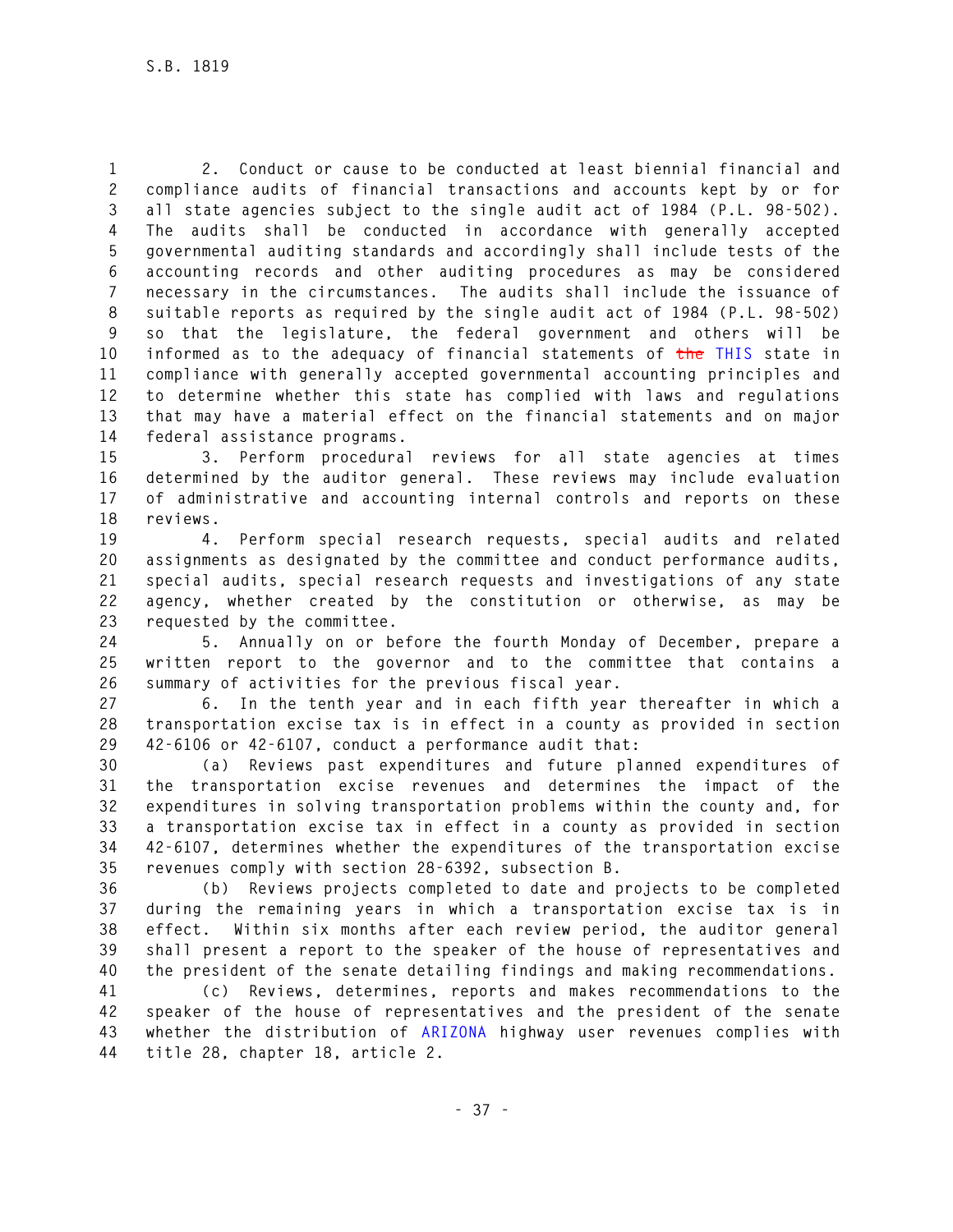**1 7. If requested by the committee, conduct performance audits of 2 counties and incorporated cities and towns receiving ARIZONA highway user 3 revenue fund monies pursuant to title 28, chapter 18, article 2 to 4 determine whether the monies are being spent as provided in section 5 28-6533, subsection B.** 

**6 8. Perform special audits designated pursuant to law if the auditor 7 general determines that there are adequate monies appropriated for the 8 auditor general to complete the audit. If the auditor general determines 9 the appropriated monies are inadequate, the auditor general shall notify 10 the committee.** 

**11 9. Establish a schoolwide audit team in the office of the auditor 12 general to conduct performance audits and monitor school districts to 13 determine the percentage of every dollar spent in the classroom by the 14 school district. Each school district shall prominently post on its 15 website home page a copy of its profile pages that displays the percentage 16 of every dollar spent in the classroom by that school district from the 17 most recent status report issued by the auditor general pursuant to this 18 paragraph. The performance audits shall determine whether school 19 districts that receive monies from the Arizona English language learner 20 fund established by section 15-756.04 and the statewide compensatory 21 instruction fund established by section 15-756.11 comply with title 15, 22 chapter 7, article 3.1. The auditor general shall determine, through 23 random selection, the school districts to be audited each year, subject to 24 review by the joint legislative audit committee. A school district that 25 is subject to an audit pursuant to this paragraph shall notify the auditor 26 general in writing whether the school district agrees or disagrees with 27 the findings and recommendations of the audit and whether the school 28 district will implement the findings and recommendations, implement 29 modifications to the findings and recommendations or refuse to implement 30 the findings and recommendations. The school district shall submit to the 31 auditor general a written status report on the implementation of the audit 32 findings and recommendations every six months for two years after an audit 33 conducted pursuant to this paragraph. The auditor general shall review 34 the school district's progress toward implementing the findings and 35 recommendations of the audit every six months after receipt of the 36 district's status report for two years. The auditor general may review a 37 school district's progress beyond this two-year period for recommendations 38 that have not yet been implemented by the school district. The auditor 39 general shall provide a status report of these reviews to the joint 40 legislative audit committee. The school district shall participate in any 41 hearing scheduled during this review period by the joint legislative audit 42 committee or by any other legislative committee designated by the joint 43 legislative audit committee.**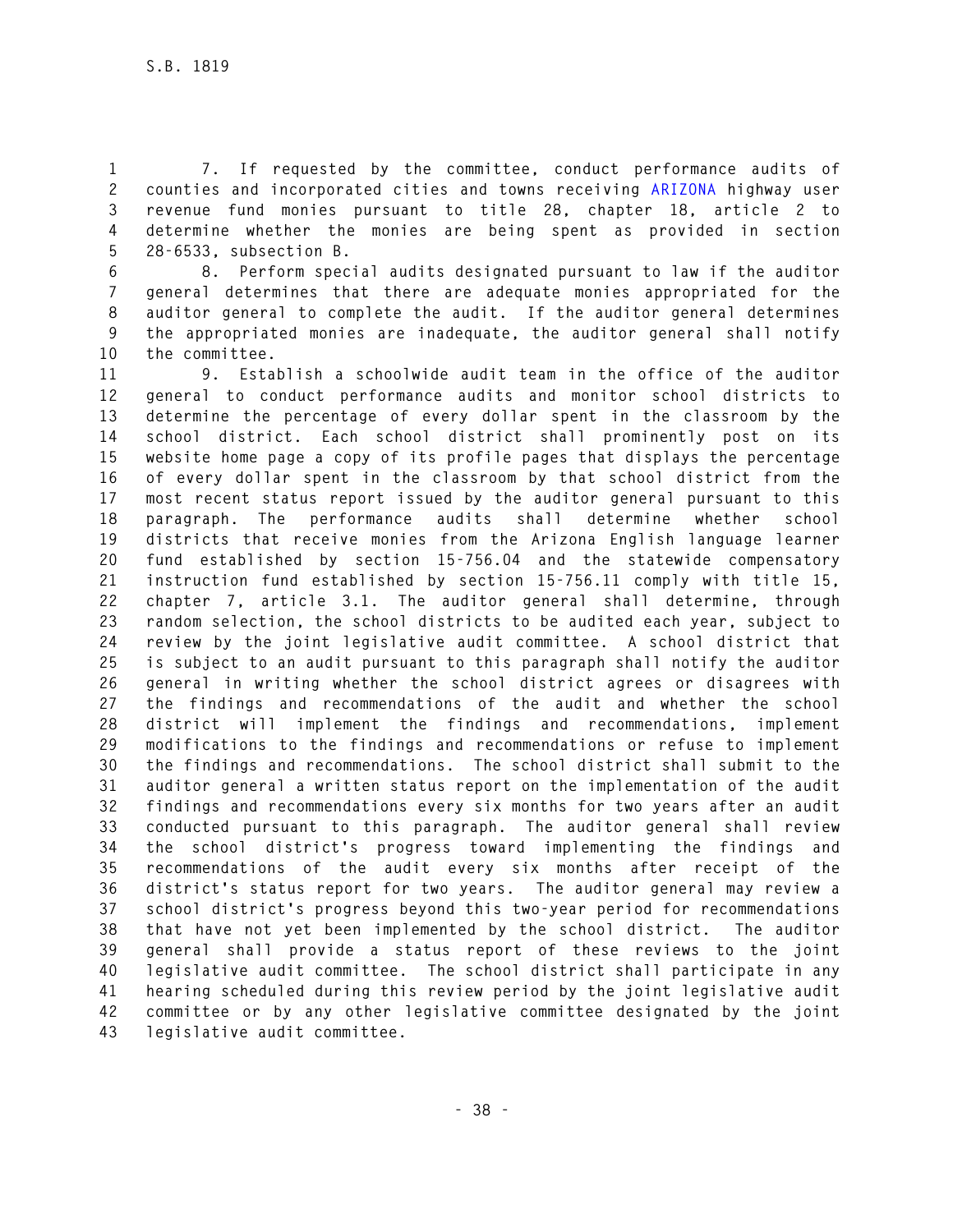**1 10. NOTWITHSTANDING ANY OTHER LAW, REVIEW THE PROCESSES AND 2 STATUTORY REQUIREMENTS FOR MAINTAINING THE STATEWIDE VOTER REGISTRATION 3 DATABASE, COUNTY EARLY VOTING LISTS AND THE COUNTY VOTER REGISTRATION 4 DATABASES FOR COUNTIES WITH A POPULATION OF MORE THAN ONE MILLION PERSONS. 5 THE SECRETARY OF STATE AND THE COUNTY RECORDERS SHALL NOTIFY THE AUDITOR 6 GENERAL IN WRITING OF THE TOTAL EXPENDITURES MADE FOR VOTER REGISTRATION 7 PROGRAMS AND EVENTS AND SHALL PROVIDE A DESCRIPTION OF THOSE PROGRAMS AND 8 EVENTS, INCLUDING ANY POLITICAL PARTY AFFILIATION. THE SECRETARY OF STATE 9 AND THE COUNTY RECORDERS ALSO SHALL SPECIFY THEIR ATTENDANCE AT THESE 10 PROGRAMS, EVENTS AND OUTREACH ACTIVITIES AND WHETHER THEY USED ANY 11 THIRD-PARTY DATA IN CONDUCTING THESE PROGRAMS, EVENTS AND ACTIVITIES. ON 12 OR BEFORE JUNE 30 EACH EVEN-NUMBERED YEAR, THE AUDITOR GENERAL SHALL 13 SUBMIT A REPORT ON ITS FINDINGS TO THE PRESIDENT OF THE SENATE AND THE 14 SPEAKER OF THE HOUSE OF REPRESENTATIVES AND SHALL SUBMIT A COPY OF THE 15 REPORT TO THE SECRETARY OF STATE.** 

**16 10. 11. Annually review per diem compensation and reimbursement of 17 expenses for employees of this state and members of a state board, 18 commission, council or advisory committee by judgmentally selecting 19 samples and evaluating the propriety of per diem compensation and expense 20 reimbursements.** 

**21 B. The auditor general may:** 

**22 1. Subject to approval by the committee, adopt rules necessary to 23 administer the duties of the office.** 

**24 2. Hire consultants to conduct the studies required by subsection 25 A, paragraphs 6 and 7 of this section.** 

**26 C. If approved by the committee, the auditor general may charge a 27 reasonable fee for the cost of performing audits or providing accounting 28 services for auditing federal funds, special audits or special services 29 requested by political subdivisions of this state. Monies collected 30 pursuant to this subsection shall be deposited in the audit services 31 revolving fund.** 

**32 D. The department of transportation, the board of supervisors of a 33 county that has approved a county transportation excise tax as provided in 34 section 42-6106 or 42-6107 and the governing bodies of counties, cities 35 and towns receiving ARIZONA highway user revenue fund monies shall 36 cooperate with and provide necessary information to the auditor general or 37 the auditor general's consultant.** 

**38 E. The department of transportation shall reimburse the auditor 39 general as follows, and the auditor general shall deposit the reimbursed 40 monies in the audit services revolving fund:** 

**41 1. For the cost of conducting the studies or hiring a consultant to 42 conduct the studies required by subsection A, paragraph 6, subdivisions 43 (a) and (b) of this section, from monies collected pursuant to a county 44 transportation excise tax levied pursuant to section 42-6106 or 42-6107.**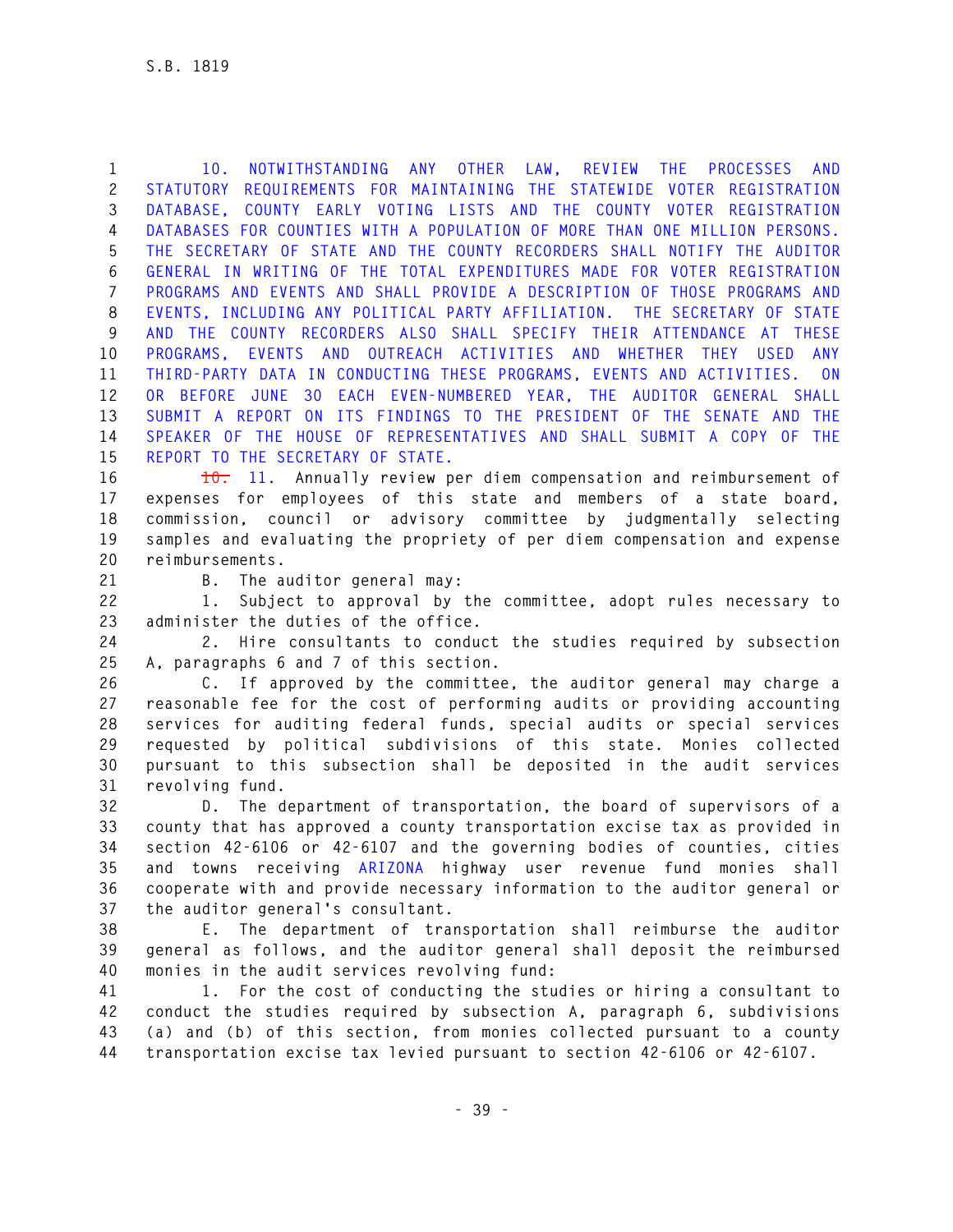**1 2. For the cost of conducting the studies or hiring a consultant 2 pursuant to subsection A, paragraph 6, subdivision (c) and paragraph 7 of 3 this section, from the Arizona highway user revenue fund. 4 Sec. 26. Title 41, chapter 8, article 1, Arizona Revised Statutes, 5 is amended by adding section 41-1306, to read: 6 41-1306. State capitol museum; management 7 THE DIRECTOR OF THE ARIZONA LEGISLATIVE COUNCIL SHALL DIRECT AND 8 MANAGE THE STATE CAPITOL MUSEUM. 9 Sec. 27. Section 41-151.24, Arizona Revised Statutes, is 10 transferred and renumbered for placement in title 41, chapter 8, article 11 1, Arizona Revised Statutes, as section 41-1307 and, as so renumbered, is 12 amended to read: 13 41-1307. Museum gift shop revolving fund; exemption 14 A. The museum gift shop revolving fund is established consisting of 15 gift shop proceeds received from the sale of goods, gifts, nonfederal 16 grants and donations. The director OF THE ARIZONA LEGISLATIVE COUNCIL 17 shall administer the fund. Monies in the fund are continuously 18 appropriated. The director shall use the monies in the fund to provide to 19 the public goods for sale that are reflective of the themes of the state 20 capitol museum and this state. 21 B. Monies in the fund are exempt from the provisions of section 22 35-190 relating to lapsing of appropriations. 23 Sec. 28. Section 41-1365, Arizona Revised Statutes, is amended to 24 read: 25 41-1365. State monument and memorial repair fund; purpose; 26 annual report; exemption 27 A. The state monument and memorial repair fund is established 28 consisting of: 29 1. Donations. 30 2. Monies from fund-raising FUNDRAISING activities. 31 3. Monies that are collected by the proponents of a monument or 32 memorial and that are deposited pursuant to section 41-1363. 33 4. Grants received for monuments or memorials, except for otherwise 34 specifically dedicated grants. 35 5. Legislative appropriations. 36 B. The department of administration shall administer the fund. All 37 monies in the fund are subject to legislative appropriation. Subject to 38 this section, the department shall use monies appropriated from the fund 39 for TO: 40 1. The maintenance ALTER, MODIFY, MAINTAIN, repair, reconditioning 41 RECONDITION or relocation of RELOCATE monuments or memorials. and for 42 2. Supporting SUPPORT mechanical equipment in the governmental 43 mall.**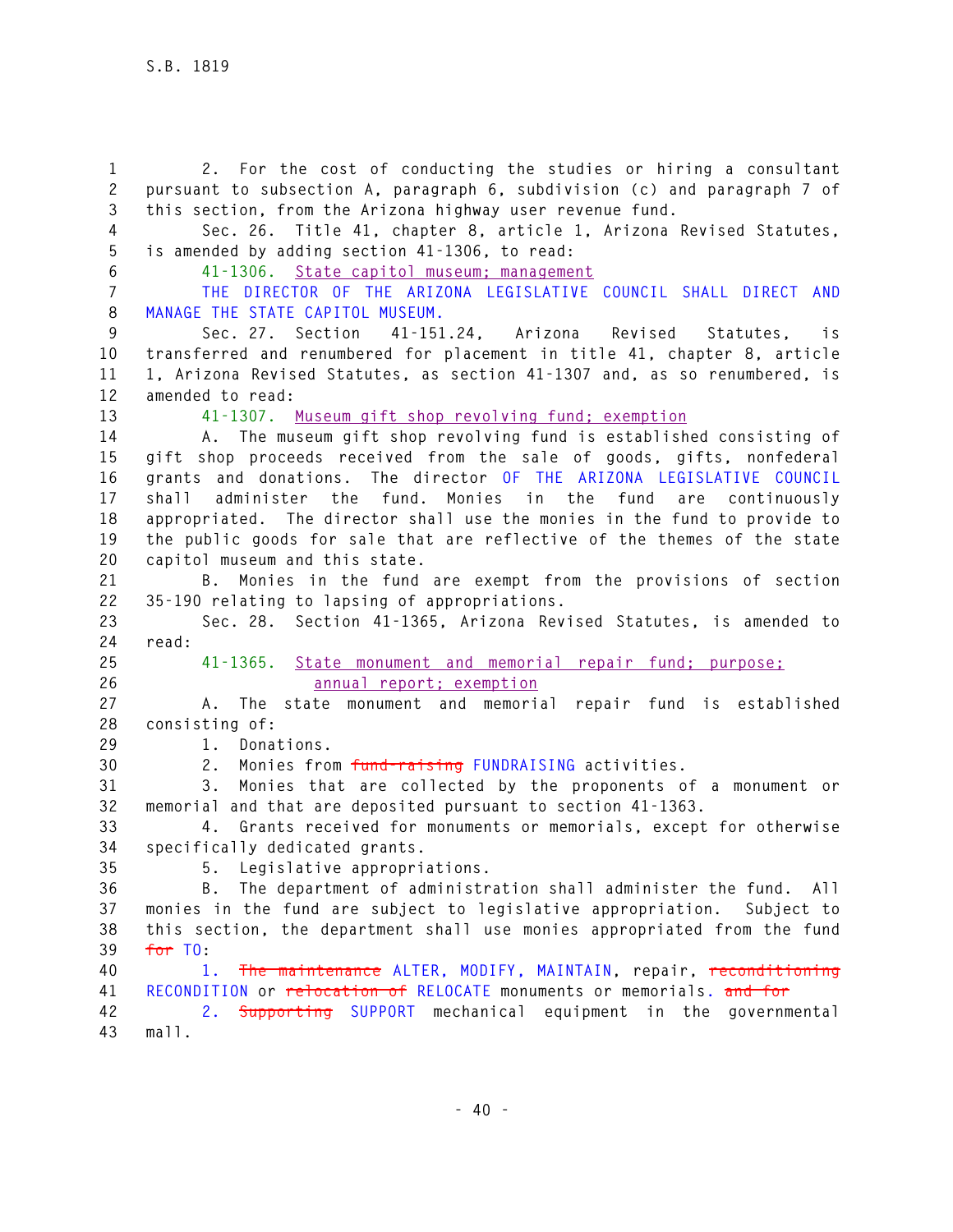**1 C. The department shall separately account for monies to a specific 2 monument or memorial that is dedicated to this state for maintenance, 3 repair MAINTAINING, REPAIRING, reconditioning or relocation of RELOCATING 4 that monument or memorial as follows:** 

**5 1. Monies that are donated for the benefit of the specific monument 6 or memorial.** 

**7 2. Monies that are derived from fund-raising FUNDRAISING activities 8 and that are collected for the benefit of a specific monument or memorial.** 

**9 3. Monies that are collected and deposited pursuant to subsection 10 A, paragraph 3 of this section.** 

**11 D. On or before November 1 of each year, the department of 12 administration shall submit to the joint legislative budget committee a 13 report that accounts for all monies deposited in the fund. The report 14 shall include the sources of the monies received for deposit, by category, 15 and the purposes for which the monies were used during the preceding 16 fiscal year.** 

**17 E. The department of administration shall hold the monies in the 18 fund in trust for the citizens of this state until spent on an authorized 19 monument or memorial, and monies in the fund shall not be spent or 20 appropriated for any other purpose.** 

**21 F. Monies in the fund are exempt from the provisions of section 22 35-190 relating to lapsing of appropriations.** 

**23 Sec. 29. Title 41, chapter 10, article 1, Arizona Revised Statutes, 24 is amended by adding section 41-1506.02, to read:** 

**25 41-1506.02. Major events fund; purpose; report** 

**26 A. THE MAJOR EVENTS FUND IS ESTABLISHED CONSISTING OF MONIES 27 APPROPRIATED TO THE FUND BY THE LEGISLATURE AND PRIVATE DONATIONS. THE 28 AUTHORITY SHALL ADMINISTER THE FUND. MONIES IN THE FUND ARE CONTINUOUSLY 29 APPROPRIATED AND ARE EXEMPT FROM THE PROVISIONS OF SECTION 35-190 RELATING 30 TO LAPSING OF APPROPRIATIONS. MONIES IN THE FUND MAY BE USED:** 

**31 1. TO SUPPORT THE PLANNING AND OPERATION OF THE COMPETITIVE BID 32 PROCESS FOR MAJOR EVENTS IN COORDINATION WITH THE OFFICE OF TOURISM, 33 DESTINATION MARKETING ORGANIZATIONS AND LOCAL ORGANIZING COMMITTEES.** 

**34 2. TO NEGOTIATE AND MAKE GRANTS TO LOCAL ORGANIZING COMMITTEES OR 35 EQUIVALENT ORGANIZATIONS FOR THE OPERATING COSTS OF MAJOR EVENTS. MONIES 36 MAY NOT BE USED TO SUPPLANT ROUTINE OPERATING EXPENSES OF ANY POLITICAL 37 SUBDIVISION OF THIS STATE. THE GRANT FOR AN EVENT MAY NOT BE MORE THAN 38 TWENTY-FIVE PERCENT OF THE OPERATING EXPENDITURES REQUIRED UNDER THE EVENT 39 SUPPORT CONTRACT BETWEEN THE HOST ORGANIZATION AND THE LOCAL ORGANIZING 40 COMMITTEE OR EQUIVALENT ORGANIZATION.** 

**41 3. FOR OTHER ECONOMIC DEVELOPMENT ACTIVITIES ASSOCIATED WITH MAJOR 42 EVENT OPERATIONS.** 

**43 B. BEFORE AWARDING A GRANT PURSUANT TO SUBSECTION A, PARAGRAPH 2 OF 44 THIS SECTION, THE AUTHORITY SHALL PREPARE A WRITTEN STATEMENT SIGNED BY 45 THE CHIEF EXECUTIVE OFFICER THAT ASSESSES THE DIRECT ECONOMIC IMPACT OF**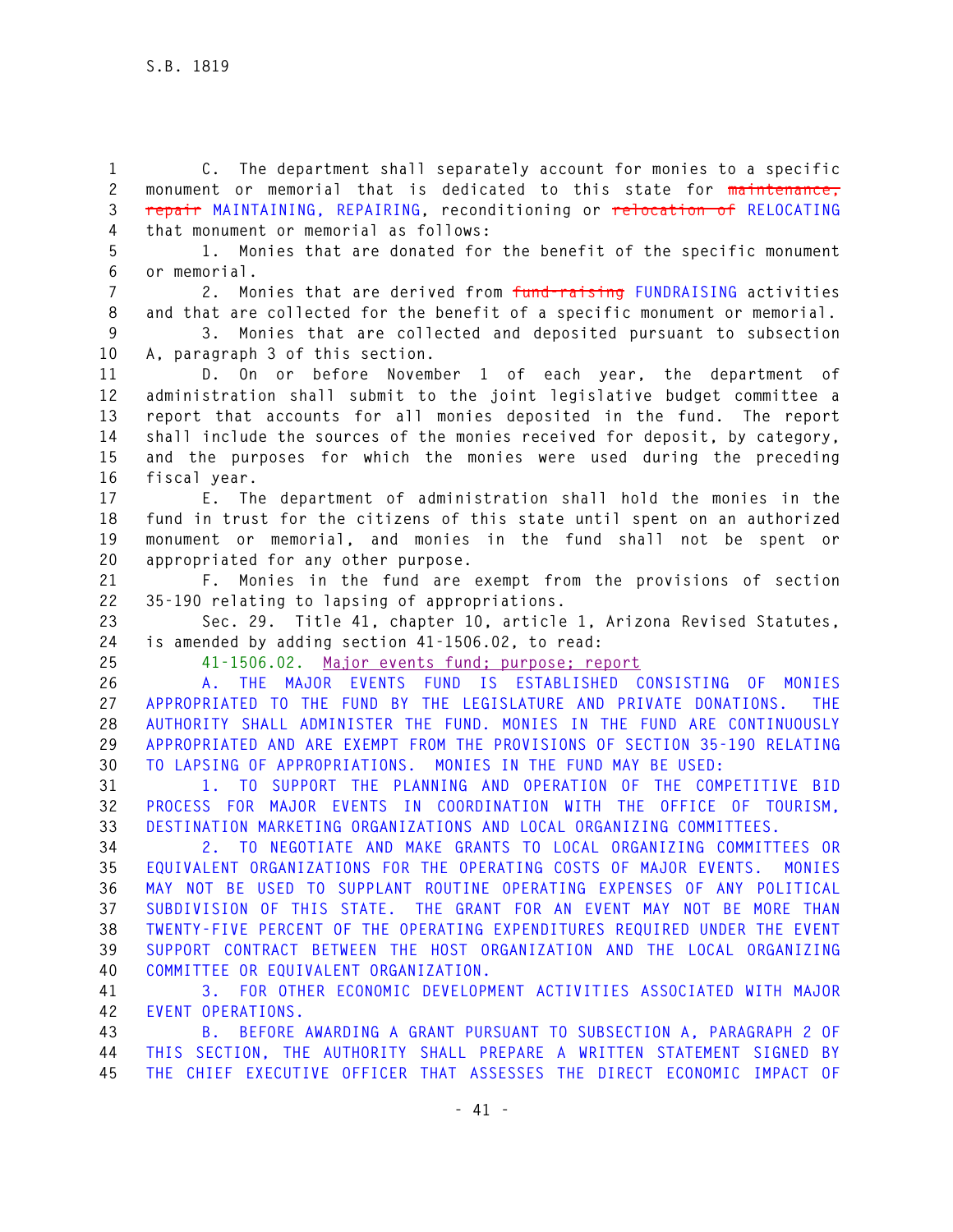**1 THE GRANT AND CONTAINS A FINDING THAT THE AWARD OF THE GRANT IS IN THE 2 BEST INTEREST OF THIS STATE. 3 C. THE AUTHORITY SHALL SUBMIT A SEMIANNUAL REPORT TO THE JOINT 4 LEGISLATIVE BUDGET COMMITTEE AND THE GOVERNOR'S OFFICE OF STRATEGIC 5 PLANNING AND BUDGETING ON OR BEFORE JULY 15 AND DECEMBER 15 OF EACH YEAR. 6 EACH REPORT SHALL INCLUDE, AT A MINIMUM, THE AMOUNT OF ACTUAL EXPENDITURES 7 FROM THE FUND BY PURPOSE AND AN EXPENDITURE PLAN FOR ALL REMAINING MONIES 8 BY PURPOSE. 9 Sec. 30. Title 41, Arizona Revised Statutes, is amended by adding 10 chapter 16, to read: 11 CHAPTER 16 12 STATE PERMITTING DASHBOARD 13 ARTICLE 1. GENERAL PROVISIONS 14 41-2101. Definitions 15 IN THIS CHAPTER, UNLESS THE CONTEXT OTHERWISE REQUIRES: 16 1. "AGENCY": 17 (a) MEANS ANY EXECUTIVE DEPARTMENT OF THIS STATE. 18 (b) DOES NOT INCLUDE THE CORPORATION COMMISSION. 19 2. "AUTHORIZATION" MEANS A LICENSE, PERMIT, APPROVAL, FINDING, LAND 20 USE PERMIT, DETERMINATION OR OTHER ADMINISTRATIVE DECISION THAT IS ISSUED 21 BY THIS STATE TO SITE, CONSTRUCT, RECONSTRUCT OR COMMENCE OPERATIONS OF AN 22 ELIGIBLE PROJECT THAT IS ADMINISTERED BY AN AGENCY. 23 3. "DIRECTOR" MEANS THE STATE PERMITTING DIRECTOR. 24 4. "ELIGIBLE PROJECT" MEANS AN ACTIVITY IN THIS STATE THAT REQUIRES 25 AUTHORIZATION BY AN AGENCY, THAT INVOLVES INFRASTRUCTURE CONSTRUCTION FOR 26 RENEWABLE OR CONVENTIONAL ENERGY PRODUCTION, ELECTRICITY TRANSMISSION, 27 MINING, LAND REVITALIZATION, SURFACE TRANSPORTATION, AVIATION, WATER 28 RESOURCE PROJECTS, WASTEWATER PROJECTS, BROADBAND, PIPELINES OR 29 MANUFACTURING OR ANY OTHER ACTIVITY AS DETERMINED BY THE DIRECTOR AND THAT 30 MEETS BOTH OF THE FOLLOWING: 31 (a) IS SUBJECT TO APPLICABLE STATE ENVIRONMENTAL LAWS, PERMITTING 32 REGULATIONS AND OTHER RELEVANT GOVERNMENT AUTHORIZATIONS, THE SIZE AND 33 COMPLEXITY OF WHICH WILL MAKE THE ELIGIBLE PROJECT BENEFIT FROM ENHANCED 34 OVERSIGHT AND COORDINATION. 35 (b) REQUIRES A TOTAL CONSTRUCTION INVESTMENT OF MORE THAN 36 \$25,000,000, OR IF THE TOTAL CONSTRUCTION INVESTMENT IS LESS THAN 37 \$25,000,000, THE DIRECTOR FINDS THAT OTHER FACTORS MAKE ENHANCED OVERSIGHT 38 AND COORDINATION BENEFICIAL TO THE ELIGIBLE PROJECT. 39 5. "PARTICIPATING PROJECT" MEANS AN ELIGIBLE PROJECT INCLUDED IN 40 THE PERMITTING DASHBOARD ESTABLISHED PURSUANT TO SECTION 41-2104. 41 6. "PERMITTING DASHBOARD" MEANS AN ONLINE TOOL FOR AGENCIES, 42 PROJECT DEVELOPERS AND INTERESTED MEMBERS OF THE PUBLIC TO TRACK 43 AUTHORIZATIONS BY AGENCIES FOR PARTICIPATING PROJECTS. 44 7. "PROJECT SPONSOR" MEANS THE ENTITY THAT UNDERTAKES AN ELIGIBLE 45 PROJECT.**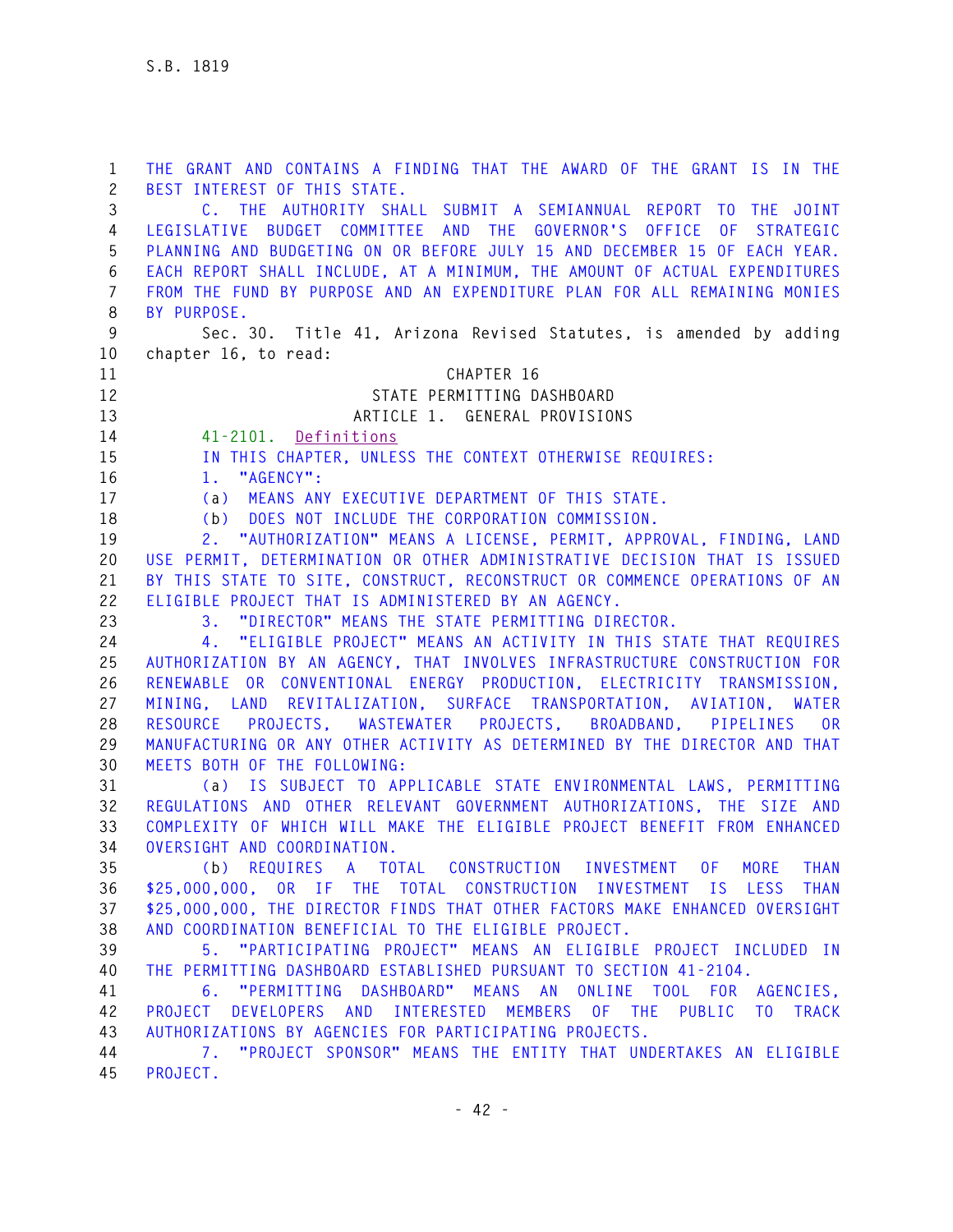| $\mathbf{1}$   | 41-2102. State permitting director                                         |
|----------------|----------------------------------------------------------------------------|
| $\mathbf{2}$   | THE GOVERNOR SHALL APPOINT A STATE PERMITTING DIRECTOR TO<br>A.,           |
| 3              | IMPLEMENT THIS CHAPTER.                                                    |
| 4              | B. AT THE REQUEST OF THE CHAIRPERSON OF THE JOINT LEGISLATIVE              |
| 5              | BUDGET COMMITTEE, THE DIRECTOR SHALL APPEAR BEFORE THE JOINT LEGISLATIVE   |
| 6              | BUDGET COMMITTEE TO REPORT ON FINDINGS FROM ADMINISTERING THE PERMITTING   |
| $\overline{7}$ | DASHBOARD.                                                                 |
| 8              | 41-2103. Participating projects; notice; agency designation                |
| $9\,$          | A. A PROJECT SPONSOR OF AN ELIGIBLE PROJECT MAY SUBMIT TO THE              |
| 10             | DIRECTOR A NOTICE THAT THE PROJECT SPONSOR IS INITIATING A PROPOSED        |
| 11             | PROJECT. EACH NOTICE SHALL INCLUDE ALL OF THE FOLLOWING:                   |
| 12             | A STATEMENT OF THE PURPOSES AND OBJECTIVES OF THE PROPOSED<br>1.           |
| 13             | PROJECT.                                                                   |
| 14             | 2. A PROJECT DESCRIPTION WITH GEOGRAPHIC INFORMATION, INCLUDING THE        |
| 15             | LOCATION OF THE PROPOSED PROJECT AND GEOSPATIAL INFORMATION.               |
| 16             | A STATEMENT REGARDING THE TECHNICAL AND FINANCIAL ABILITY OF THE<br>3.     |
| 17             | PROJECT SPONSOR TO CONSTRUCT THE PROPOSED PROJECT.                         |
| 18             | 4. A LIST OF AGENCIES THAT MAY REQUIRE AUTHORIZATIONS FOR                  |
| 19             | COMPLETION OF THE PROPOSED PROJECT.                                        |
| 20             | 5. A STATEMENT OF ANY AUTHORIZATION THAT IS ANTICIPATED TO BE              |
| 21             | REQUIRED TO COMPLETE THE PROPOSED PROJECT.                                 |
| 22             | 6. AN ASSESSMENT THAT THE PROPOSED PROJECT MEETS THE DEFINITION OF         |
| 23             | AN ELIGIBLE PROJECT UNDER THIS CHAPTER AND A STATEMENT OF REASONS          |
| 24             | SUPPORTING THE ASSESSMENT.                                                 |
| 25             | B. NOT LATER THAN THIRTY DAYS AFTER RECEIVING THE NOTICE SPECIFIED         |
| 26             | IN SUBSECTION A OF THIS SECTION, THE DIRECTOR SHALL DETERMINE WHETHER THE  |
| 27             | PROPOSED PROJECT QUALIFIES AS AN ELIGIBLE PROJECT AND WHETHER TO INCLUDE   |
| 28             | THE PROPOSED PROJECT AS A PARTICIPATING PROJECT.                           |
| 29             | C. NOT<br>LATER THAN FORTY-FIVE DAYS AFTER THE DATE<br>0 F<br><b>THE</b>   |
| 30             | DETERMINATION MADE IN SUBSECTION B OF THIS SECTION, EACH AGENCY IDENTIFIED |
| 31             | BY THE PROJECT SPONSOR SHALL SUBMIT TO THE DIRECTOR ALL ANTICIPATED        |
| 32             | AUTHORIZATIONS REQUIRED FOR EACH PARTICIPATING PROJECT, INCLUDING BOTH OF  |
| 33             | THE FOLLOWING:                                                             |
| 34             | 1. THE STEPS REQUIRED BY THE PROJECT SPONSOR AND THE AGENCY TO             |
| 35             | COMPLETE EACH AUTHORIZATION.                                               |
| 36             | 2.<br>THE TARGET COMPLETION TIME FOR EACH STEP.                            |
| 37             | AN AGENCY REQUIRES AN AUTHORIZATION TO COMPLETE<br>$D.$ IF<br><b>A</b>     |
| 38             | PARTICIPATING PROJECT THAT WAS NOT SUBMITTED PURSUANT TO SUBSECTION C OF   |
| 39             | THIS SECTION, THE AGENCY SHALL PROVIDE TO THE DIRECTOR A WRITTEN STATEMENT |
| 40             | OF CAUSE FOR THE ADDITIONAL AUTHORIZATION.                                 |
| 41             | E. EACH AGENCY IDENTIFIED BY THE PROJECT SPONSOR SHALL NOTIFY THE          |
| 42             | DIRECTOR REGARDING ANY DECISION MADE THAT MATERIALLY AFFECTS THE STATUS OF |
| 43             | A PARTICIPATING PROJECT AND SHALL SUBMIT ANY SIGNIFICANT DOCUMENT          |
| 44             | ASSOCIATED WITH THE DECISION AS ALLOWED BY STATE AND FEDERAL LAW.          |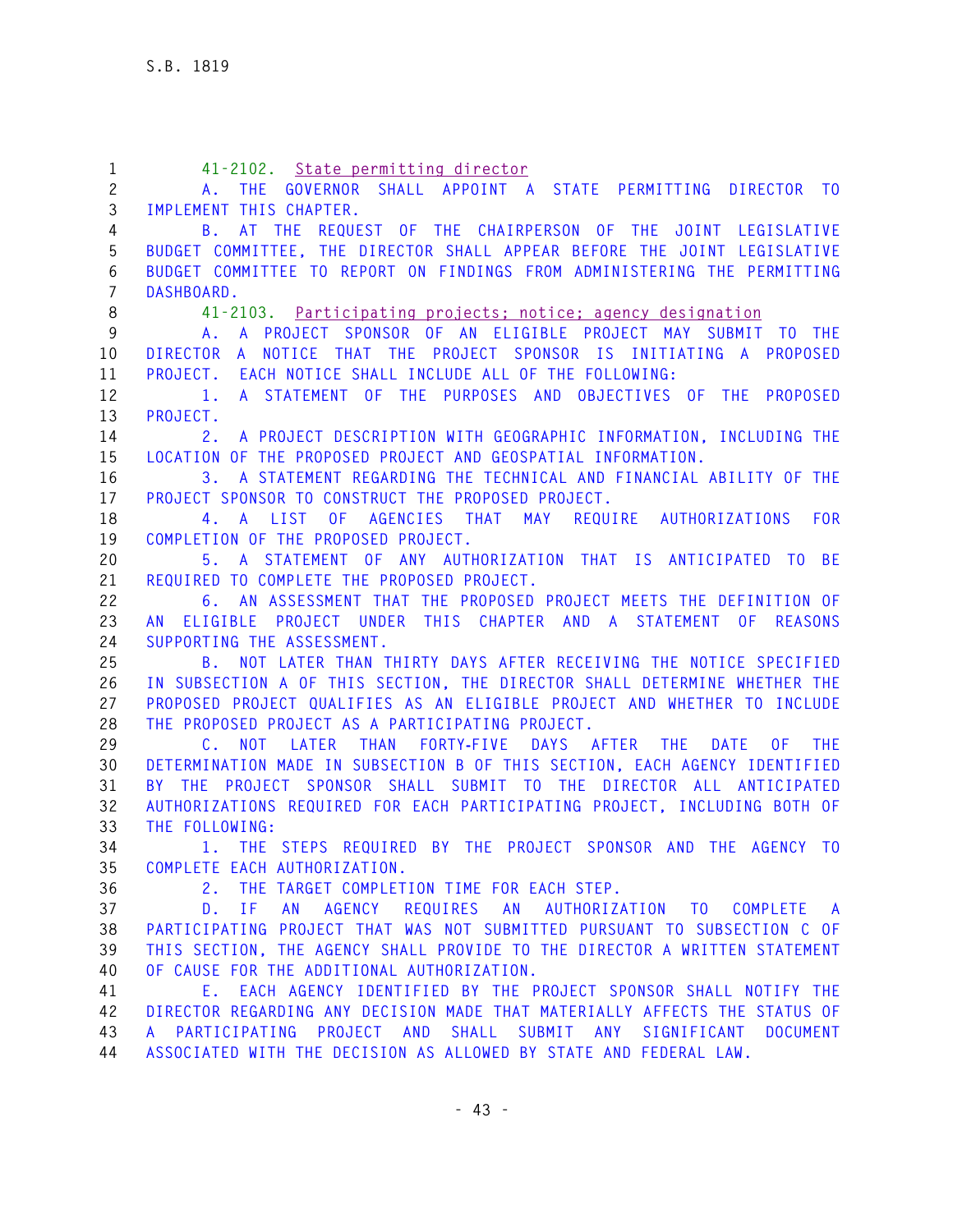**1 F. AN AGENCY MAY NOT REQUIRE AN ELIGIBLE PROJECT TO PARTICIPATE IN 2 THE PERMITTING DASHBOARD. 3 41-2104. Permitting dashboard; permitting timetable 4 A. THE DIRECTOR SHALL ESTABLISH AND MAINTAIN AN ONLINE DATABASE TO 5 BE KNOWN AS THE PERMITTING DASHBOARD THAT DISPLAYS THE PROGRESS TO 6 COMPLETION FOR STATE AUTHORIZATIONS FOR PARTICIPATING PROJECTS. THE 7 PERMITTING DASHBOARD MUST INCLUDE A VISUAL INTERFACE THAT TRACKS THE 8 STATUS OF EACH AUTHORIZATION REQUIRED FOR PARTICIPATING PROJECTS. 9 B. THE DIRECTOR SHALL COORDINATE WITH THE DEPARTMENT OF 10 ENVIRONMENTAL QUALITY, DEPARTMENT OF TRANSPORTATION, STATE LAND 11 DEPARTMENT, DEPARTMENT OF WATER RESOURCES, ARIZONA COMMERCE AUTHORITY, 12 ARIZONA GAME AND FISH DEPARTMENT AND STATE HISTORIC PRESERVATION OFFICE 13 AND ANY OTHER AGENCY THAT REQUIRES AUTHORIZATION FOR A PARTICIPATING 14 PROJECT. 15 C. FOR EACH PARTICIPATING PROJECT THAT IS ADDED TO THE PERMITTING 16 DASHBOARD, THE DIRECTOR MAY DISPLAY ON THE PERMITTING DASHBOARD, TO THE 17 EXTENT CONSISTENT WITH APPLICABLE LAW, ALL OF THE FOLLOWING: 18 1. THE NOTICE SUBMITTED UNDER SECTION 41-2103, SUBSECTION A. 19 2. THE APPLICATION AND SUPPORTING DOCUMENTS, IF APPLICABLE, THAT 20 THE PROJECT SPONSOR HAS SUBMITTED FOR ANY REQUIRED AUTHORIZATION OR A 21 NOTICE EXPLAINING HOW THE PUBLIC MAY OBTAIN ACCESS TO THE DOCUMENTS IF THE 22 DOCUMENTS ARE NOT AVAILABLE ON THE WEBSITE. 23 3. A DESCRIPTION OF ANY DECISION MADE THAT MATERIALLY AFFECTS THE 24 STATUS OF A PARTICIPATING PROJECT. 25 4. A LIST OF ROLES AND RESPONSIBILITIES FOR ALL ENTITIES WITH 26 AUTHORIZATION RESPONSIBILITY FOR THE PARTICIPATING PROJECT. 27 5. A PERMITTING TIMETABLE THAT SETS FORTH A COMPREHENSIVE SCHEDULE 28 OF DATES BY WHICH ALL AUTHORIZATIONS AND, TO THE MAXIMUM EXTENT 29 PRACTICABLE, STATE PERMITS, REVIEWS AND APPROVALS WILL BE MADE. 30 6. THE COMPLETION STATUS OF THE AUTHORIZATION INCLUDED IN THE 31 PERMITTING TIMETABLE. 32 41-2105. State and local government coordination 33 TO INTEGRATE AUTHORIZATIONS, EACH AGENCY, TO THE MAXIMUM EXTENT 34 PRACTICABLE, SHALL CARRY OUT ITS OBLIGATIONS WITH RESPECT TO A 35 PARTICIPATING PROJECT UNDER ANY OTHER APPLICABLE LAW CONCURRENTLY AND IN 36 CONJUNCTION WITH OTHER AUTHORIZATIONS BEING CONDUCTED BY OTHER AGENCIES OR 37 LOCAL GOVERNMENTS UNLESS THE AGENCY DETERMINES THAT DOING SO WOULD IMPAIR 38 THE AGENCY'S ABILITY TO CARRY OUT ITS STATUTORY OBLIGATIONS. 39 41-2106. Dispute resolution; governor's regulatory review 40 council; rules 41 A. THE DIRECTOR, IN CONSULTATION WITH THE PROJECT SPONSOR AND ANY 42 RELEVANT AGENCY, AS NECESSARY, SHALL MEDIATE ANY DISPUTE RELATED TO THE 43 PERMITTING TIMETABLE.**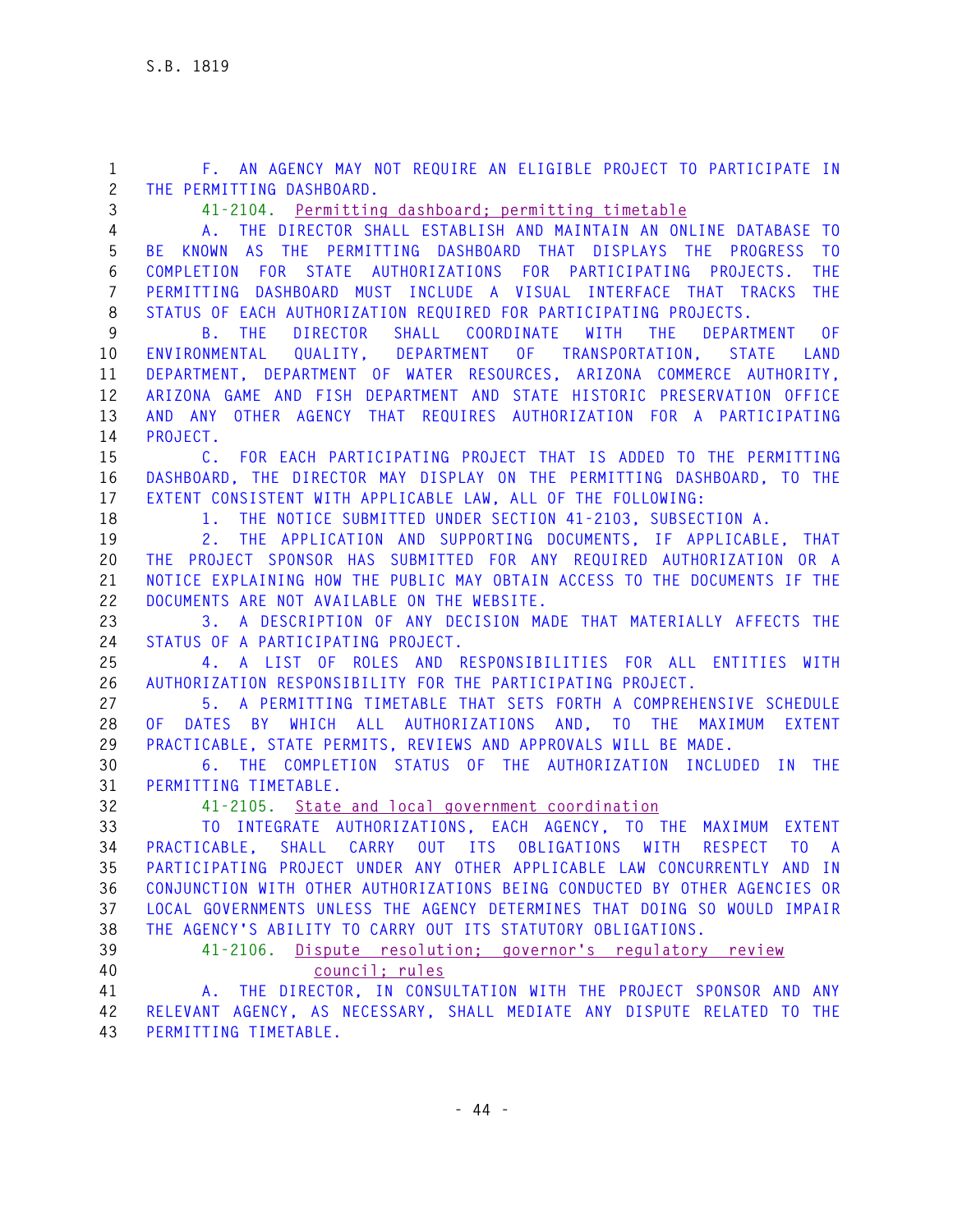**1 B. IF A RESOLUTION FOR A DISPUTE IS NOT REACHED PURSUANT TO 2 SUBSECTION A OF THIS SECTION, THE DIRECTOR SHALL NOTIFY THE GOVERNOR'S 3 REGULATORY REVIEW COUNCIL AND REVIEW THE DISPUTE WITH THE DIRECTORS OF THE 4 RELEVANT AGENCY. WITHIN THIRTY DAYS AFTER THE DIRECTOR NOTIFIES THE 5 GOVERNOR'S REGULATORY REVIEW COUNCIL OF THE DISPUTE, THE GOVERNOR'S 6 REGULATORY REVIEW COUNCIL SHALL RECOMMEND A COURSE OF ACTION TO THE 7 DIRECTOR, AND THE DIRECTOR MAY REQUIRE AGENCY ACTION TO RESOLVE THE 8 DISPUTE. 9 C. THE GOVERNOR'S REGULATORY REVIEW COUNCIL MAY ADOPT RULES 10 REGARDING THE IMPLEMENTATION OF THIS SECTION. 11 Sec. 31. Delayed repeal 12 Title 41, chapter 16, Arizona Revised Statutes, as added by this 13 act, is repealed from and after December 31, 2028. 14 Sec. 32. Laws 2019, chapter 232, section 1 is amended to read: 15 Section 1. Study committee on missing and murdered indigenous 16 peoples; membership; duties; reports; delayed 17 repeal 18 A. The study committee on missing and murdered indigenous women and 19 girls PEOPLES is established consisting of the following members: 20 1. Four THREE members of the house of representatives who are of 21 indigenous descent or who attend meetings and actively work on issues 22 relating to indigenous peoples. The speaker of the house of 23 representatives shall appoint these members. The appointed representatives 24 shall select by a majority vote one representative to serve as chairperson 25 of the study committee. 26 2. Four THREE members of the senate who are of indigenous descent 27 or who attend meetings and actively work on issues relating to indigenous 28 peoples. The president of the senate shall appoint these members. The 29 appointed senators shall select by a majority vote one senator to serve as 30 vice chairperson of the study committee. 31 3. The attorney general or the attorney general's designee. 32 4. The director of the department of public safety or the 33 director's designee. 34 5. The following members who are appointed by the speaker of the 35 house of representatives: 36 (a) One county attorney and one sheriff from a county with a 37 population of eight hundred fifty thousand persons or more. 38 (b) One victim advocate. 39 (c) One peace officer who works and resides on a federally 40 recognized American Indian reservation in this state. 41 (d) One representative who is from the southwest indigenous women's 42 coalition, a tribal statewide organization that provides advocacy for or 43 counseling to indigenous women and girls who have been victims of 44 violence.**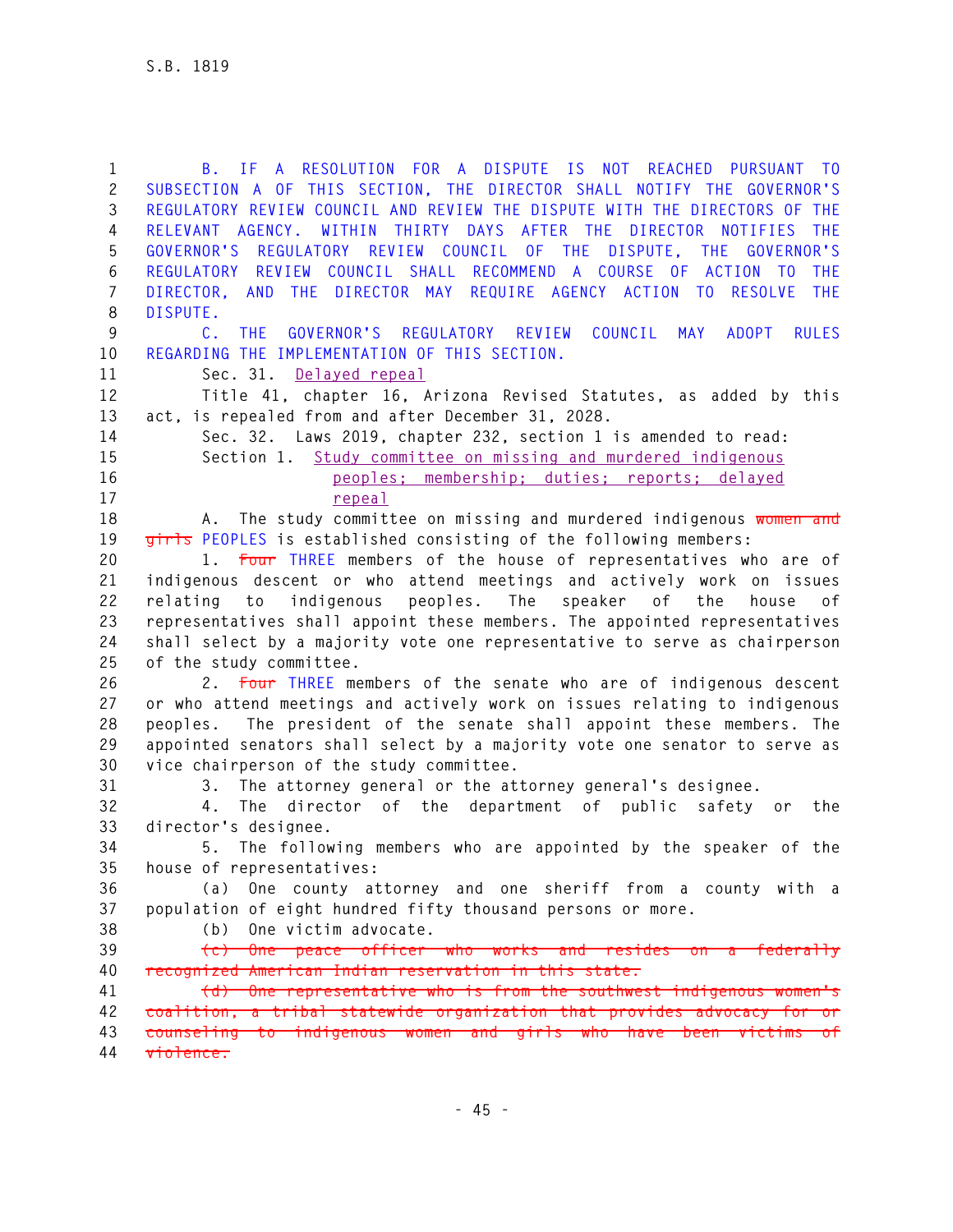**1 (e) (c) One member who works with the Phoenix or Tucson Indian 2 center. 3 (f) (d) One member who works in the Phoenix area Indian health 4 services. 5 6. The following members who are appointed by the president of the 6 senate: 7 (a) One county attorney and one sheriff from a county with a 8 population of less than eight hundred fifty thousand persons. 9 (b) (a) One representative of a tribal government. 10 (c) One chief of police who is from a tribal police department. 11 (b) ONE ATTORNEY GENERAL OR JUDGE FROM A TRIBAL JURISDICTION. 12 (d) (c) One social worker who works with a tribal, statewide or 13 local organization that provides services to indigenous women and girls 14 PEOPLES. 15 (e) One representative who works with a tribal, statewide or local 16 organization that provides legal services to indigenous women and girls. 17 B. The study committee shall meet quarterly or more frequently as 18 the chairperson deems necessary. 19 C. Committee members are not eligible to receive compensation, but 20 members who are appointed by the governor are eligible for reimbursement 21 of expenses under title 38, chapter 4, article 2, Arizona Revised 22 Statutes. 23 D. The study committee shall: 24 1. Conduct a comprehensive study to determine how this state can 25 reduce and end violence against indigenous women and girls PEOPLES in this 26 state. 27 2. Establish methods for tracking and collecting CONTINUE TO WORK 28 WITH LAW ENFORCEMENT TO TRACK AND COLLECT data on violence against 29 indigenous women and girls PEOPLES, including data on missing and murdered 30 indigenous women and girls PEOPLES. 31 3. CONTINUE TO review policies and practices that impact violence 32 against indigenous women and girls PEOPLES, such as child welfare policies 33 and practices. 34 4. CONTINUE TO review prosecutorial trends and practices relating 35 to crimes of gender violence against indigenous people PEOPLES. 36 5. CONTINUE TO gather data on THE PREVALENCE AND CONTEXTUAL 37 CHARACTERISTICS OF violence against indigenous women and girls in this 38 state PEOPLES, INCLUDING VARIATIONS BY GENDER, AGE AND SEXUAL IDENTITY. 39 6. Determine the number of missing and murdered indigenous women 40 and girls in this state. 41 7. Identify barriers to providing more state resources in tracking 42 violence against indigenous women and girls and reducing the incidences of 43 violence.**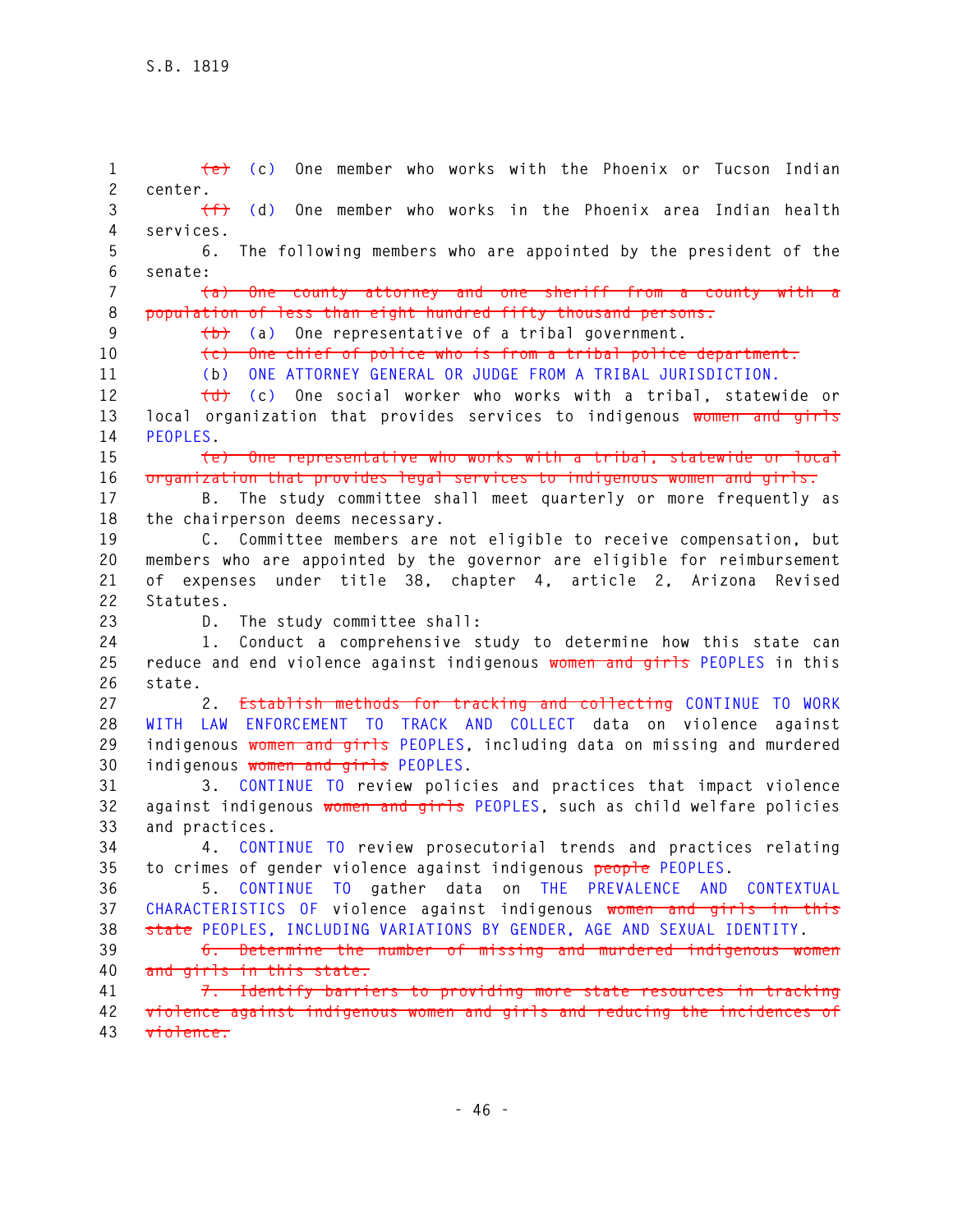**1 8. 6. Propose measures to ensure access to culturally appropriate 2 victim services for indigenous women and girls PEOPLES who have been 3 victims of violence.** 

**4 7. GATHER INFORMATION TO UNDERSTAND THE LIVED EXPERIENCES AMONG 5 INDIGENOUS PEOPLES SURROUNDING MISSING AND MURDERED INDIGENOUS PEOPLES IN 6 AN EFFORT TO ENSURE THAT POLICY RECOMMENDATIONS ARE CULTURALLY ACCURATE.** 

**7 9. 8. Propose legislation to address issues identified by the 8 study committee.** 

**9 10. 9. Submit a report regarding the study committee's activities 10 and recommendations for administrative or legislative action on or before 11 November 1, 2020 DECEMBER 1, 2022, DECEMBER 1, 2023 AND DECEMBER 1, 2024 12 to the governor, the president of the senate and the speaker of the house 13 of representatives and provide a copy of this report THESE REPORTS to the 14 secretary of state.** 

**15 E. This section is repealed from and after September 30, 2021 2025. 16 Sec. 33. Attorney general; defense of state election laws; 17 secretary of state**

**18 A. The powers and duties of the secretary of state and attorney 19 general are prescribed by law pursuant to article V, section 9, 20 Constitution of Arizona. The legislature reaffirms that the legal defense 21 of state election laws and procedures is of statewide importance and 22 therefore the attorney general has the authority to defend such laws 23 pursuant to the legal authority established by the legislature. In any 24 disagreement between the attorney general and the secretary of state or 25 any other state official concerning the defense of a state election law, 26 the authority of the attorney general to defend the law is paramount. The 27 exercise of the attorney general's authority to defend state election laws 28 is not limited by the attorney general's advisory duties to any other 29 state officer or agency.** 

**30 B. Except as otherwise provided in section 16-960, Arizona Revised 31 Statutes, in furtherance of the principles prescribed in subsection A of 32 this section and to clarify legislative intent, through January 2, 2023, 33 in any proceeding in which the validity of a state election law is 34 challenged, the attorney general speaks for this state and shall be 35 allowed to intervene on behalf of this state if the attorney general 36 determines, in the attorney general's sole discretion, that the 37 intervention is appropriate. The attorney general may intervene at any 38 stage of the proceeding, including to appeal or petition any decision, 39 regardless of whether any state agency, any political subdivision or any 40 officer or employee of this state or any state agency or political 41 subdivision is, or seeks to become, a party. Among state officials, the 42 attorney general has sole authority to direct the defense of the state 43 election law or laws being challenged.**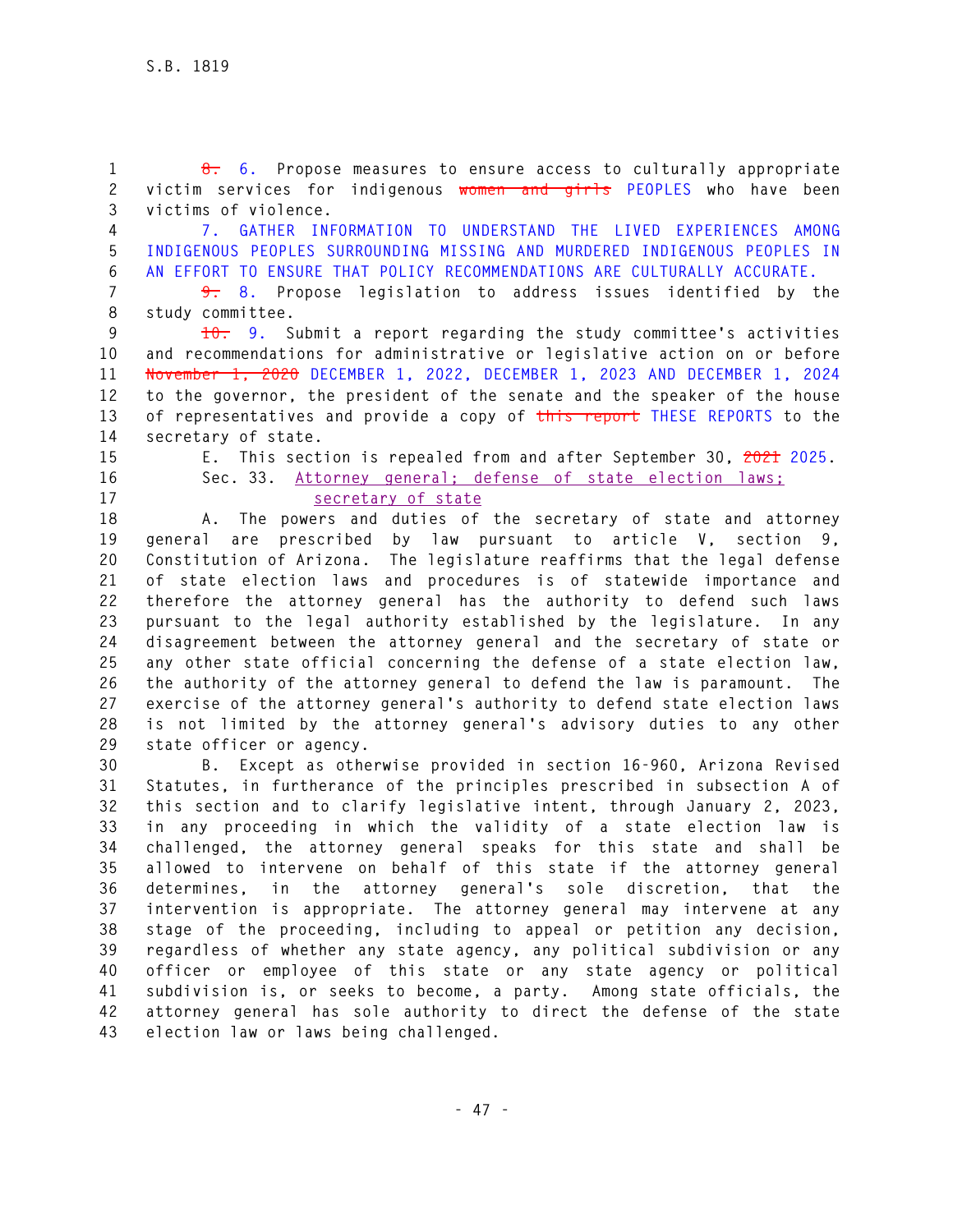| $\mathbf{1}$<br>$\mathbf{2}$ | Sec. 34. Unrestricted federal monies: essential government<br>services; retroactivity |
|------------------------------|---------------------------------------------------------------------------------------|
| 3                            | A. Any unrestricted federal monies received by this state beginning                   |
| 4                            |                                                                                       |
|                              | July 1, 2021 through June 30, 2022 shall be deposited in the state general            |
| 5                            | fund. The monies shall be used to pay essential governmental services.                |
| 6                            | B. This section applies retroactively to from and after June 30,                      |
| $\overline{7}$               | 2021.                                                                                 |
| 8                            | Sec. 35. Secretary of state; United States election                                   |
| 9                            | assistance commission request; forms                                                  |
| 10                           | On or before December 31, 2021 and pursuant to the national voter                     |
| 11                           | registration act of 1993 (P.L. 103-31; 107 Stat. 77; 52 United States Code            |
| 12                           | section 20505(a)(2)), the secretary of state shall submit to the United               |
| 13                           | States election assistance commission a request that the commission                   |
| 14                           | include on the federal voter registration form this state's state-specific            |
| 15                           | instructions to provide proof of citizenship.                                         |
| 16                           | Sec. 36. Rental rates; state-owned buildings; fiscal year                             |
| 17                           | 2021-2022; exemptions                                                                 |
| 18                           | Notwithstanding section 41-792.01, subsection D, Arizona Revised                      |
| 19                           | Statutes:                                                                             |
| 20                           | 1. The capital outlay stabilization fund rental rates<br>for                          |
| 21                           | state-owned buildings in fiscal year 2021-2022 are \$17.87 per square foot            |
| 22                           | for office space and \$6.43 per square foot for storage space.                        |
| 23                           | 2. The department of administration may approve whole or partial                      |
| 24                           | rent exemptions in fiscal year 2021-2022 without recommendation from the              |
| 25                           | joint committee on capital review. The department shall report to the                 |
| 26                           | joint legislative budget staff on each proposed agency rent exemption                 |
| 27                           | before approving the exemption.                                                       |
| 28                           | Sec. 37. Budget stabilization fund: exceptions                                        |
| 29                           | Notwithstanding section 35-144, Arizona Revised Statutes, for fiscal                  |
| 30                           | years 2021-2022, 2022-2023 and 2023-2024 the legislature is not required              |
| 31                           | to appropriate monies to or transfer monies from the budget stabilization             |
| 32                           | fund.                                                                                 |
| 33                           | Sec. 38. COVID-related expenditures; reporting requirements;                          |
| 34                           | intent                                                                                |
| 35                           | A. Before spending monies from the coronavirus state fiscal                           |
| 36                           | recovery fund and the coronavirus capital projects fund as appropriated by            |
| 37                           | section 9901 of the American rescue plan act of 2021 (P.L. 117-2) in the              |
| 38                           | amount of \$10,000,000 or more for one designated purpose, the office of              |
| 39                           | the governor shall notify the president of the senate, the speaker of the             |
| 40                           | house of representatives, the chairpersons of the senate and house of                 |
| 41                           | representatives appropriations committees and the director of the joint               |
| 42                           | legislative budget committee of the intended use of the monies.                       |
| 43                           | Within thirty days after the last day of each calendar quarter<br>В.                  |
| 44                           | through June 30, 2024, the office of the governor shall report to the                 |
| 45                           | president of the senate, the speaker of the house of representatives, the             |
|                              |                                                                                       |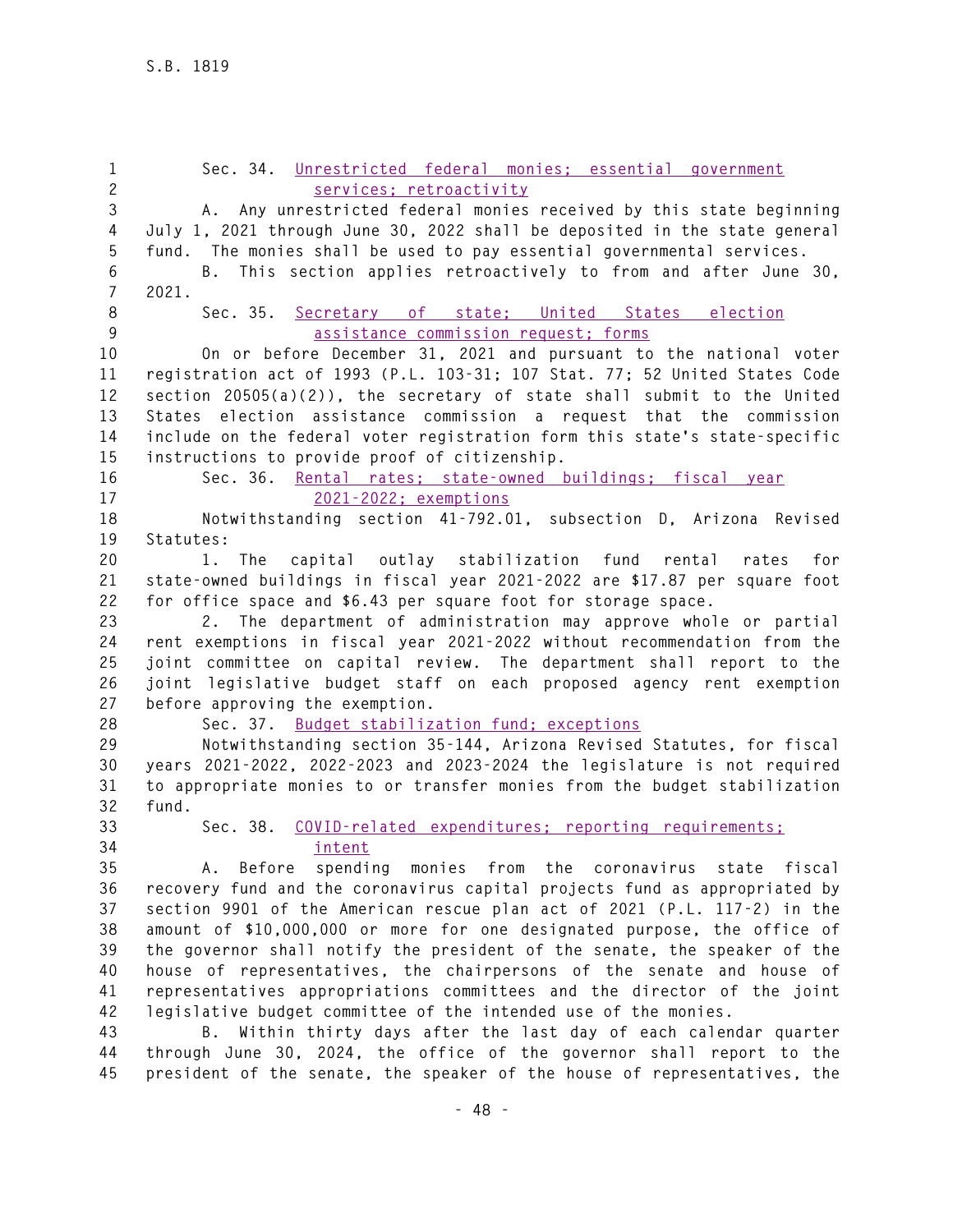**1 chairpersons of the senate and house of representatives appropriations 2 committees and the director of the joint legislative budget committee the 3 actual expenditures from the coronavirus state fiscal recovery fund and 4 the coronavirus capital projects fund as appropriated by section 9901 of 5 the American rescue plan act of 2021 (P.L. 117-2).** 

**6 C. Before spending monies allocated to the superintendent of public 7 instruction from the elementary and secondary school emergency relief fund 8 as appropriated by section 2001 of the American rescue plan act of 2021 9 (P.L. 117-2) in the amount of \$10,000,000 or more for one designated 10 purpose, the superintendent of public instruction shall notify the 11 president of the senate, the speaker of the house of representatives, the 12 chairpersons of the senate and house of representatives appropriations 13 committees and the director of the joint legislative budget committee of 14 the intended use of the monies.** 

**15 D. Within thirty days after the last day of each calendar quarter 16 through June 30, 2024, the superintendent of public instruction shall 17 report to the president of the senate, the speaker of the house of 18 representatives, the chairpersons of the senate and house of 19 representatives appropriations committees and the director of the joint 20 legislative budget committee the actual expenditure of monies allocated to 21 the superintendent of public instruction from the elementary and secondary 22 school emergency relief fund as appropriated by section 2001 of the 23 American rescue plan act of 2021 (P.L. 117-2).** 

**24 E. Before spending monies from the higher education emergency 25 relief fund as appropriated by section 2003 of the American rescue plan 26 act of 2021 (P.L. 117-2) in the amount of \$10,000,000 or more for one 27 designated purpose, the Arizona board of regents shall report to the 28 president of the senate, the speaker of the house of representatives, the 29 chairpersons of the senate and house of representatives appropriations 30 committees and the director of the joint legislative budget committee the 31 intended use of the monies by Arizona state university, the university of 32 Arizona, and northern Arizona university.** 

**33 F. Within thirty days after the last day of each calendar quarter 34 through June 30, 2024, the Arizona board of regents shall report to the 35 president of the senate, the speaker of the house of representatives, the 36 chairpersons of the senate and house of representatives appropriations 37 committees and the director of the joint legislative budget committee the 38 actual expenditure of monies from the higher education emergency relief 39 fund as appropriated by section 2003 of the American rescue plan act of 40 2021 (P.L. 117-2) by Arizona state university, the university of Arizona, 41 and northern Arizona university.** 

**42 G. Reports required pursuant to this section shall delineate 43 expenditures by agency and program and include descriptions of the purpose 44 of the expenditures.**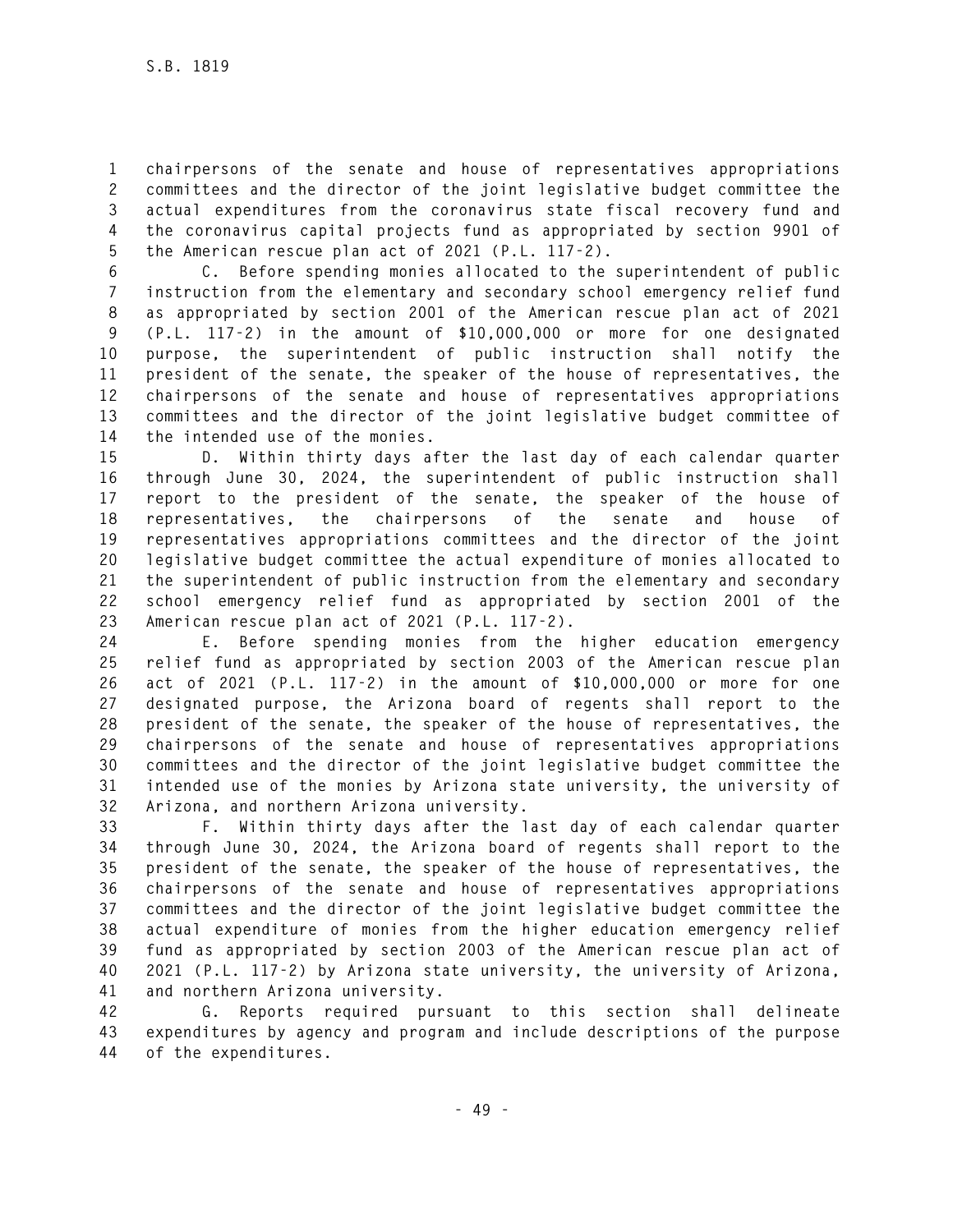**1 H. The legislature intends that the executive branch of state 2 government report on its planned and actual use of any major additional 3 federal aid to the state of Arizona through federal legislation enacted by 4 the end of fiscal year 2021-2022. The timing and frequency of these 5 reports should be the same as required by subsections A through F of this 6 section. The chairman and vice chairman of the joint legislative budget 7 committee may provide recommendations to the executive branch concerning 8 federal legislation that would qualify under this subsection.** 

**9 Sec. 39. COVID-19; mitigation; state preemption** 

**10 Notwithstanding section 26-307, Arizona Revised Statutes, the 11 COVID-19 pandemic is a matter of statewide concern. A county, city or 12 town may not make or issue any order, rule, ordinance or regulation 13 related to mitigating the COVID-19 pandemic that impacts private 14 businesses, schools, churches or other private entities, including an 15 order, rule, ordinance or regulation that mandates using face coverings, 16 requires closing a business or imposes a curfew. A county, city or town 17 may set and enforce mitigation policies in a building that is owned by the 18 county, city or town.** 

- 
- 

### **19 Sec. 40. Advisory committee on the formation of a southern 20 Arizona regional sports authority; membership; 21 duties; report; delayed repeal**

**22 A. The advisory committee on the formation of a southern Arizona 23 regional sports authority is established consisting of the following 24 members:** 

**25 1. Three members of the house of representatives who are appointed 26 by the speaker of the house of representatives, not more than two of whom 27 are members of the same political party. The speaker of the house of 28 representatives shall designate one of these members to serve as 29 cochairperson of the committee.** 

**30 2. Three members of the senate who are appointed by the president 31 of the senate, not more than two of whom are members of the same political 32 party. The president of the senate shall designate one of these members 33 to serve as cochairperson of the committee.** 

**34 3. Three public members who are appointed by the speaker of the 35 house of representatives and who are knowledgeable about regional sports 36 authorities, economic development and fiscal and other problems that 37 currently exist or may exist in the future as a result of the development 38 of a regional sports authority.** 

**39 4. Three public members who are appointed by the president of the 40 senate and who are knowledgeable about regional sports authorities, 41 economic development and fiscal and other problems that currently exist or 42 may exist in the future as a result of the development of a regional 43 sports authority.** 

**44 5. One member who is appointed by the governor.**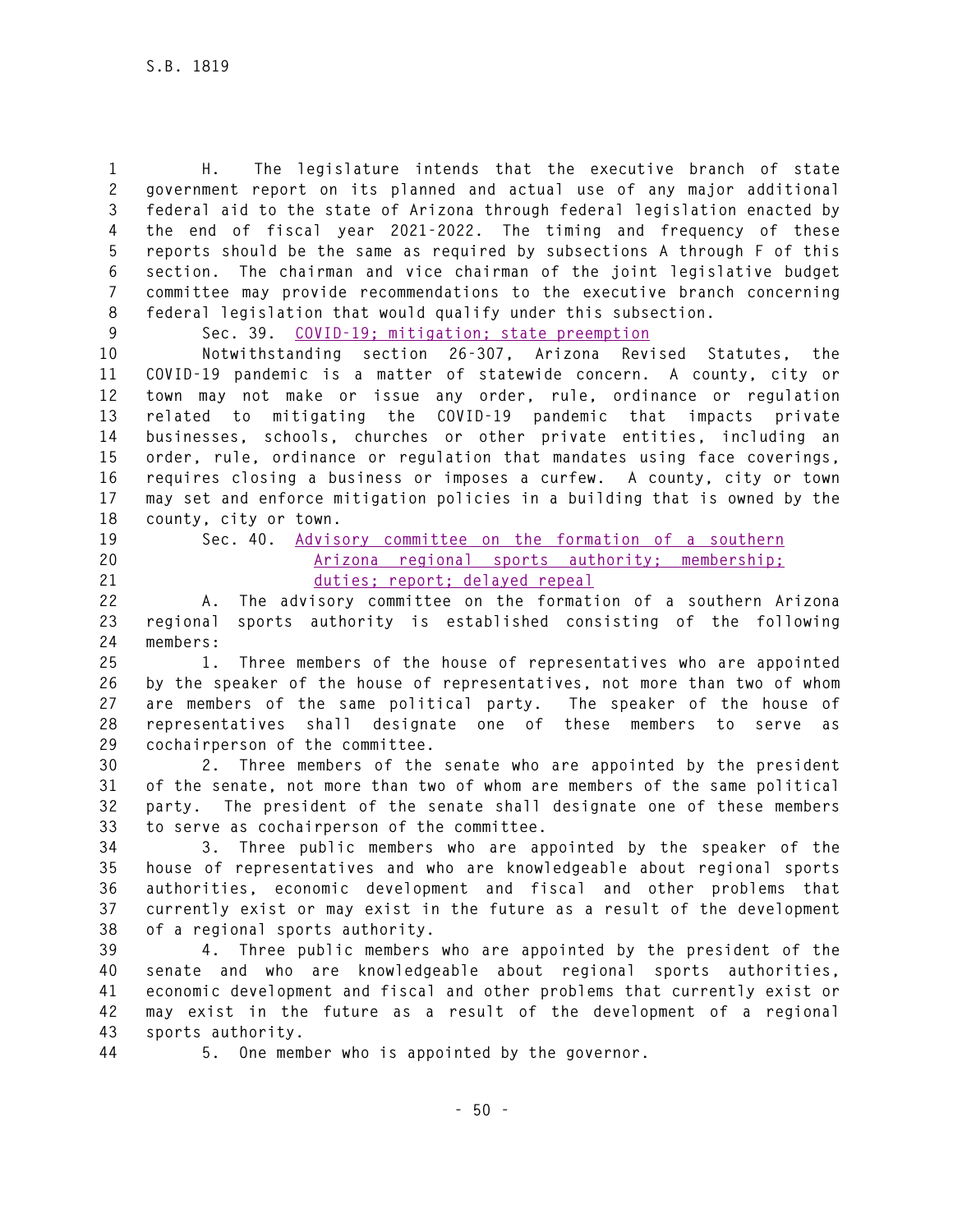**1 B. The committee shall research and report on the economic 2 development and fiscal and related impacts of the formation of a southern 3 Arizona regional sports authority.** 

**4 C. A majority of the members of the committee constitutes a quorum. 5 The committee shall meet at any place deemed necessary or convenient by 6 the cochairpersons.** 

**7 D. The committee, in consultation with the office of tourism, may 8 employ a private group or outside professional to study the economic 9 development and fiscal and other problems that currently exist or may 10 exist in the future as a result of the development of a regional sports 11 authority.** 

**12 E. On request of the committee, an agency of this state or a 13 political subdivision of this state shall provide the committee with its 14 services, equipment, documents, personnel and facilities to the extent 15 possible without cost to the committee.** 

**16 F. On or before June 30, 2022, the committee shall submit a report 17 of its findings and recommendations to the governor, the president of the 18 senate and the speaker of the house of representatives and provide a copy 19 of this report to the secretary of state.** 

**20 G. This section is repealed from and after September 30, 2023. 21 Sec. 41. Applicability**

**22 Section 5-576, Arizona Revised Statutes, as added by this act, 23 applies to any contract or other agreement entered into, amended or 24 extended on or after the effective date of this act.** 

**25 Sec. 42. Exemption; department of public safety; body-worn 26 cameras; information technology authorization 27 committee** 

**28 Notwithstanding title 18, chapter 1, Arizona Revised Statutes, and 29 related administrative rules, the amount appropriated in fiscal year 30 2021-2022 to the department of public safety for body cameras is exempt 31 from:** 

**32 1. The requirements relating to review and approval by the 33 information technology authorization committee.** 

**34 2. Independent third-party validation and verification 35 requirements.** 

**36 3. Project investment justification reporting requirements.** 

**37 Sec. 43. Exemption from rulemaking; liquor; delivery;** 

**38 off-sale permits; leases**

**39 For the purposes of House Bill 2773, fifty-fifth legislature, first 40 regular session, as transmitted to the governor, the department of liquor 41 licenses and control is exempt from the rulemaking requirements of title 42 41, chapter 6, Arizona Revised Statutes, for one year after the effective 43 date of that act.**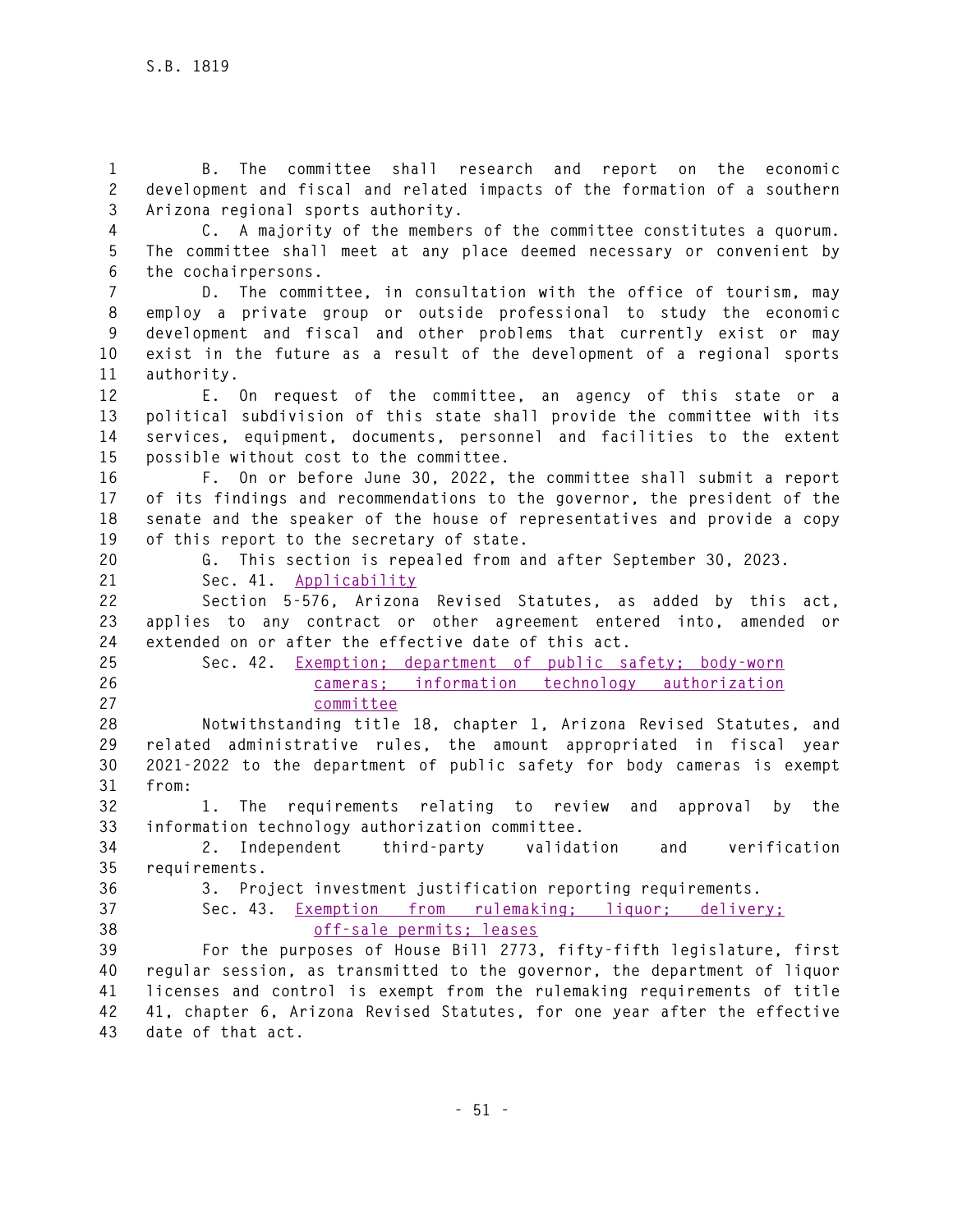#### **1 Sec. 44. Succession; state capitol museum; Arizona 2 legislative council**

**3 A. As provided by this act, the Arizona legislative council 4 succeeds to the authority, powers, duties and responsibilities of the 5 secretary of state regarding the state capitol museum.** 

**6 B. This act does not alter the effect of any actions that were 7 taken or impair the valid obligations of the secretary of state regarding 8 the state capitol museum before the effective date of this act.** 

**9 C. All administrative matters, contracts and judicial and 10 quasi-judicial actions, whether completed, pending or in process, of the 11 secretary of state regarding the state capitol museum on the effective 12 date of this act are transferred to and retain the same status with the 13 Arizona legislative council.** 

**14 D. All certificates, licenses, registrations, permits and other 15 indicia of qualification and authority that were issued by the secretary 16 of state regarding the state capitol museum retain their validity for the 17 duration of their terms of validity as provided by law.** 

**18 E. All equipment, records, furnishings and other property, all data 19 and investigative findings, all obligations and all appropriated monies 20 that remain unexpended and unencumbered on the effective date of this act 21 of the secretary of state regarding the state capitol museum are 22 transferred to the Arizona legislative council.** 

**23 F. All personnel who are employed by the secretary of state 24 regarding the state capitol museum are transferred to comparable positions 25 in the respective administrative units of the Arizona legislative council 26 on the effective date of this act.** 

**27 Sec. 45. Permitting dashboard; report**

**28 On or before December 1, 2023, the director as defined in section 29 41-2101, Arizona Revised Statutes, as added by this act, shall submit a 30 report of findings from administering the permitting dashboard, including 31 authorization completion times by agency, permitting completion times for 32 participating projects and frequency of statements of cause for additional 33 authorizations. The director shall submit this report to the governor, 34 the president of the senate, the speaker of the house of representatives, 35 and the chairpersons of the senate appropriations committee, the senate 36 natural resources, energy and water committee, the house of 37 representatives appropriations committee and the house of representatives 38 natural resources, energy and water committee, or their successor 39 committees, and shall provide a copy of this report to the secretary of 40 state and the joint legislative budget committee.** 

**41 Sec. 46. State permitting director**

**42 The state permitting director position established by section 43 41-2102, Arizona Revised Statutes, as added by this act, does not result 44 in an additional full-time equivalent position. The state permitting**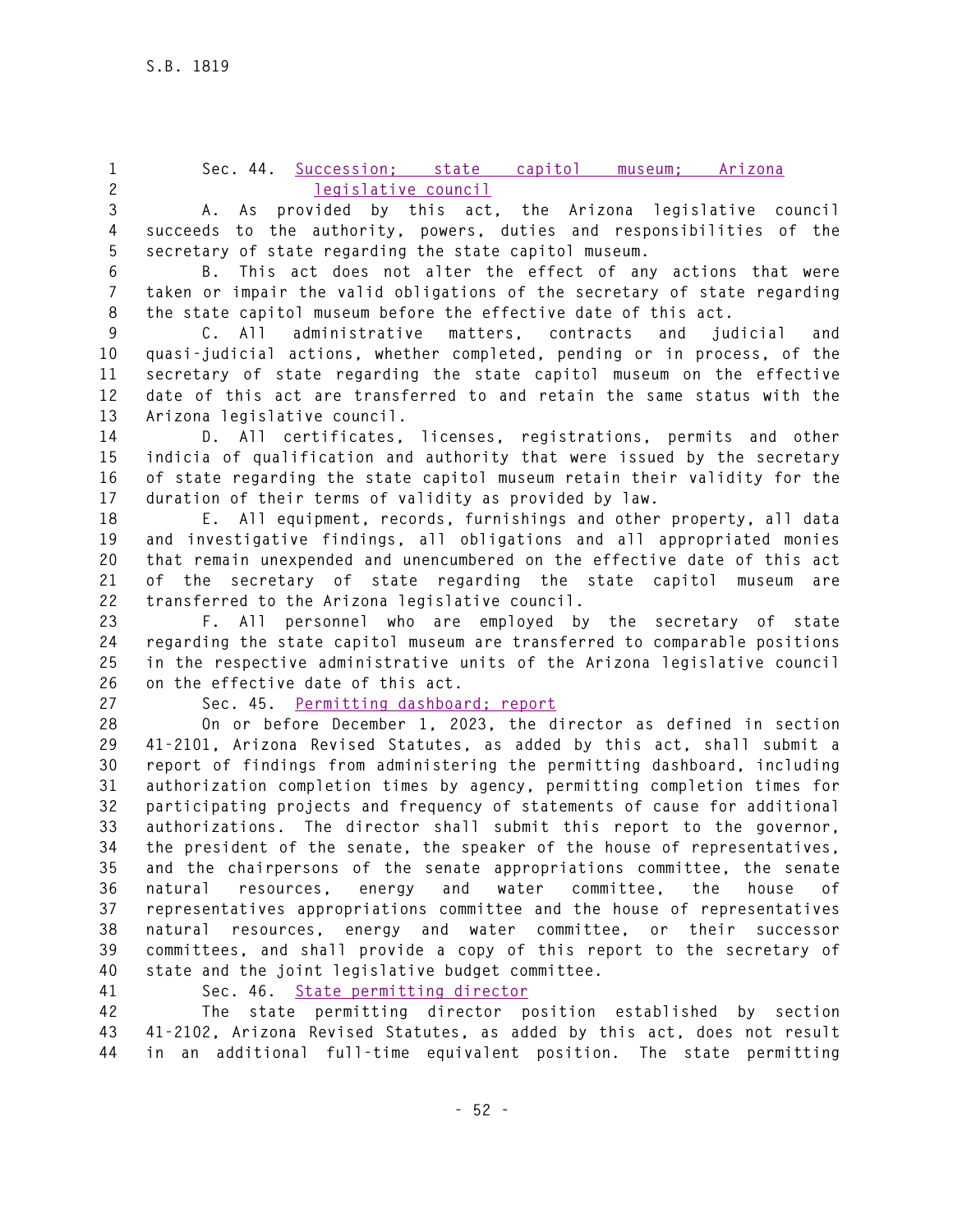**1 director position is included in the full-time equivalent positions in the 2 office of the governor as of the effective date of this act. 3 Sec. 47. Special committee on the election audit; duties; 4 delayed repeal 5 A. The special committee on the election audit is established 6 consisting of the members of the senate government committee. 7 B. The special committee shall: 8 1. Receive and review the findings of the senate audit of the 2020 9 general election in Maricopa county. 10 2. Recommend to the president of the senate the appropriate 11 legislative action based on the findings of the audit, including a call 12 for a special session of the legislature to implement the special 13 committee's recommendations. 14 C. This section is repealed from and after December 31, 2021. 15 Sec. 48. Appropriation; election integrity fund; exemption 16 A. The sum of \$12,000,000 is appropriated from the state general 17 fund in fiscal year 2021-2022 to the election integrity fund established 18 by section 16-604, Arizona Revised Statutes, as added by this act. 19 B. The appropriation made in subsection A of this section is exempt 20 from the provisions of section 35-190, Arizona Revised Statutes, relating 21 to lapsing of appropriations. 22 Sec. 49. Appropriation; unreported in-kind political 23 contributions task force fund 24 The sum of \$500,000 is appropriated from the state general fund in 25 fiscal year 2021-2022 to the unreported in-kind political contributions 26 task force fund established by section 41-191.12, Arizona Revised 27 Statutes, as added by this act. 28 Sec. 50. Appropriation; auditor general; exemption 29 A. The sum of \$500,000 is appropriated from the state general fund 30 in fiscal year 2021-2022 to the auditor general for the purposes 31 prescribed by section 41-1279.03, subsection A, paragraph 10, Arizona 32 Revised Statutes, as added by this act. 33 B. The appropriation made in subsection A of this section is exempt 34 from the provisions of section 35-190, Arizona Revised Statutes, relating 35 to lapsing of appropriations. 36 Sec. 51. Termination of condominium; exception 37 Notwithstanding section 33-1228, Arizona Revised Statutes, until 38 from and after June 30, 2022, a condominium may be terminated only by 39 agreement of unit owners of units to which one hundred percent of the 40 votes in the association are allocated except: 41 1. In the case of a taking of all the units by eminent domain. 42 2. If the declaration specifies a smaller percentage, but only if 43 all of the units in the condominium are restricted exclusively to** 

**44 nonresidential uses.**